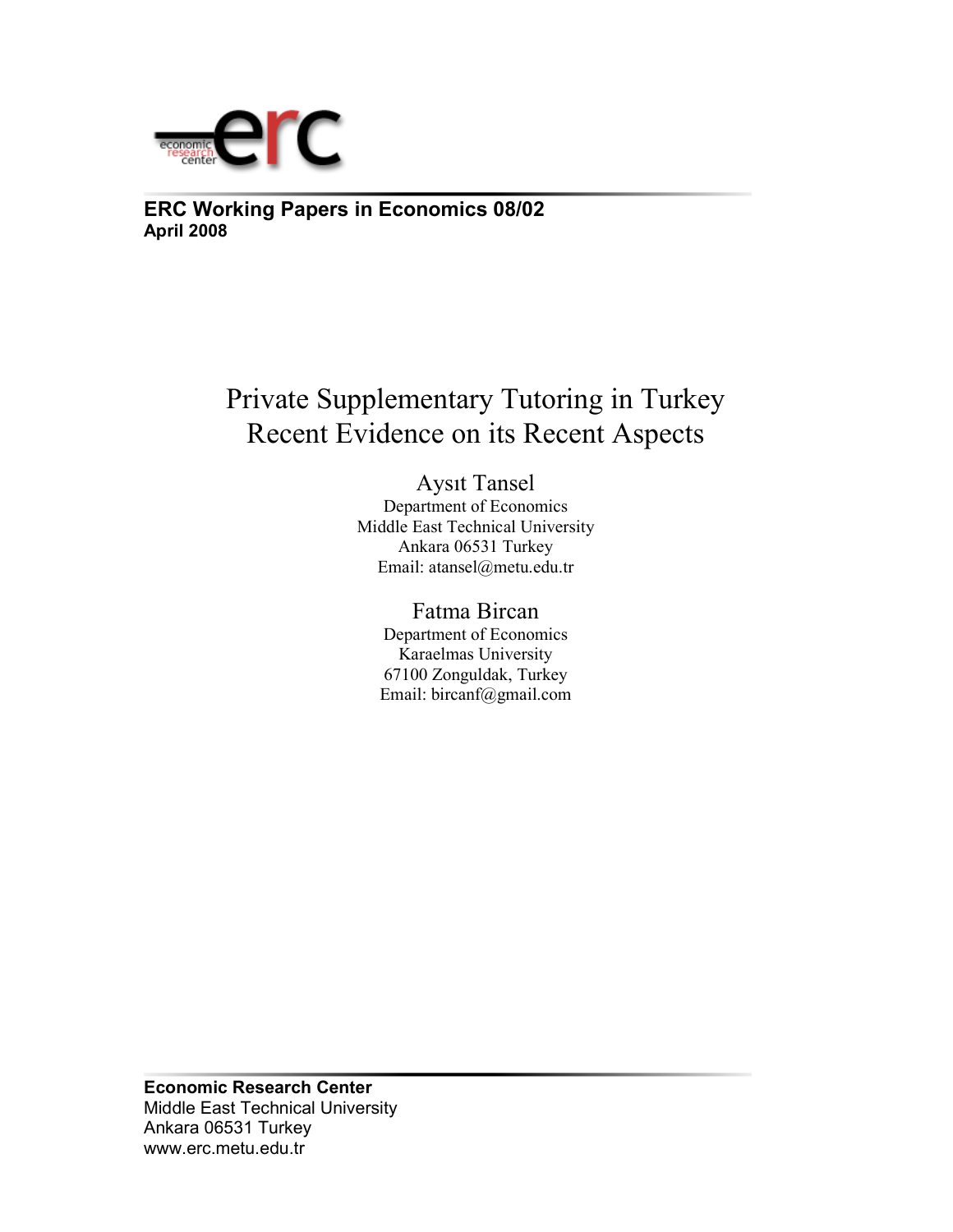## **Private Supplementary Tutoring in Turkey Recent Evidence on Its Various Aspects\***

by

**Aysit Tansel\*\*** Department of Economics Middle East Technical University 06531 Ankara, Turkey and Institute for the Study of Labor (IZA) Bonn, Germany e-mail: atansel@metu.edu.tr

and

**Fatma Bircan** Department of Economics Karaelmas University 67100 Zonguldak, Turkey e-mail: bircanf@gmail.com

# July, 2007 **Key Words**: Private Tutoring, Education, Demand for Education. **JEL Codes**: I20, I21, I22

### **Abstract:**

This paper first describes the educational system in Turkey an the two national examinations for advancing upper levels of schooling which give raise to the demand for private tutoring called "dersane" in Turkish. Second, the evolution of the Private tutoring Centers (PTC) are described and compared with the high schools in the country. Third, geographical distribution of the PTC, general high schools and the proportion of high school age population are compared over the provinces to give an idea about special equity issues. Other topics addressed include gender and PTC students, disruption of mainstream education, determinants of the demand for services of the PTCs, cost of PTCs and evidence on the effectiveness of PTCs.

<sup>\*</sup> This paper is prepared at the kind request of Professor Dr. Mark Bray, Director UNESCO International Institute for Educational Planning (IIEP). We are grateful to him for his encouragement. We also thank Emmanuel Souzo also of the IIEP, for providing helpful comments on the manuscript. Any errors are our own. \*\*Corresponding Author.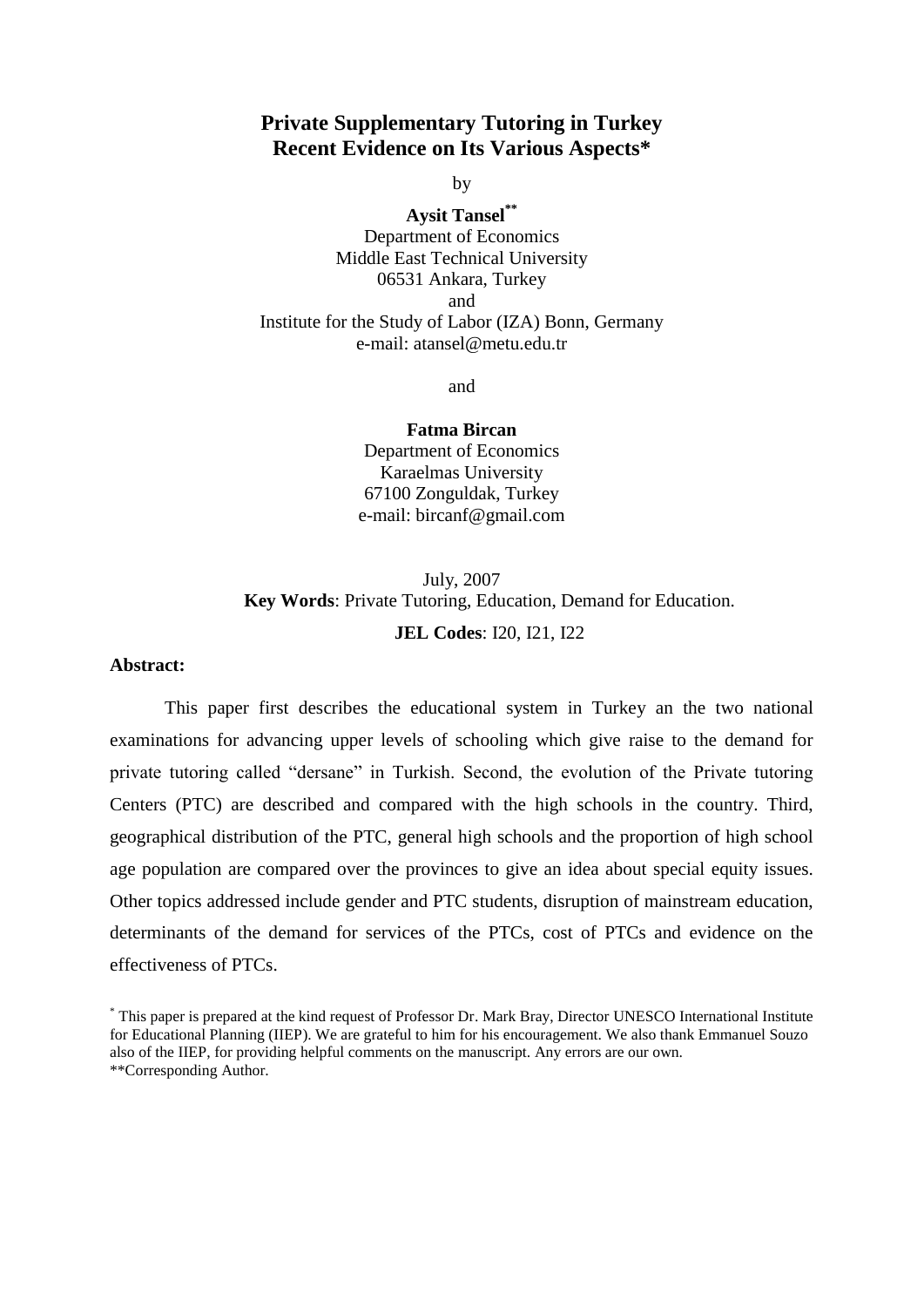# **Private Supplementary Tutoring in Turkey: Recent Evidence on Its Various Aspects**

## **Table of Contents**

- 1. Introduction
- 2. Education System in Turkey

Two National Examinations

- 2.1.A Transition to Secondary Education
- 2.1.B Transition to Universities

Why is there a high demand for University Education in Turkey?

3. Recent Developments in the Private Tutoring Centers in Turkey

Forms of Private Tutoring

Recent Trends in Private Tutoring Centers

Private Tutoring Center Students and Gender

Private Tutoring Centers and Disruption of Mainstream Classes

Determinants of Receiving Private Tutoring

- 4. Geographic Distribution of Private Tutoring Centers and High Schools
- 5. Effectiveness of Private Tutoring Centers

The Cost of the Private Tutoring Centers

- 6. Conclusion
- 7. References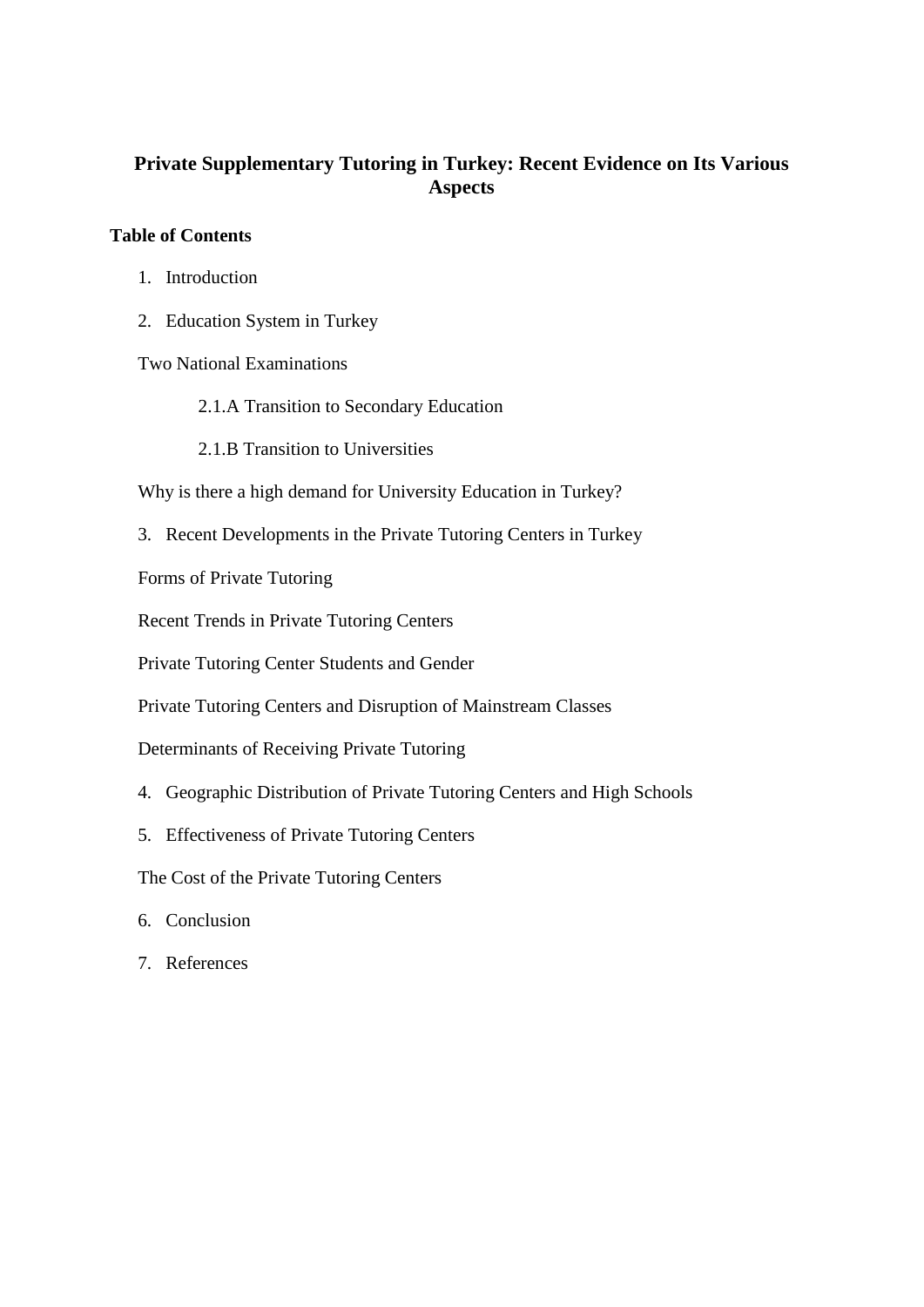## **List of Acronyms and Abbreviations**

**PTC :** Private Tutoring Center (Dersane).

**YÖK:** Higher Education Board of Turkey (Yüksek Öğretim Kurumu)

**OKS:** Examination for Selection and Placement of Students for Secondary Education Schools. (Örta Öğretim Kurumları Öğrenci Seçme ve Yerleştirme Sınavı).

**ÖSS:** Student Selection Examination (Öğrenci Seçme Sınavı).

**ÖSYM:** Student Selection and Placement Center (Öğrenci Seçme ve Yerleştirme Merkezi).

**ÖZDEBİR**: Association of Private tutoring Centers (Özel Dersaneler Birliği).

**GÜVENDER:** Association of The Owners of Güven Private Tutoring Centers (Güven Dersane Sahipleri Derneği).

**TÖDER:** Association of the all Private Educational Establishments (Tüm Özel Öğretim Kurumları Derneği).

**TED:** Turkish Educational Association (Türk Eğitim Derneği).

**KPDS:** Language Profiiency Examination for Public Servants (Kamu Personeli Dil Sınavı).

**KPSS:** Examination for Selection of Public Servants (Kamu Personeli Seçme Sınavı).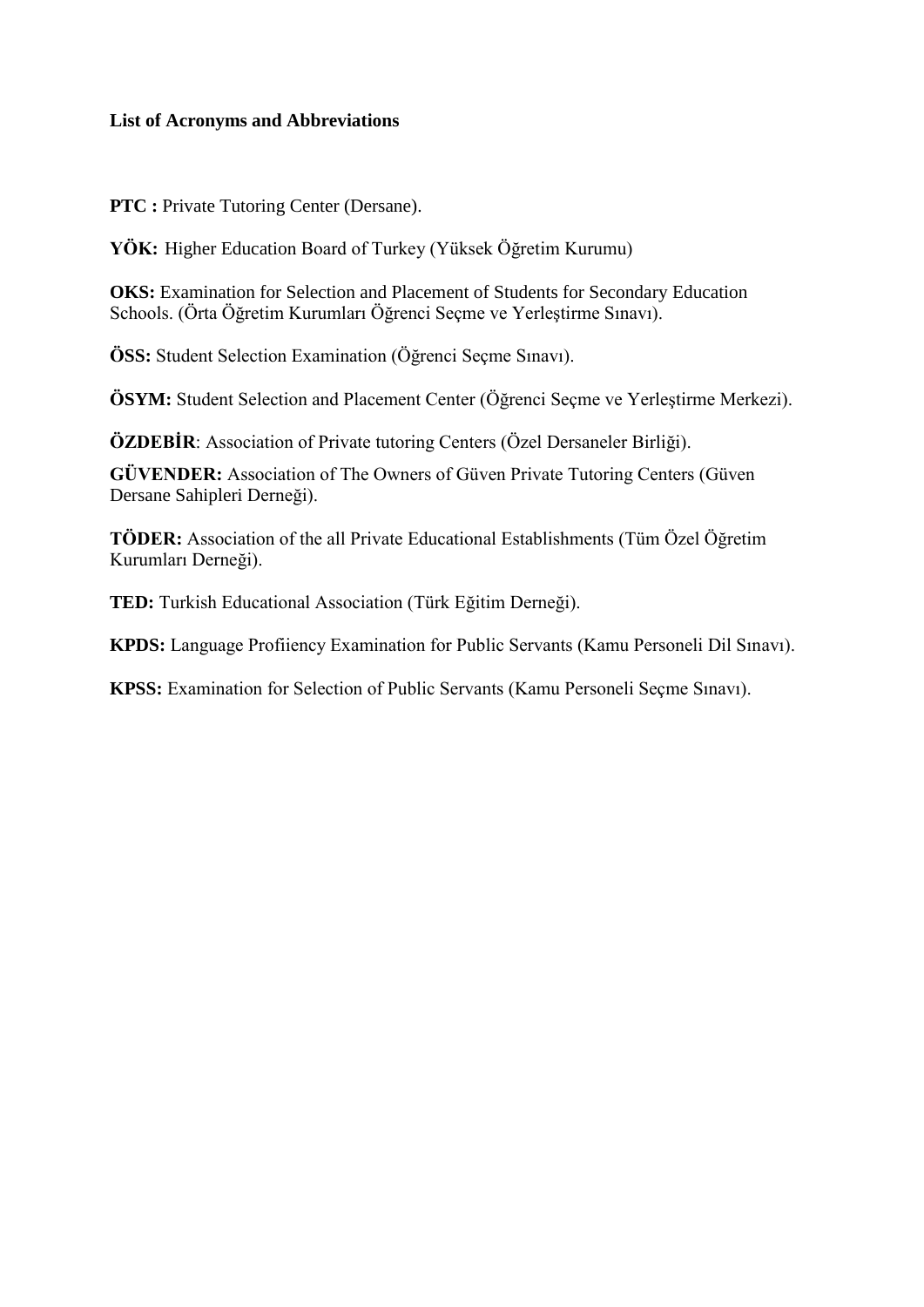## **1. Introduction**

Private supplementary tutoring has been wide-spread in the East Asian countries for sometime. During the recent decades it has grown substantially in all other regions of the world including Western developed countries and more recently in the East European countries.

Recently, there is an upsurge of studies on the supplementary private tutoring. Stevenson and Baker (1992) were one of the first to investigate this topic in Japan. They were followed more recently by Bray (1999) who draws attention of the international community on supplemental private tutoring with works such as Bray (2003), Bray and Kwok (2003), Silova and Bray (2006). Bray (1999) also coined the word "shadow education" for the supplementary private tutoring since it develops parallel to the mainstream education but with different characteristics. Bray (2006) provides a review of the recent studies in this area.

Private tutoring is a large-scale industry especially in the countries where there are national examinations in selecting students who will advance through upper educational levels. The system of private tutoring has developed in Turkey as a result of such national examinations. In 2006 there were almost four thousand registered private tutoring centers with over one million students and about fifty thousand teachers. Tansel and Bircan (2005; 2006) are the two important studies devoted to private tutoring in Turkey. Gök (2006), Akgün (2005) and Güvercin (2005) are the other studies that indicate the recent attention in Turkey to this topic. Recently, several governmental and non-governmental organizations prepared extensive reports on the university entrance examination system and the private tutoring centers in Turkey. These reports included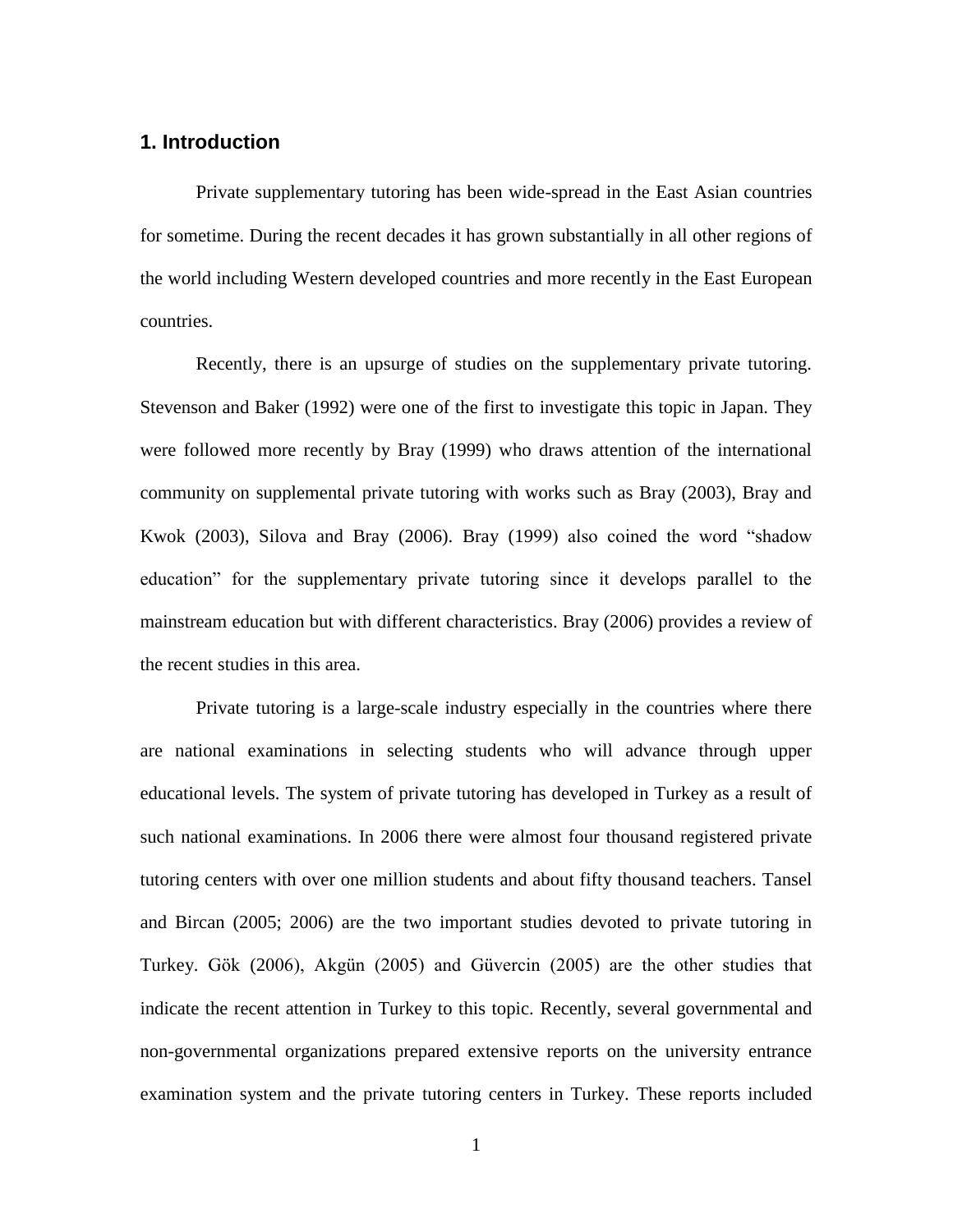Turkish Educational Association (TED) (2005), Higher Education Board (YÖK) (2007) and Trade Union of Educators (Egitim-Sen) (2007). All of these reports will be reviewed and referred to in this study.

These reports address the interrelated problems of university entrance examination system and the accompanying system of private tutoring which is considered as a key factor in securing a place at a university program and the orientation of the secondary education students for general versus "special".high schools.

This study will examine various aspects of supplemental private tutoring in Turkey by drawing largely on the recent evidence. The organization of the paper is as follows. Section 2 will review the educational system in Turkey and the two national examination systems that are mainly responsible for the development of private tutoring system. Section 2.1.A addresses the transition from basic education to high schools which creates demand for the services of PTCs. This section also reviews the March 2007 government intervention in the examination system at this level. Section 2.1.B addresses the transition from high schools to universities which creates a second wave of demand for services of the PTC. Section 2.2 addresses the reasons for the high demand for university Education in Turkey and therefore the demand for services of the PTCs. Section 3 reviews, the forms of private tutoring in Turkey. Recent developments in the in the Private tutoring centers and the secondary schools are examined and compared in this section also. Gender of the attendants of the PTCs, determinants of the demand for services of PTCs and disruption of mainstream classes are all addressed in this section. Provincial distribution of private tutoring centers, general high schools and the high school age population are considered in Section 4. This section is expected to shed light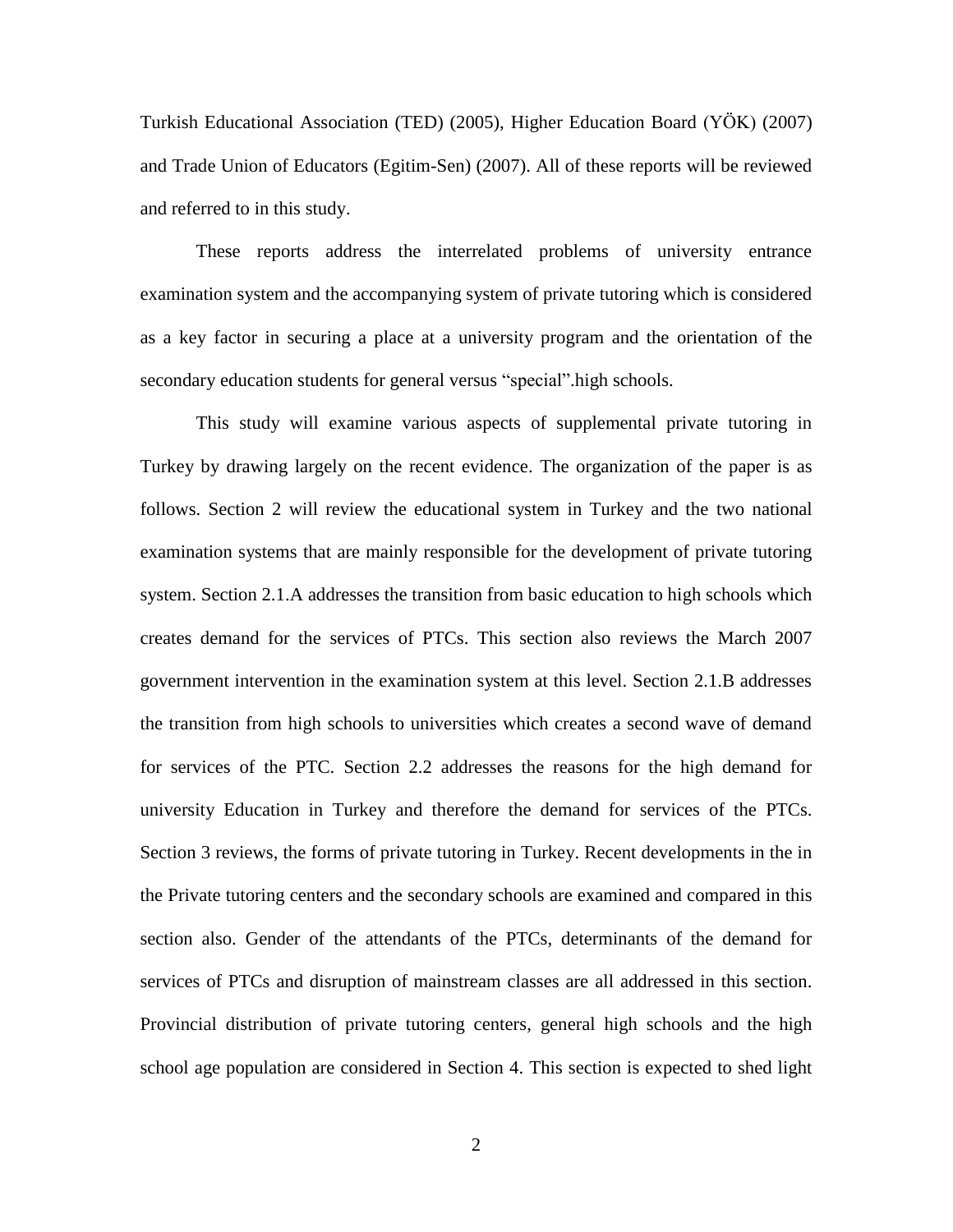on the spatial equity issues in the distribution of PTCs and high schools. Section 5 will review evidence on effectiveness of PTCs and their cost. Finally, Section 6 will provide concluding remarks.

#### **2. Education System in Turkey**

Education system in Turkey consists of basic education, secondary education and tertiary education. Until 1997 primary schooling of five years was the only compulsory level. In 1997 it was combined with three years of middle schooling and the total of 8 years became compulsory and called basic education. This is followed by 3-4 years of secondary education consisting of general and vocational high schools. In 2005-2006 secondary education schools were extended to 4 years of training. Universities take 2-6 years depending on the program of study. Although state is the major provider, there are a number of private providers at all of the three levels of education. In view of the excess demand for the tertiary level education, government has been increasing the number of universities. In 1992, 25 public universities were established. In 2006, 15 new universities are established. Currently there are 93 universities 25 of which are private (YÖK, 2007). A recent law of April 2007 stipulated the establishment of 17 additional new universities.

#### **2.1 Two National Examinations in Turkey**

#### **2.1.A Transition to Secondary Education**

There are two national examinations in Turkey which determine who will advance to the upper levels of schooling? The first examination is called OKS (Secondary School Examination) in short. It is administered by the Ministry of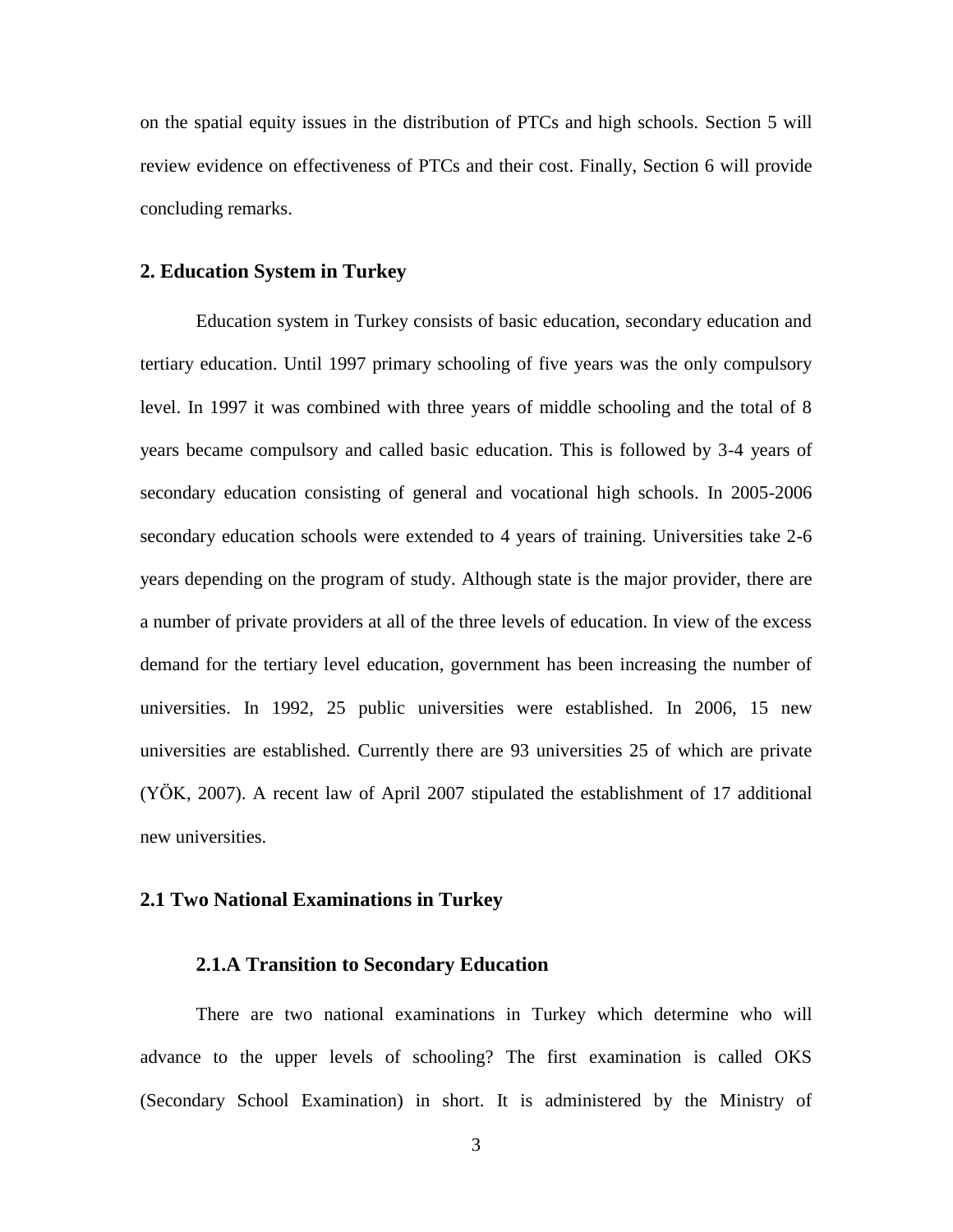Education. It is taken by the graduates of basic education who would like to be placed at one of the special and prestigious high schools. Such high schools which are believed to provide better quality education and their graduates are believed to have higher chance of success at the university entrance examination. Some of these schools provide a year of English courses before the start of the regular classes which may be held in English. These schools include Anatolian high schools (general and vocational), Science high schools, Super high schools and private high schools. There are about 700 such high schools. The students who can not be placed at these high schools have the option of attending general high schools or vocational high schools. There is no restriction on attendance on the latter schools. Therefore OKS is relevant only for students who would like to attend "special" high schools. Students who would like to attend other high schools are not required to take this examination.

For this reason parents spend on private tutoring of their children for preparation to the OKS examination, in order to place them into special high schools. Special high schools are believed to increase their children's chances of placement at a university program.

Indeed, responses to the Question 13 in Table 6 show that 67 percent of the senior high school graduates, 67 percent of the university graduates and 74 percent of the teachers and administrators agree that quality of high school is an important determinant of success at university entrance examination. Response to the Question 14 in the same table show that 50 percent of the parents indicated that while choosing a high school for their child they considered past performance of the high school at the university entrance examination.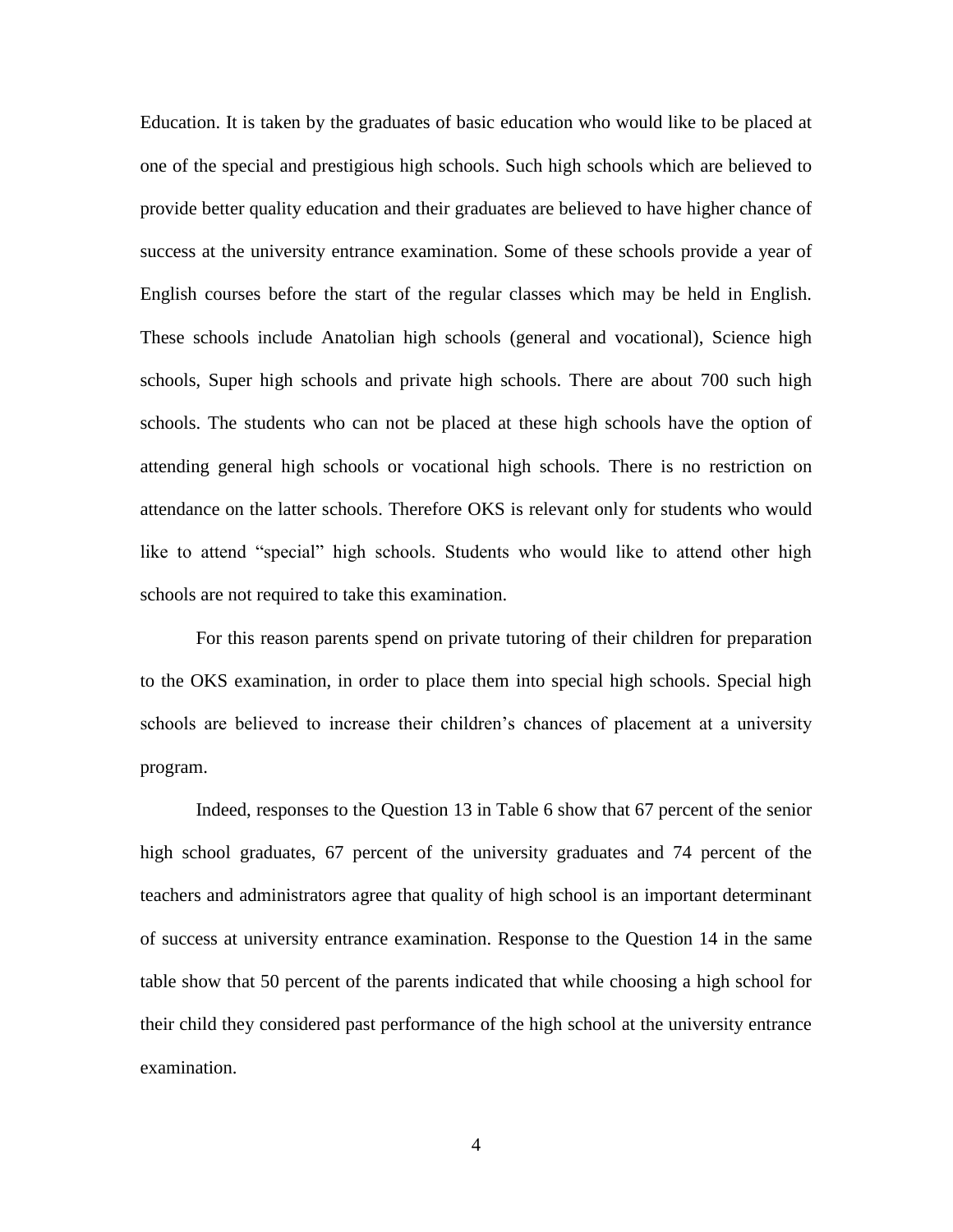In an attempt to reduce the role of private tutoring centers, Ministry of National Education announced a new model of transition from basic to secondary education in March 2007. (Ministry of National Education, 2007). OKS will be gradually abolished and students will be placed at the "special" high schools according to their examination scores at the end of the sixth, seventh and eight grades. These examinations will cover the school curricula in those years. A placement score for entry into the special high schools will be determined for each student. The three examinations will contribute 70 percent and the basic education GPA will contribute 25 percent and finally the general attitude of the student evaluated by his/her teachers will contribute five percent towards the final placement score of student. The system will be fully implemented in the 2008-2009 academic year: The process of preparation for OKS normally starts at the sixth year of basic education ad continues throughout the seventh and eight grades and student efforts intensify during the eight year. However, with the recent change in the selection system of students for special high schools most PTCs already advertised preparatory classes also for the fourth and fifth years of basic education. Şahin (2007) reported that most educators agreed that the new system will force the students to attend PTCs at earlier years than before. Recently, there is also the news of generalizing the new examination system to all of the graduates of the basic education even for determining the placement at the state general high schools to which admission currently is not restricted. (Cumhuriyet, 2007).

#### **2.1. B Transition to Universities**

The second national examination is called OSS (Student Selection Examination) in short and determines the advancement to Universities. It is administered by an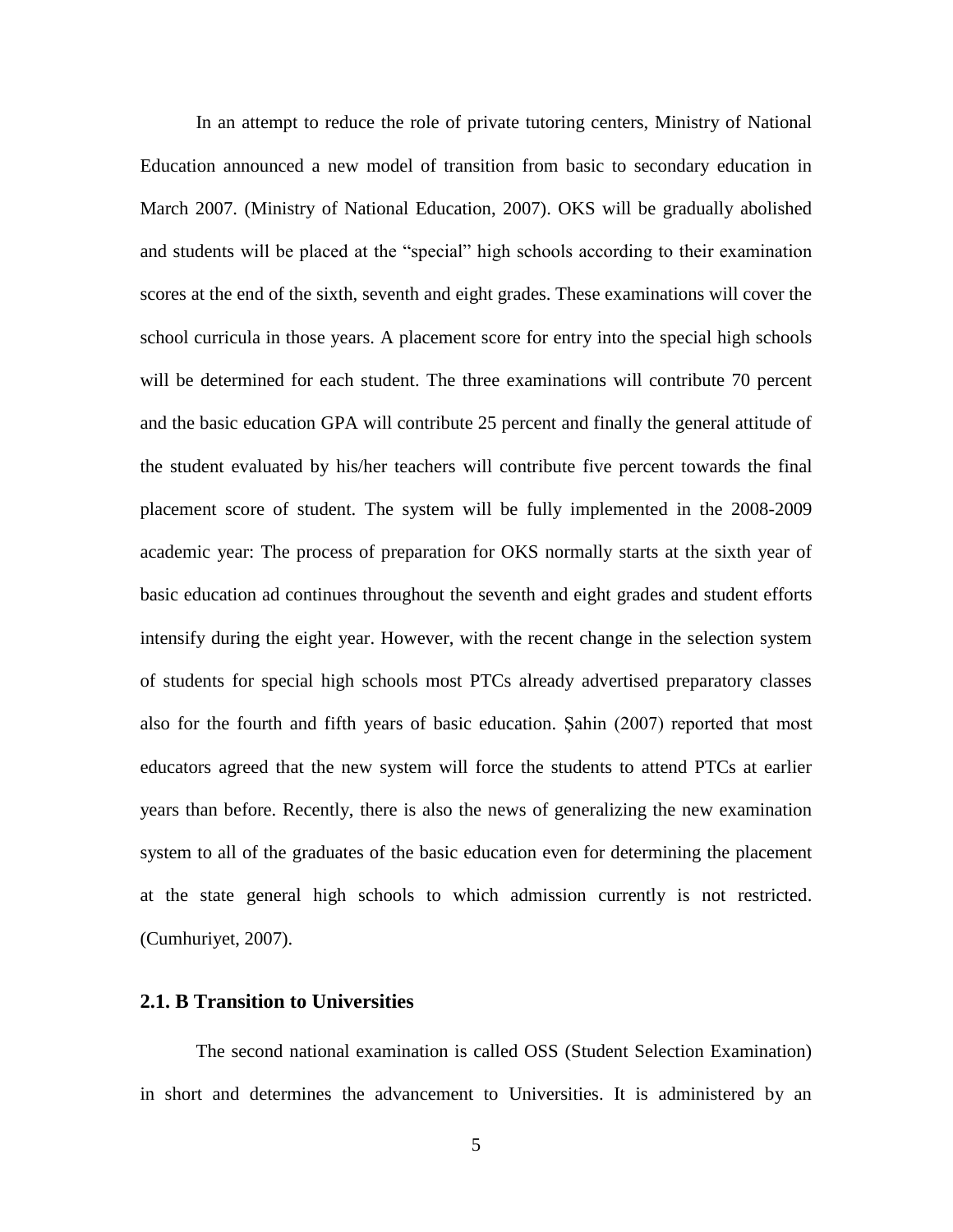independent organization called OSYM (Student Selection and Placement Center). Unlike OKS which is relevant for only for admission to "special" high schools, OSS must be taken by all students who want to be placed at a public or private university program. Not all of the 93 universities scattered around the country are considered of the same quality in terms of the job market prospects of their graduates and the salaries they command. Most of these "prestigious" universities provide instruction in English. Competition for placement at these "prestigious" universities is fierce.

Table 6 provides the selective results of a survey among high school seniors, high school graduates, university students, parents and teachers and administrators. According to Question 1 in this table 60 percent of the high school seniors stated that there is nothing in their life now more important than the university entrance examination. Further, 70 percent of the high school seniors, 68 percent of the high school graduates, 83 percent of the university graduates stated they are currently attending PTCs, while 84 percent of the parents stated that children and 92 percent of the teachers and administrators stated that their students are currently attending PTCs.

Question 5 in Table 6 asks the most important reason for attending PTCs. In response to this query, 58 percent of the high school senior students, 77 percent of the high school graduates, 57 percent of the university students and 72 percent of the teachers and administrators believed that school education is not adequate for success in university entrance examination.

Question 12 in the same table asks about the attitude of school teachers and administrators towards PTCs. The responses show that 47 percent of the high school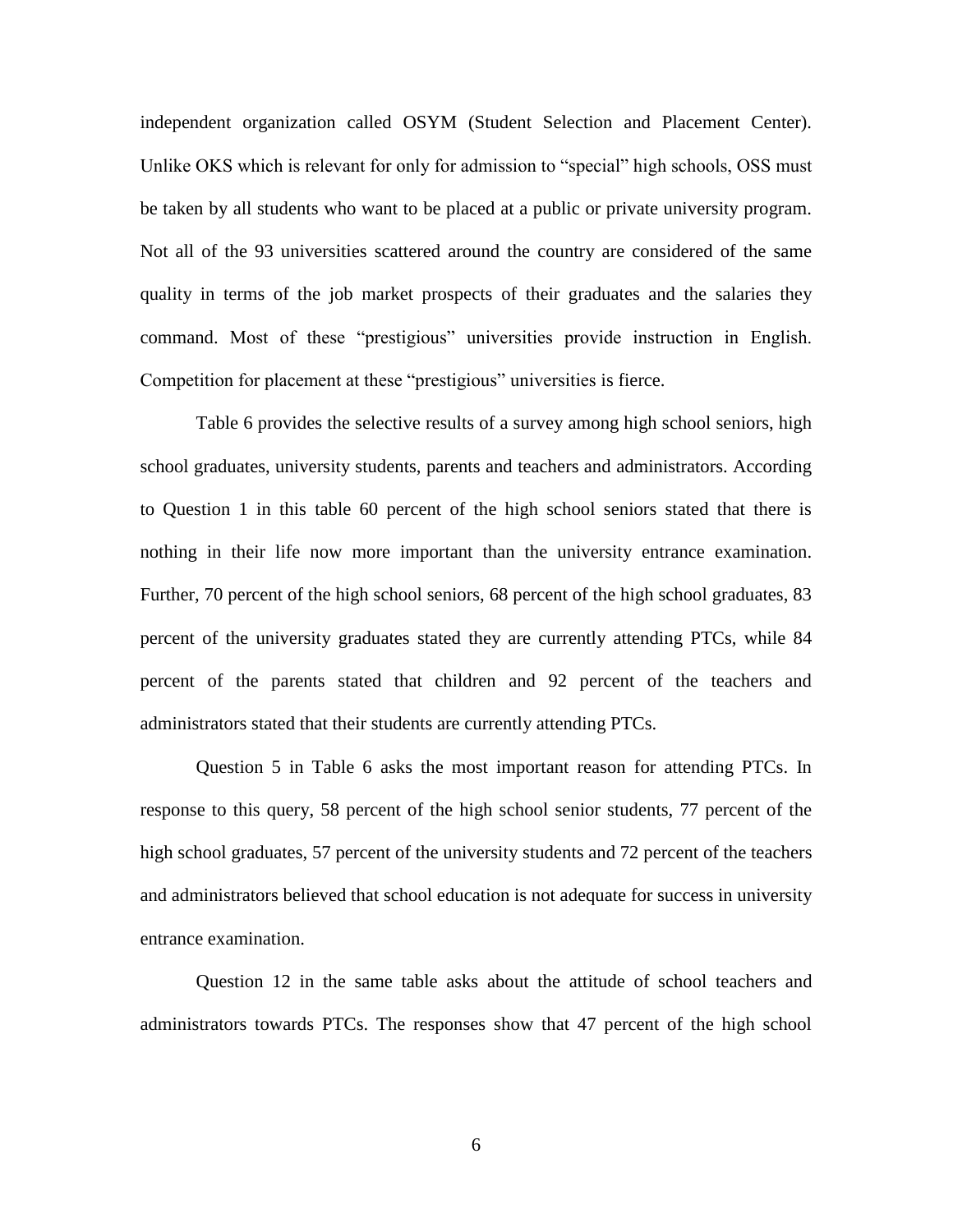seniors, 43 percent of the high school graduates and 50 percent of the university students stated that their teachers and administrators absolutely want them to attend the PTCs.

In 2006 1 678 383 applicants took the university entrance examination. Of those applicants 43 percent were fresh high school graduates and 41 percent were repeat-takers who were not placed in a university program during the earlier years, 13 percent were repeat-takers who were already enrolled at a university program and 3 percent were already graduates of a university. Thus, 57 percent were repeat-takers and 48 percent of them were placed at a program, while 43 percent were fresh high school graduates taking the examination for the first time and 44 percent of them were placed at a university program. Overall only 22 percent of the applicants could be placed at a university program (Student Selection and Placement Center, 2007).

 As indicated above in the 2006 ÖSS examination 41 percent of the applicants were repeat-takers. The rather high percent of repeat-takers imply that most high school graduates spend a year or more in preparation for the examination. There is evidence that they mostly attend private tutoring centers during this period. Question 11 in Table 6 provide the hours of education per week received at the PTCs by various groups. This information indicates that 51 percent of the high school seniors attend PTCs for 10-20 hours per week while 84 percent of the high school graduates attend PTCs for 15-20 or more hours per week. This indicates that high school graduates attend PTCs for more hours per week than the other groups. This group is mostly the group of repeat-takers. This concords with the views of the providers of the PTCs that PTCs provide an alternative for the young to spending idle time at the cafes.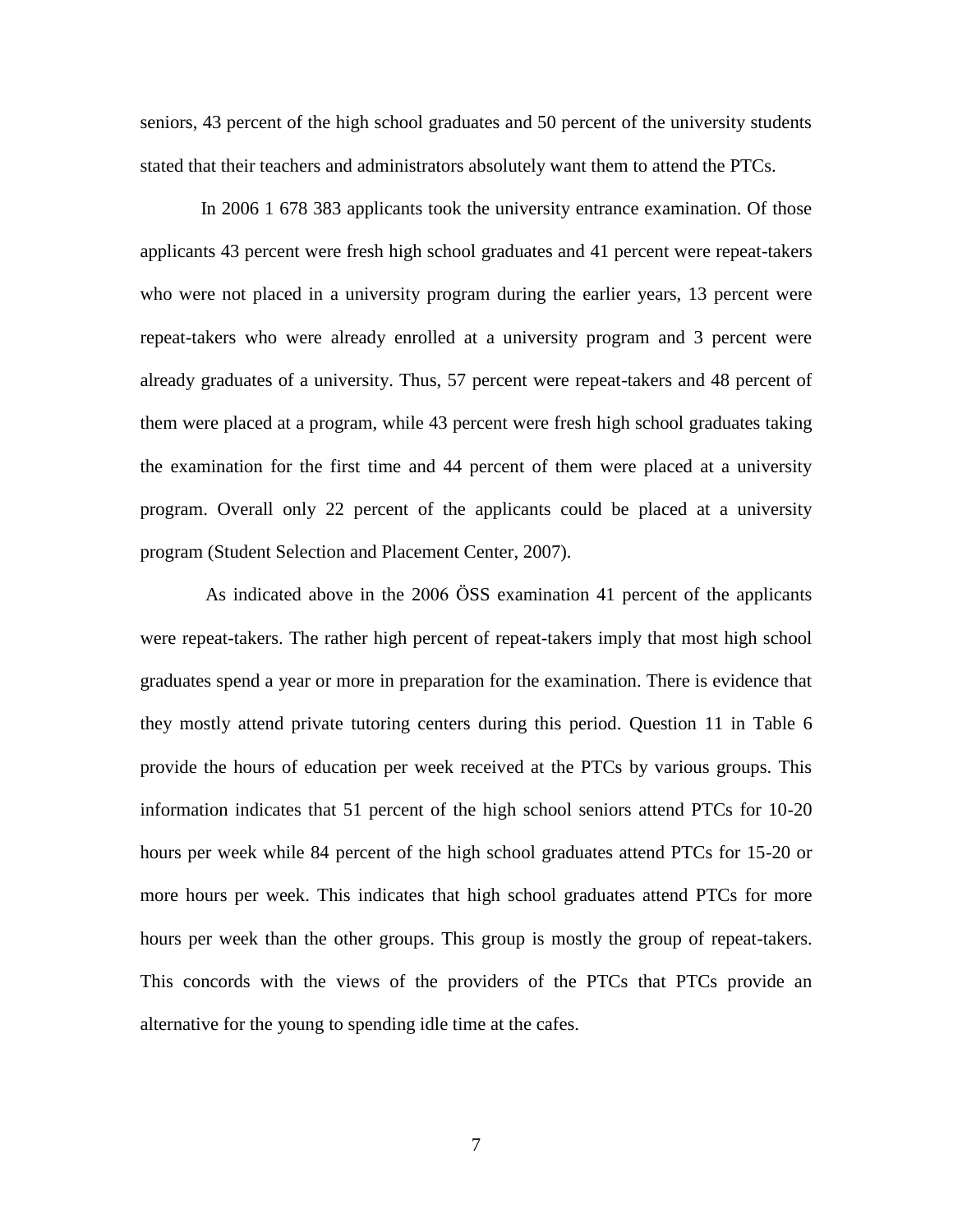#### **2.2. Why is there a High Demand for University Education in Turkey?**

There is a very high demand for university education in Turkey. This may be due to a number of factors. The foremost factor is the very high private monetary returns to university education in Turkey. Tansel, (1994, 2001 and 2005) show that over the years, monetary returns to a year of university education is higher than that at other levels of education by a large margin. Further, the probability of finding a job out of unemployment is higher for the university graduates than for the unemployed at other levels of education (Tansel and Taşçı, 2007). University education confers on men the advantage of serving their military service as an officer rather than as a private soldier. Finally, as it is in other countries university graduates enjoy a prestigious position in Turkish society. These advantages make university education very desirable for the young and their parents. For this reason parents are willing to invest into private tutoring of their children with great sacrifices. As remarked in the previous section, parents first spend on the PT of their children in order to place them into special high schools which are believed to increase their chances of placement at a university program. Next, parents spend on private tutoring of their children in order for their placement at a university program.

#### **3. Recent Developments in the Private Tutoring Centers in Turkey**

### **3.1. Forms of Private Tutoring in Turkey**

As it is in other countries private tutoring is delivered in three different forms in Turkey. These different forms are reviewed in detail in Tansel and Bircan (2006). Below we give a brief account of the private tutoring forms common in Turkey. One kind is oneto-one individualized teaching by the tutor on the requested subjects at a cost agreed upon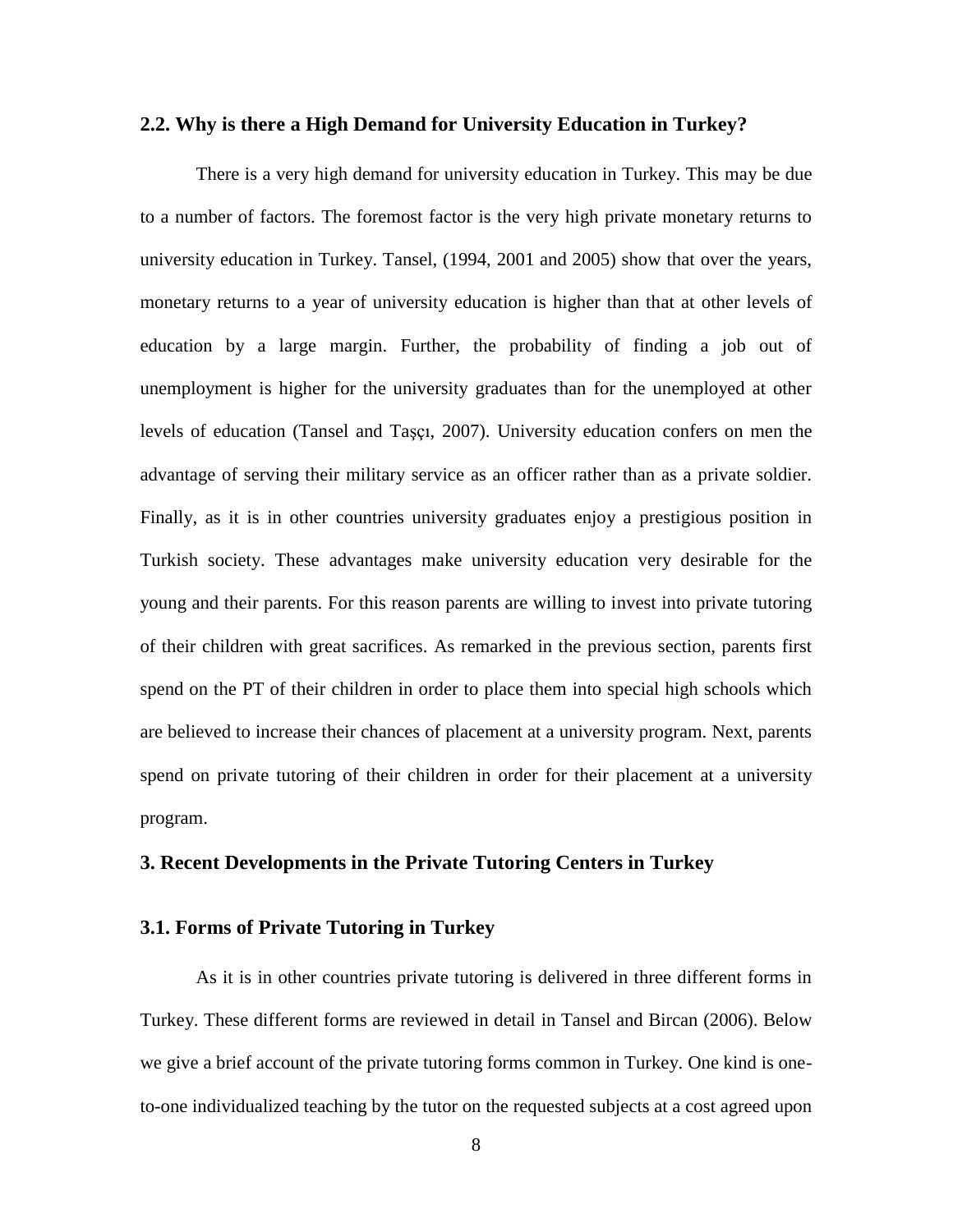by the parties involved. Accomplished students of the prestigious universities as well as retired or currently active teachers are known to provide this service which is tailored to the needs of the tutee in terms of the quality and content. This is the most expensive form of private tutoring. The suppliers of this service often guarantee success of their tutees and therefore charge high prices.

The second form of private tutoring take place at the premises of the mainstream schools and thought by the mainstream teachers for pay outside of the formal class hours. These courses are organized by the school boards with the permission of the Ministry of National Education upon demand for them. Teacher participation is voluntary. This form pf private tutoring is prevalent at the elementary school level rather than at the high school level. They are organized for the students who may need extra help with their regular class-work and for the students preparing for the national entrance examination to the "special" high schools such as science high schools, Anadolu high schools and private high schools. Students participate with the suggestion of their parents who also pay for the courses the amount determined by the Ministry of National Education. Currently, this pay ranges between 1-2 USD per hour depending on the school location. Teachers are paid 80 percent of the income generated. For a class in a particular subject to be provided these must be at least ten students and the class size is limited to 20 students. In order to evaluate student performance two examinations are given each term the results of which are reviewed by the school board so as to reflect on the teacher performance with the board's suggestions for their improvement or replacement.

The third type of private tutoring in Turkey is provided by the private tutoring centers (PTC) which are school-like organizations operating for profit. Professional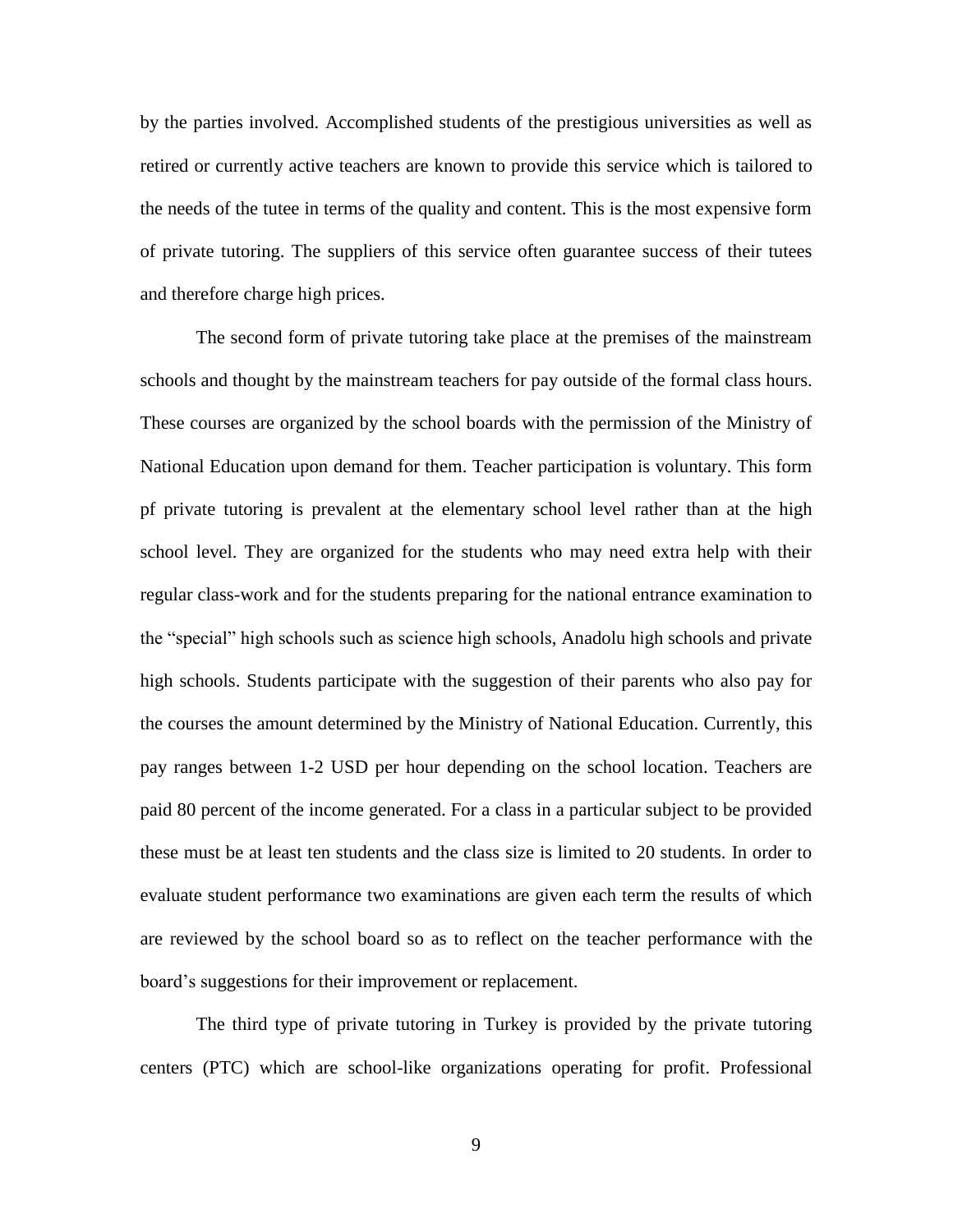teachers teach in a class room setting. These centers are called "dersane" in Turkish. This is the most prevalent form of private tutoring with such centers being located all over the country. Although, they provide supplementary courses, to the mainstream school subjects of the elementary and secondary schools their main activity centers on examination oriented courses. Such examination oriented courses for the national examination for entry to the "special" high schools (OKS examination) and for the national examination for entry to the universities (OSS examination). Together with their express courses on the subject matter covered in the national examination they also teach techniques on how to prepare for these examinations as well as provide counseling and guidance services for the students on the choice of study fields at the universities, a choice of universities and future career selection.

PTCs also provide courses in order to prepare the participants for the language proficiency examinations for public servants (KPDS) and for the recently instituted examinations (KPSS) for the selection candidates for various stages of the public service positions. During the academic year of 2005-2006 there were a total of 1 071 827 PTC students: 37 percent of these students were students of basic education; 20 percent were high schools students; 43 percent were preparing for the university- $\overline{OSS}$  examination and 0.63 percent were preparing for KPSS examination. At each level about 52 percent of the students were boys while 48 percent were girls. However, of those preparing for the KPSS examination 42 percent were men and 58 percent were women. This indicates that more women than men are interested in seeking a public sector job.

PTC's started being organized in the early 1960's with the purpose of preparing students for the university entrance examination. They were legally recognized in 1965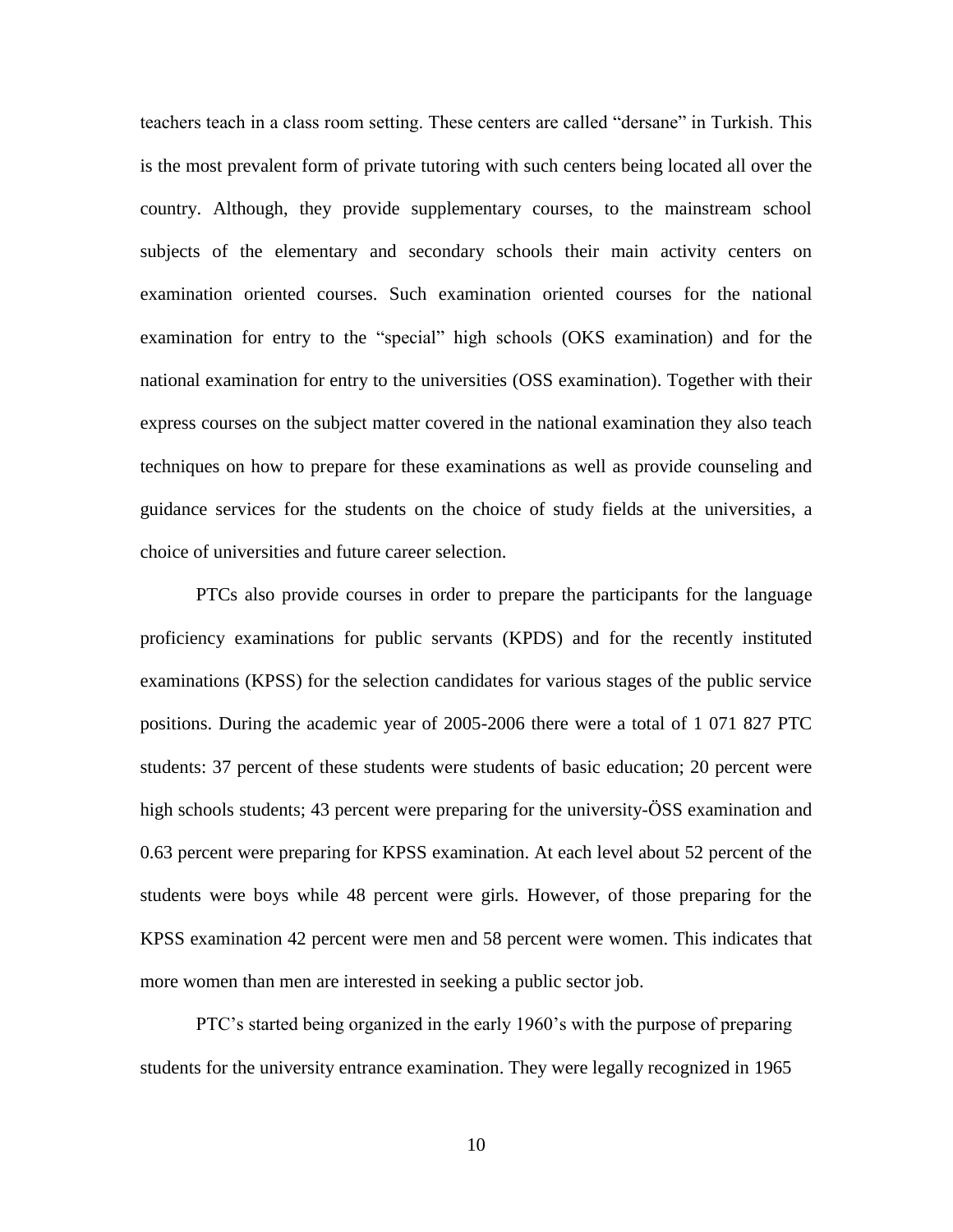and a law passed governing their operation. They operate with a license from the Ministry of National Education and under its surveillance. They must satisfy certain criteria in order to be granted the license. They are then legally established, tax paying businesses. After their establishment, the PTCs are subject to inspection by the inspectors of the Ministry of Education just like the regular basic education schools or the high schools of the Ministry of Education.

 In the early 1970's these were public discussions about the equity implication of the university entrance examination and the PTC's. Such discussions were intensified in the early 1980's during the military intervention. In 1980 government banned all PTC's. However, a year later, before the ban become effective, it was lifted mainly as a result of the lobbying activities of the Association of the Private Tutoring Centers called ÖZDEBİR. This association of PTC's is established in the 1985 with headquarters in Ankara. Currently, it has about 500 members operating a total of 800 PTC's (together with branches) all over the country. The two other smaller and less well-known associations established recently are GÜVENDER and TÖDER. GÜVENDER was established in 1991 and its members operate about 360 (together with branches) PTCs all over the country. TÖDER was established in 2003 and its members operate about 700 PTCs (together with branches) all over the country. Membership in these associations is voluntary. According to the Ministry of National Education sources in 2006 there were about four thousand PTC's with over a million students (see Table 1). ÖZDEBIR officials claimed that there are at least an additional four thousand PTCs are operating unofficially without a license from the Ministry of National Education as part of the underground economy of Turkey. They not only avoid paying taxes but also avoid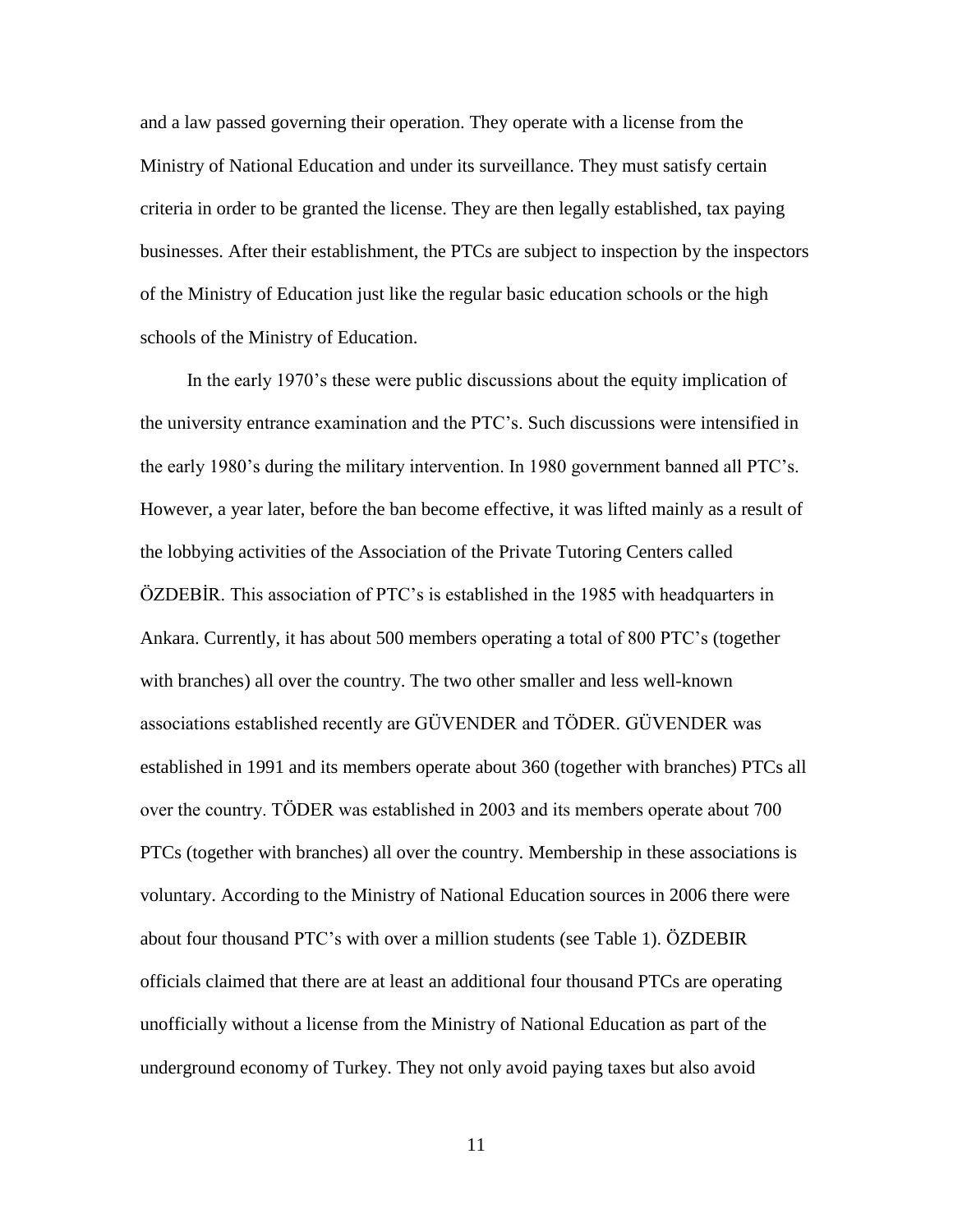inspection by the Ministry of National Education inspectors. These three associations administer on the same day in May a national practice ÖSS examination for their students as a practice. According to the law governing the PTCs, each PTC has to provide services free of charge to the five percent of their total students who are coming from low income families. Özdebir officials stated that in practice this often exceeds the officially required five percent for their members.

 Most private centers give an initial placement examination for their applicants. These who rank very high are allowed to register for free. If later on, these students achieve a high-score in the university entrance examination ÖSS, their names and photographs are used in the advertisements of the PTCs at which they were a student.

#### **3.2. Recent Trends in Private Tutoring Centers**

Table 1 gives the recent developments in the number of PTC's and related statistics. During the 1975-76 academic year there were 157 PTC's throughout the country which increased to about four thousand in 2006 which is a very substantial increase in a period of 30 years (see Table 1). During the same period, the number of participating students increased from about 46 thousand to over one million. The number of teachers employed at the PTC's reached almost to 50 thousand in 2006. This indicates that today the PTC's are a significant outlet in employing people with "teacher" training. On average, over the years the PTC employed 9-12 teachers per PTC with the exception of 1980-81. Over the years the average number of students per PTC ranged around 250-290 with the exception of 1980-81. Therefore, the PTC's in Turkey can be considered of medium size. They are not very large enterprises such as those in Hong-Kong with students in the thousands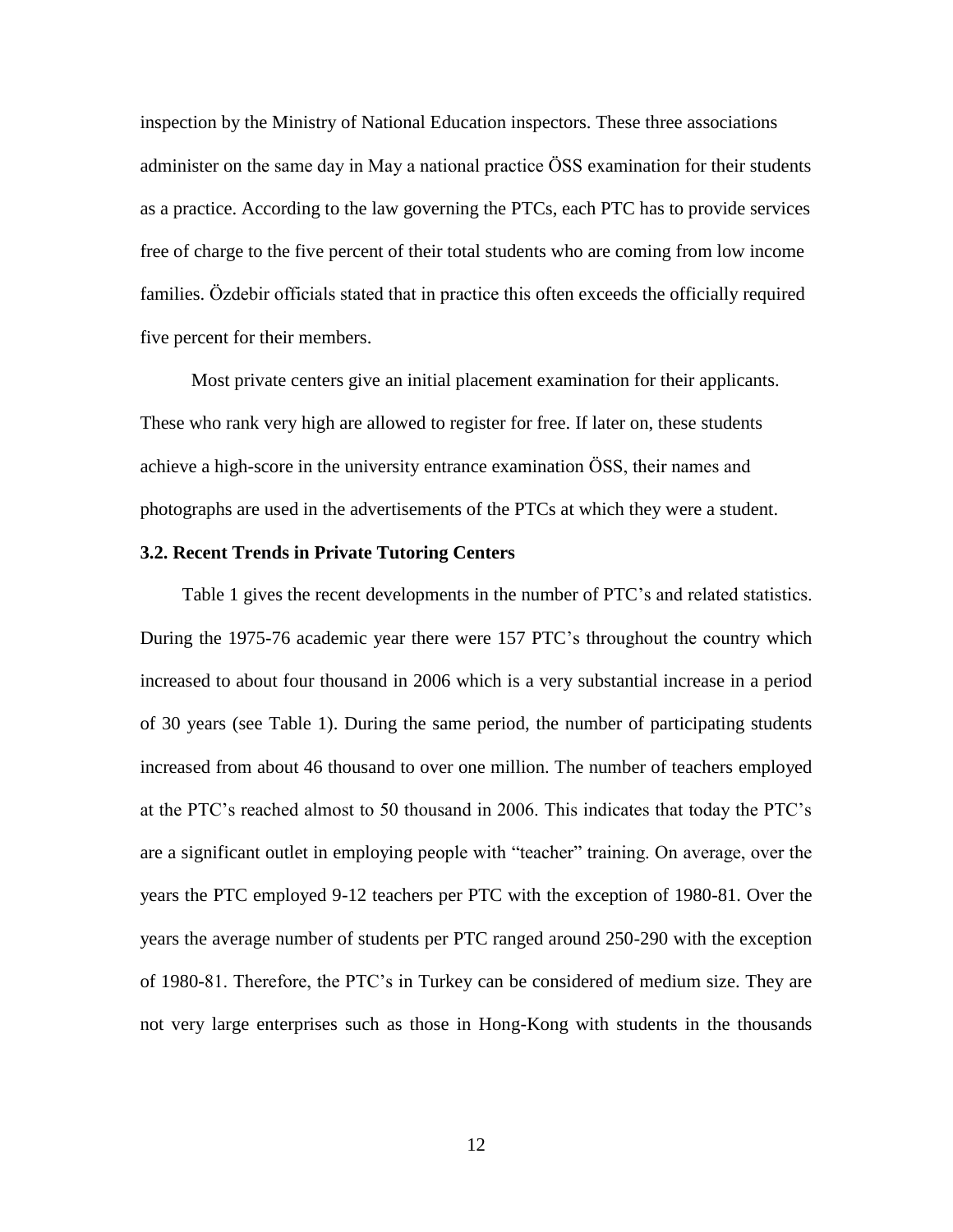(Bray and Kwock, 2003). Table 1 also shows the number of students per teacher in PTC's which ranged between 22-33.

Table 2 shows the recent trends and developments in the secondary schools (high schools) in Turkey. The table pertains to the all kinds of general high schools including ―special‖ high schools as well as vocational and technical high schools. The total number of secondary schools increased from about 2 thousand in 1976 to about 8 thousand in 2007 with the total number of students reaching to about 3.4 million and teachers employed reaching to about 188 thousand. The number of students per secondary school range between 348-487. The average number of teacher per secondary school ranged between 10-29. The number of students per teacher in the range of 16-37 which is lower than in the PCT's. However, this statistic for the secondary schools is misleading. It is well-known that the number of students per teacher in vocational technical high schools is rather low (Tansel, 2002b) as compared to that in the general high schools which are more popular and therefore more crowded. On this point see the last paragraph of this section.

Until 1997, the graduates of both the general and the vocational high schools were allowed to participate in the national university entrance examination equal terms. With the changes in the university entrance system, since 1997 vocational high school graduates are allowed to enter two-year university programs in their fields of study while in the vocational high school. If they want to enter into a four-year program or follow a different study area they are allowed to sit in the university entrance examination but with a penalty in the determination of their final university entrance score.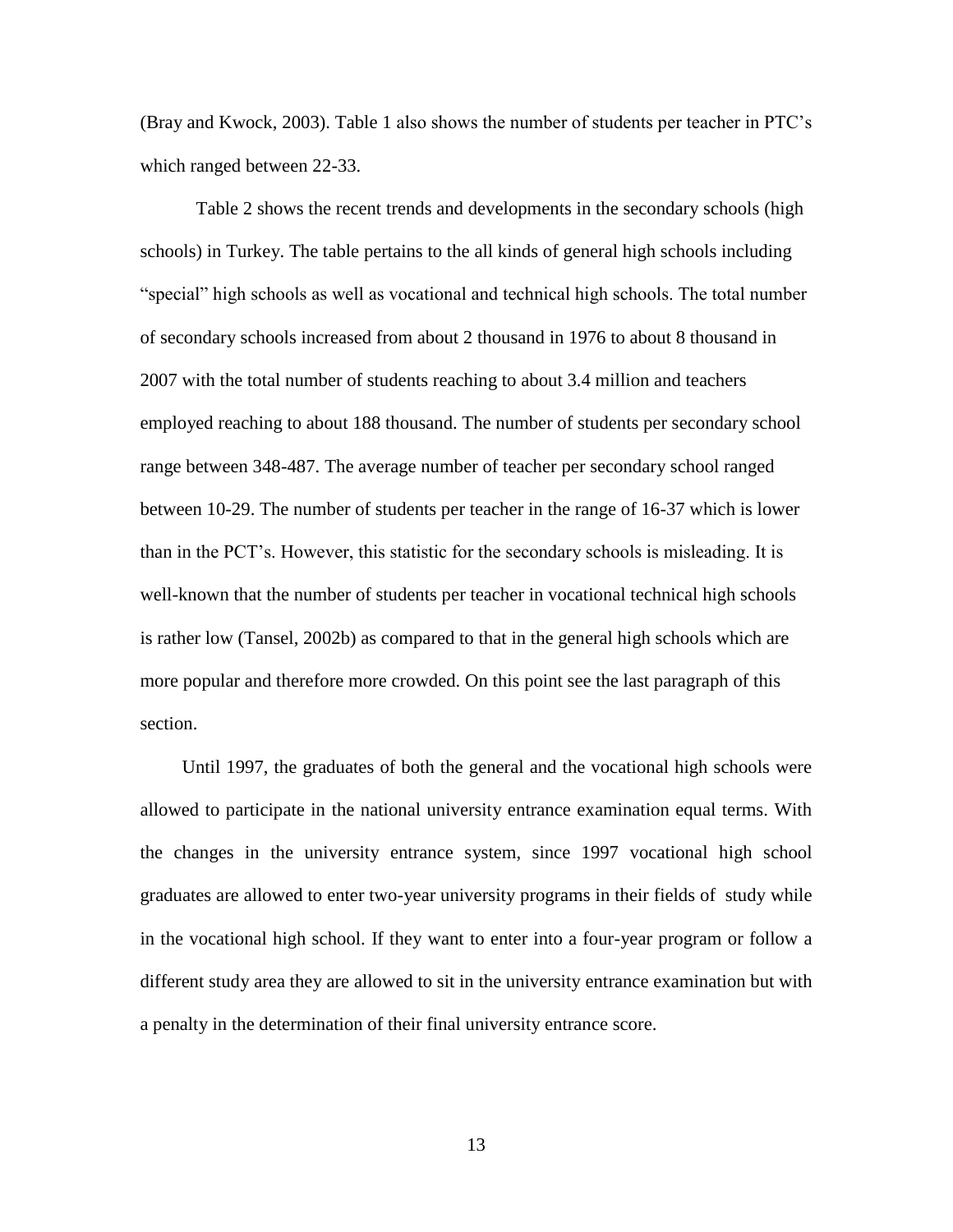Although some vocational high school students and graduates attend PTC's to prepare for the national university entrance examination, the pertinent group to compare the PTC's may be the general high schools including the "special" ones. For this reason the last two rows in Table 2 provide the number of general high schools including ―special‖ ones and the relevant statistics. The last row shows that in 2005—2006 while there were 3986 PTCs, the number of general high schools was somewhat less with 3460. The number of PTC students was about a million while the general high schools had about twice as much students with about two million. The number of PTC teachers was about 50 thousand while the number of teachers in general high schools was about almost twice with 103 thousand. The PTCs had about half the number of students per PTC (269) that of the number of students per general high school (581). The number of teachers per PTC is about 12 while that in general high schools is about 28. The number of students per teacher is about the same in the PTCs and general high schools. However, these all refer to the averages and it is well known that some of the general high schools especially those at the large metropolitan centers are rather crowded in terms of the number of students per teacher.

#### **3.3. Private Tutoring Center Students and Gender**

In developing countries, girls lag behind boys in education. Turkey is no exception. In spite of the fact that returns to women's education is higher or at least as large as those to men in Turkey, parents invest more to educating their daughters than to educating their sons (Tansel, 2002a) mainly because boys are considered to be the main providers for their parents in old-age. Education of boys are favored over that of girls especially when household resource are limited. Tansel (2002a) reports that income is a greater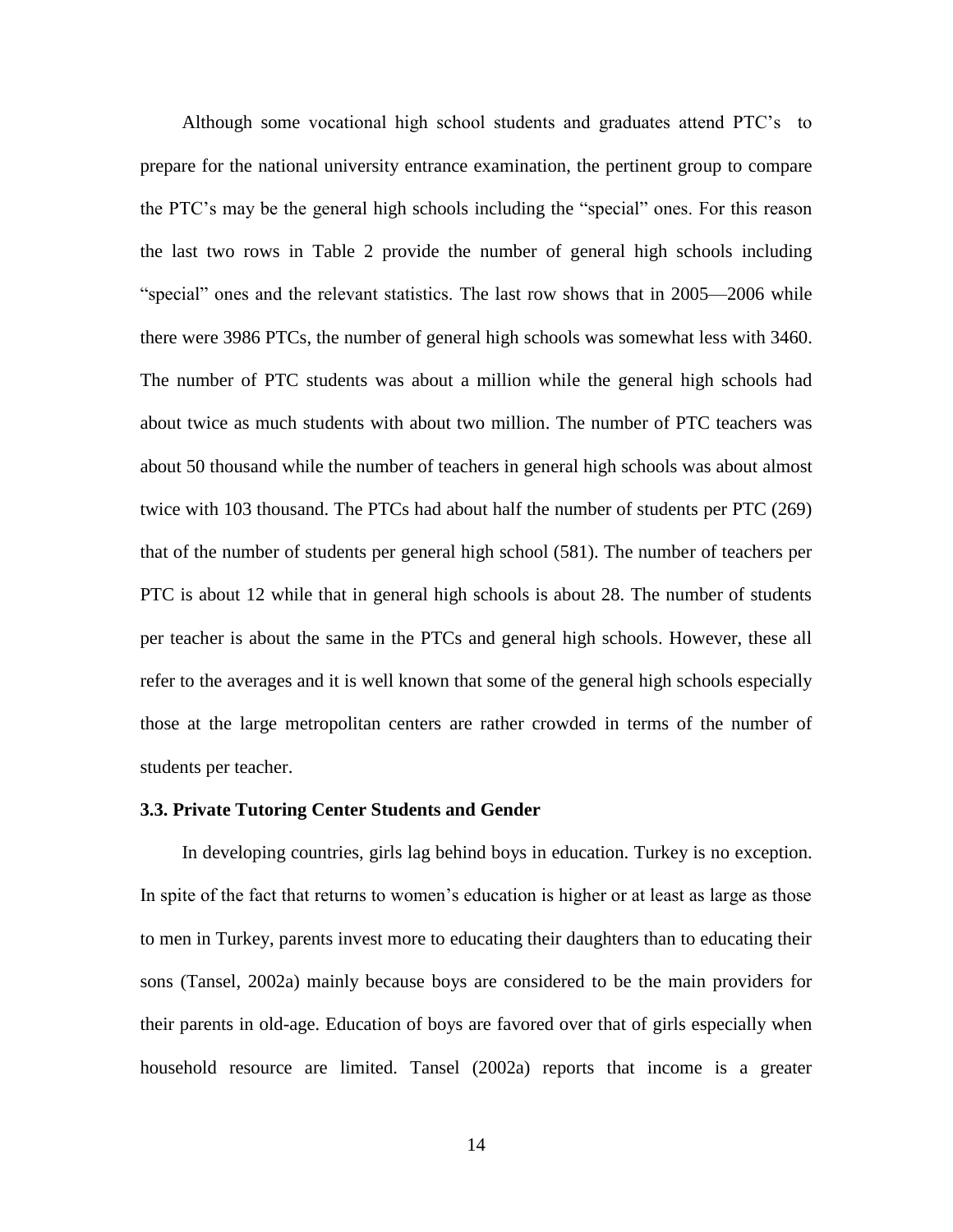hinderence for the formal education of girls than of boys. Same may be true in case of private tutoring also.

There is very little evidence on the gender differences of students attending PTCs in the literature. Assaad and EL-Badawy (2004) address the gender issues in PT in Egypt. Kim and Lee (2002) found that there is more private tutoring expenditures for female students in Korea who may be taking expensive courses in music and arts. Tansel and Bircan (2005) found that the probability of receiving PT is lower among females in Turkey.

Table 3 shows the proportion of the male and female students at the PTCs versus among the secondary education graduates during the period of 2000-2001 to 2005-2006. The proportion of the male students is higher than that of the female students both among the PTCs and the secondary school graduates. The proportion of male students at the PTCs declined from about 55 percent in 2000-2001 to about 53 percent in 2005-2006 while the proportion of the female students increased from about 45 percent to about 48 percent during the same period. Similarly, the proportion of the male secondary education graduates declined from about 57 to 55 percent and that of the females increased from 43 to 45 percent.

In the academic year 2005-2006, the gender gap among the PTC students was about 5 percent and that among the secondary education graduates was about 9 percent. These results indicate that the gender gap among the PTC students is less than the gender gap among the secondary school graduates. In this sense there is more gender equality among the PTC students than among the graduating class of the students of secondary education. This may be a paradox since parents have to pay for PTC and while secondary education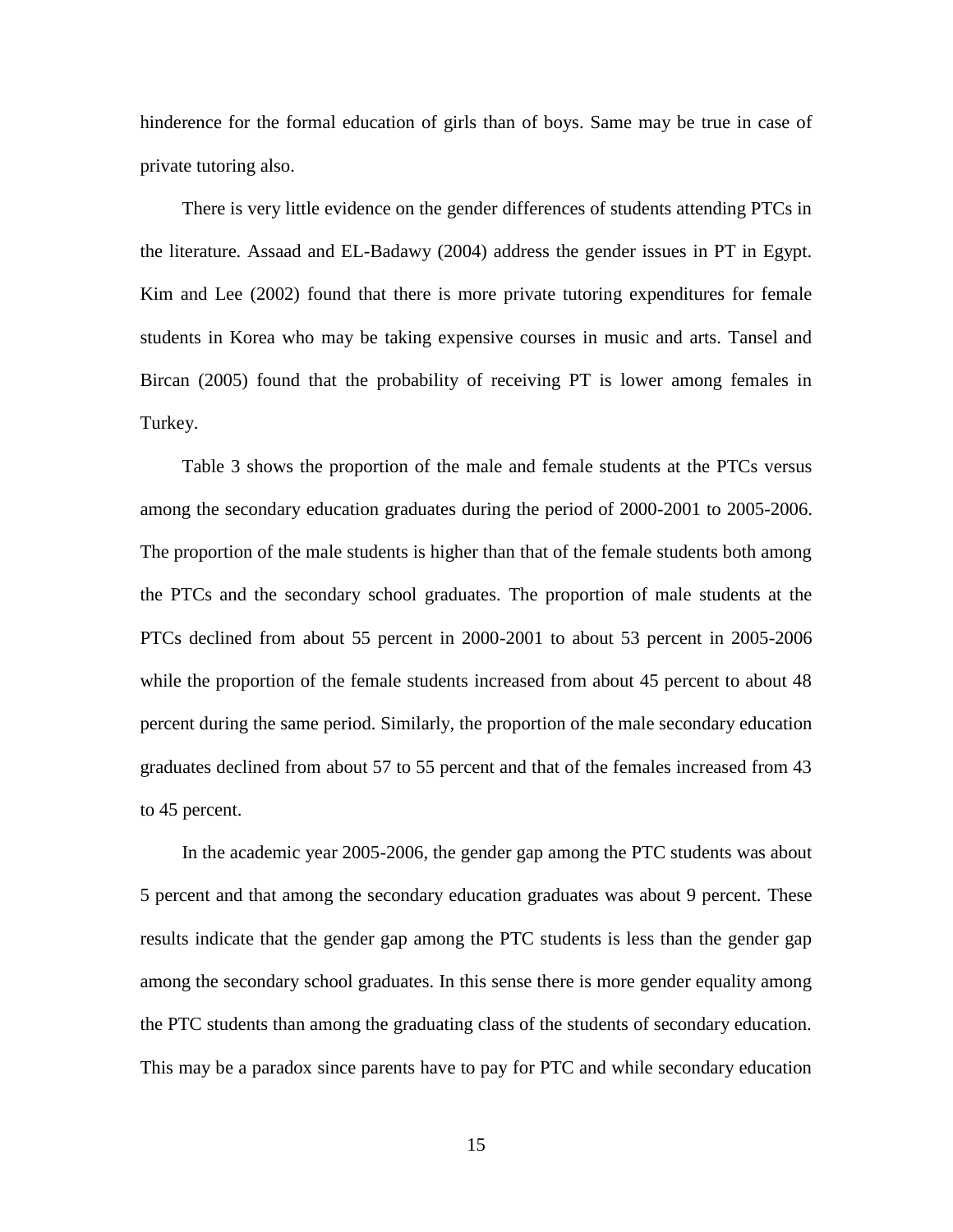is mostly provided by the government free of charge. For this reason one would expect more gender equality among secondary school graduates than among the students of PTCs.

#### **3.4. Private Tutoring Centers and disruption of Mainstream Education**

It is in the public discussions that attending PTCs and the process of preparation for the two national examinations disrupt the formal schooling attendance. It is well known that this happens especially during the second semester for the basic school while seniors are preparing for the OKS and while the high school seniors are preparing for the ÖSS. These examinations take place in mid June. The students preparing for these examinations concentrate on attending the PTCs and on their own preparations at home rather than attending mainstream classes. For this reason most students receive false medical reports of sickness which enable them to be absent from their mainstream classes. Receiving a false medical report of sickness has become a widely accepted and an expensive process. Question 8 in Table 6 asks a question on this process: 55 percent of the high school seniors, 49 percent of the high school graduates and 44 percent of the university students said that they will receive a false medical report of sickness for their non-attendance to the school and 36 percent of the parents and 57 percent of the teachers and administrators said that their children and their students respectively will receive medical reports for non-attendance. 20-26 percent of the respondents in various categories said that they will use the legally allowed non-attendance days while about 19- 34 percent of the respondents stated that they will continue mainstream schools as usual.

Recently, the president of the Independent Educators Union (2007) argued that false medical reports of sickness undermine the "psychological and ethical development" of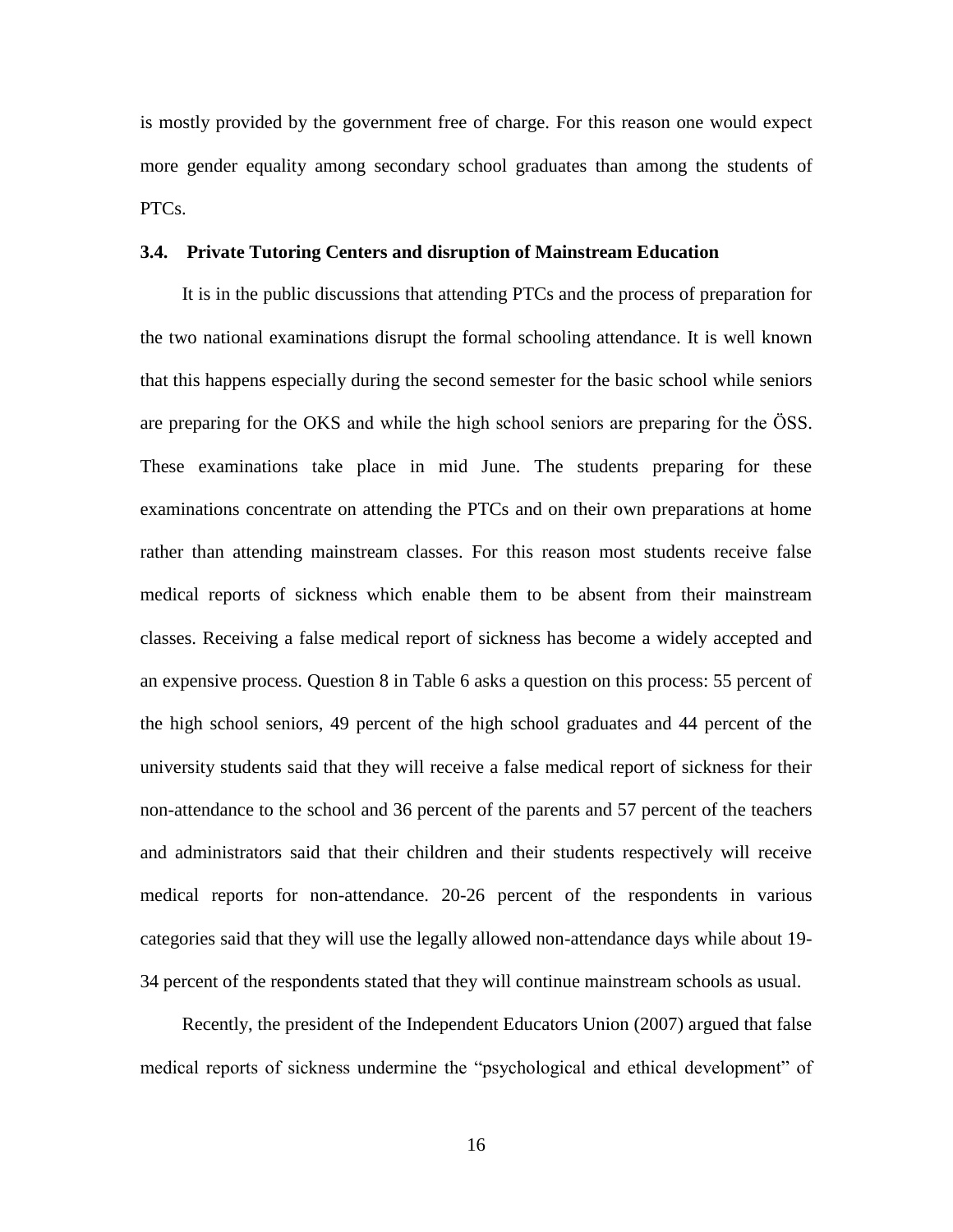the children and that in this process the parents teach their children how to cheat the establishment. This is an aspect that has been overlooked hither to.

 The subject matters thought in the high school senior year are not explicitly covered in the university entrance examination. For this reason students feel free not to attend mainstream classes during that year especially during the second semester. This also leads to their arrival at the universities without working knowledge of certain topics covered in the high school senior year. This has led the Ministry of Education to devise ways to increase the importance of mainstream schooling over PTCs. For instance, over the years, the high school GPA (Grade Point Average) contributes points towards university entrance along with the result of the ÖSS examination. It is also announced in 2005 and started being implemented in 2006 that the subject matters of the high school senior year will be covered in the ÖSS. However this has not prevented non-attendance. During recent, the June 2007 ÖSS examination Ministry of Education allowed one week of non-attendance for the high school senior students.

As it is mentioned in section 2.1.A the national examination for placement into special high schools (OKS examination) is recently re-organized to increase the role of high schools in the placement and thus reduce the role of PTCs. Similarly, many educators and non-governmental organizations and the authors of this paper suggest, reorganization of the ÖSS in a similar way to increase the role of high school performance in the university placement and thus reduce the role of PTCs. Suggestions are also made to administer examinations at the high school level covering the subject matter of the high school curriculum and using the result of these examinations at the university placement with a certain weight. This is expected to increase the importance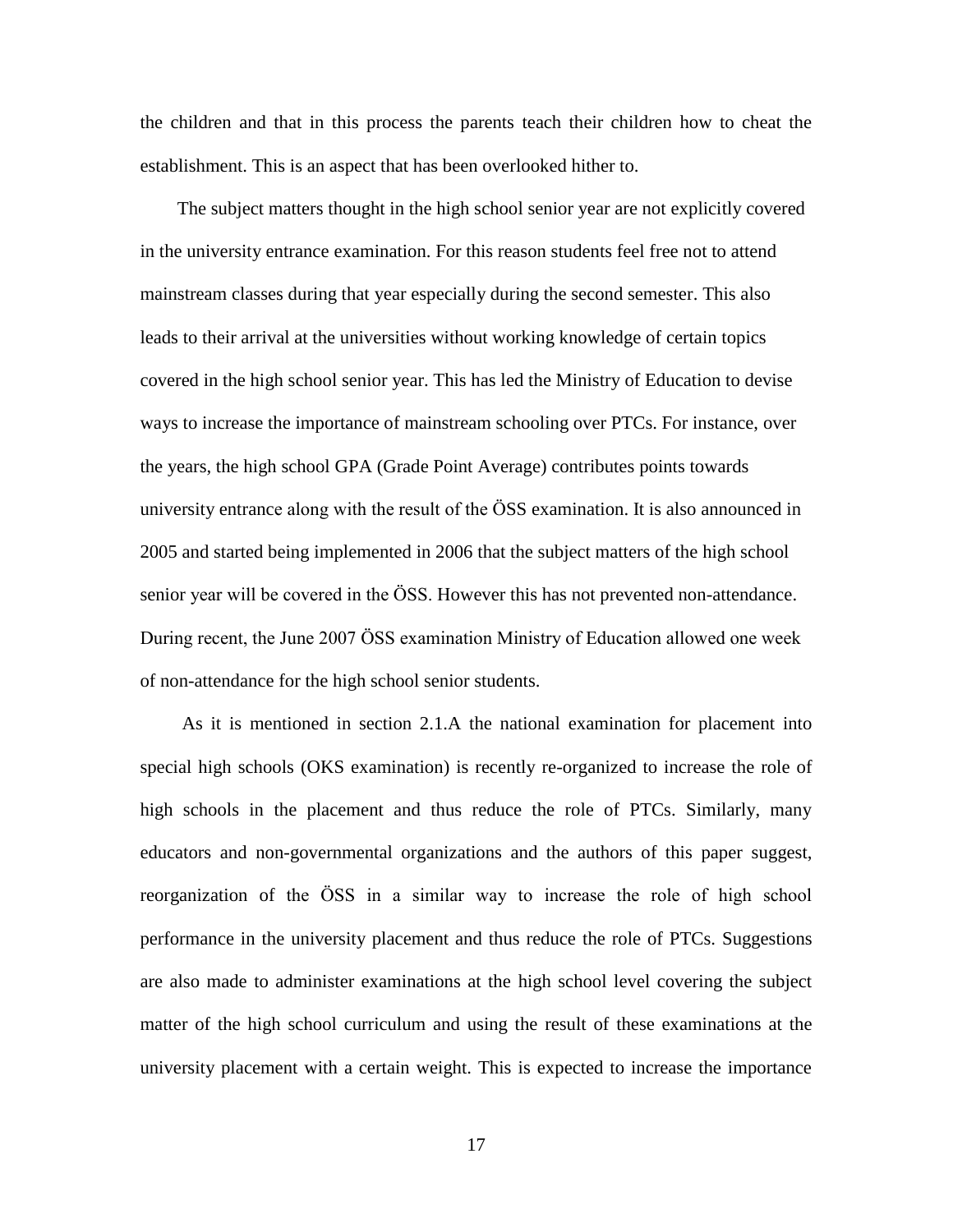attached to high school classes and respect for the high school teachers and prestige of the high school level education.

#### **3.5. Determinants of Receiving Private Tutoring**

Tansel and Bircan (2006) examined the factors that determine the household expenditures on private tutoring in Turkey. Their findings emphasize the importance of household income and parental education levels as the most important determinants of private tutoring expenditures with a larger effect of the mother's education than that of the father's education. In order to emphasize the importance of income this study further reported that among the households in the lowest income quartile about 6 percent had private tutoring expenditures however, in the highest income quartile, four times as much, about 25 percent of the households had private tutoring expenditures. Further, 54 percent of the households in the lowest income quartile spent 1-10 percent of their total monthly expenditures on private tutoring. In contrast, in the highest income quartile 71 percent of the households spent 1-10 percent of their monthly expenditures and 27 percent of the households spent 10-30 percent of their total monthly expenditures on private tutoring.

Tansel and Bircan (2005) examined the factors that contributed to the probability of receiving private tutoring. They found that the most important factor in the high school graduation ranking of the student. Those individuals with high school graduation ranking above satisfactory were more likely to receive private tutoring compared to individuals who have just passed. Graduation with high honors, honors and satisfactory rankings contributed respectively 26, 17 and 9 percent to the probability of receiving private tutoring. Thus, it appears that the motivation and the ability of the individuals determine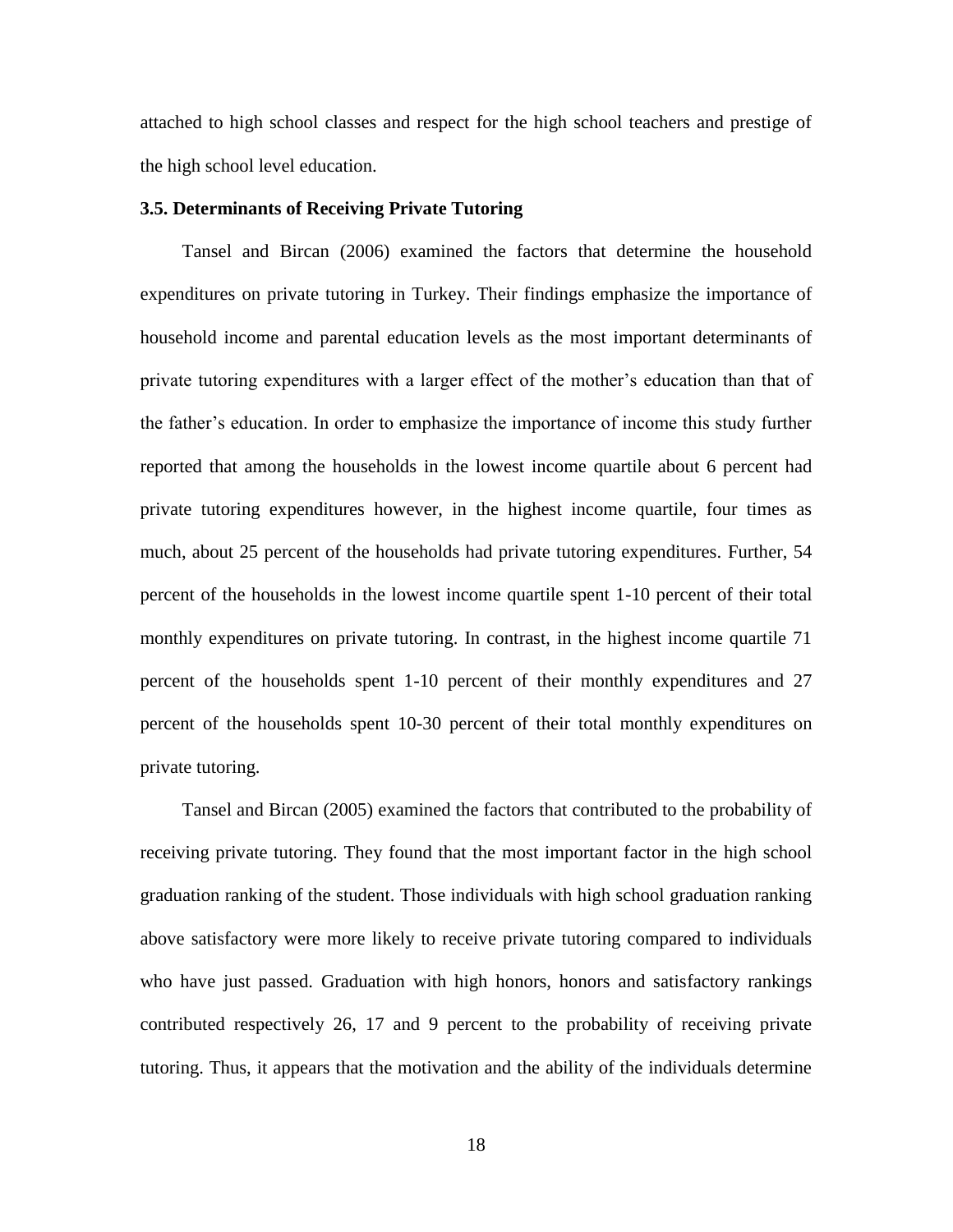the probability of receiving private tutoring. This indicates that the demand for private tutoring by students of high performance students is higher which may be partly because their demands are not met at the mainstream schools.

The second most important factor determining the probability of an individual receiving private tutoring or not was the household's income. Individuals from households with higher levels of income were more likely to receive private tutoring. The third most important factor determining whether an individual received private tutoring or not is the education level of his/her parents. Here mother's education was found to contribute more to the probability of receiving private tutoring than that of the father's education. Tansel (2002-a) also found that the parental education level is the most important factor determining the educational attainment of children in Turkey after household income. In conclusion, the students with high academic ability, high household income and highly educated parents receive more private tutoring.

#### **4. Geographic Distribution of Private Tutoring Centers**

 This section considers the geographic distribution of the PTCs in Turkey. Table 4 provides the numbers of PTCs and general high schools in each of the 81 provinces of Turkey during the academic year 2005-2006. They are listed from the provinces with the highest number of PTCs to the lowest. Istanbul has the highest number of PTCs with 630 and also the highest number of general high schools with 544. The second highest number of PTCs (with 541) and the general high schools (with 216) is Ankara. The last column in Table 4 gives the ratio of the number of private tutoring centers to that of the general high schools. The numbers larger than one in this column indicate that the number of PTCs in a province is larger than that of the general high schools while the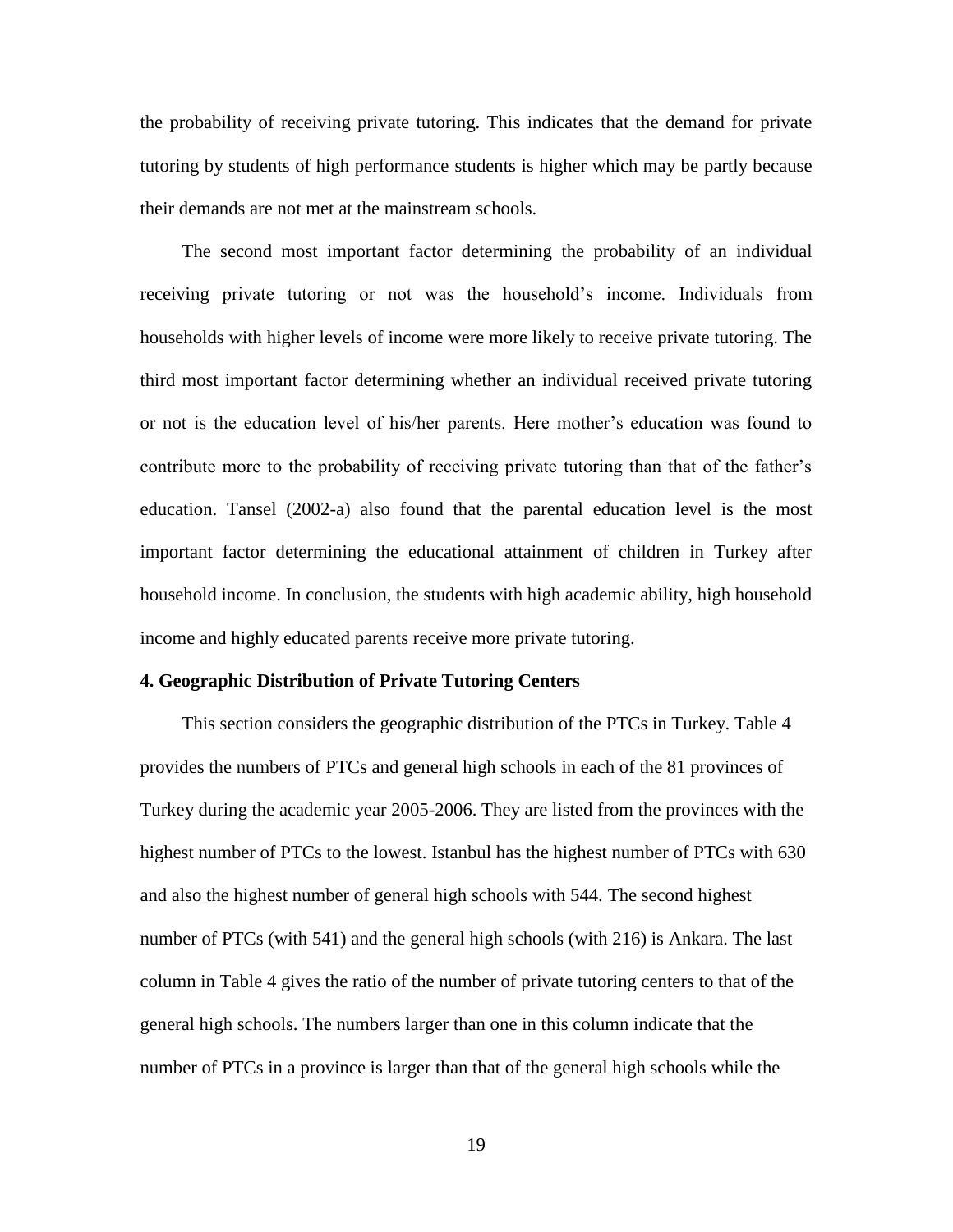numbers smaller than one indicate that the number of PTCs in a province is less than that of the general high schools. The highest concentration of PTCs is in Ankara where the number of PTCs is 2.5 times more than that of general high schools. Bursa (1.6), Antalya (1.5), Adana (1.4), Balikesir (1.4), Mersin (1.3), Mugla (1.3) and Bolu (1.3) are the other provinces with high concentration of PTCs. The provinces with low concentration of PTCs are Tunceli (0.2), Ardahan (0.3), Bilecik (0.4), Agri (0.4) Erzincan (0.4) and Aksaray (0.4) PTCs where the number of PTCs is substantially less than that of the general high schools. This may be due to low demand for PTCs in those provinces.

Table 5 shows that the percentage shares for each of the 81 provinces, of the PTC and the general high schools in total for Turkey. The provinces are listed according to their share of PTC in Turkey's total from the highest to the lowest. The third column gives the percent of the high school age population (aged 14-16) in a province in the total high school age population of Turkey. For example, Istanbul houses about 16 percent of the total PTCs in Turkey and 15 percent of the general high schools of Turkey while about 14 percent of the high-school age population of Turkey lives in Istanbul. Ankara houses about 14 percent of the PTCs and about 6 percent of the general high schools of Turkey while about 5 percent of the high school age population of Turkey lives in Ankara. Thus Ankara is singled out as the province with 15 percent of the total PTCs serving only 5 percent of the high school age population. In a way this table gives an idea about the opportunities available to the high school age population in the provinces. Therefore, this table provides information about the spatial equity in the distribution of PTCs and high schools. This table should not be interpreted as giving the full picture about the opportunities formal secondary education available in a province since this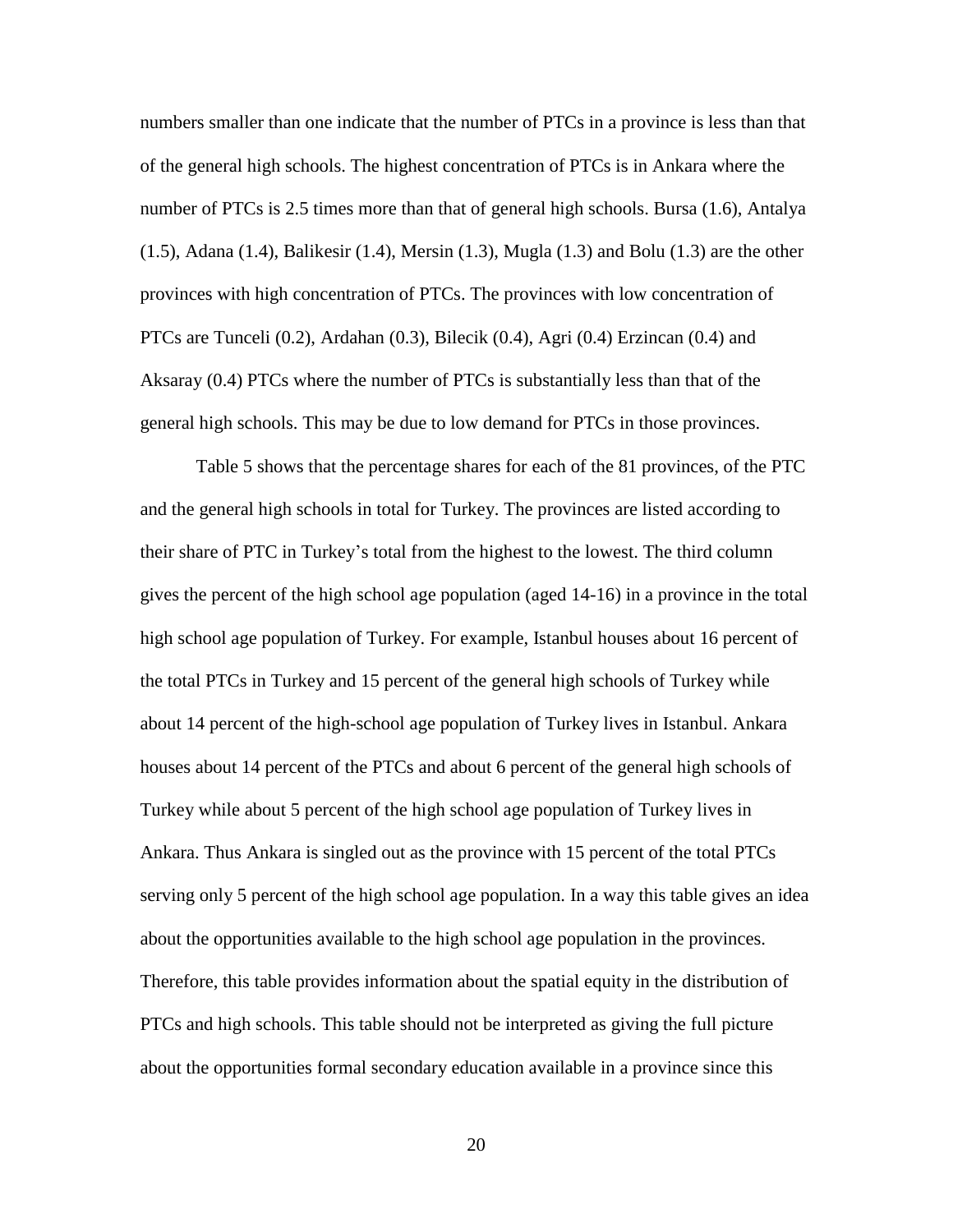table gives only the information with respect to general high schools, while there are also vocational and technical high schools at the secondary education level in each of the provinces catering to the high school age population.

Table 5 shows that for most of the provinces the percent of PTCs and general high schools and high school age population are about the same such as in Izmir, Adana, Hatay, Kocaeli etc. For instance, Hatay, Kocaeli and Kayseri house about two percent of the PTCs and general high schools and two percent of the high school age population live in these provinces. Similarly, in the province such as Amasya, Nigde, Bolu, Artvin, Yalova and Kırıkkale the percent of the PTCs, the general high schools and high school age population are about the same. In some of the provinces the percent of the general high schools is larger or equals to that of the high school age population while percent of the PTCs is smaller. For instance in Tunceli, the percent of general high schools is 0.4 which higher than the percent of high school age population which is 0.1 but the percent of PTCs is only 0.1 which is equal to the percent of the high school age population. Similarly for Kastamonu, Nevsehir, Kirsehir, Karaman, Duzce, Kars, Cankiri, Sinop, Erzincan, Hakkari, Siirt, Bilecik, Gümüşhane, Kilis, Bayburt, Ardahan and some other provinces have the same or larger percent of the general high schools as the percent of the high school age population but smaller percent of PTCs.

Some of the provinces have a larger percent of high school age population but smaller share of general high schools and PTCs. Some of these provinces are Konya, Diyarbakir, K. Maras, Ş. Urfa, Ordu, Tokat, Yozgat, Erzurum, Afyon, Van, Aksaray, Mus, Bitlis, Çankırı. However, the differences are small.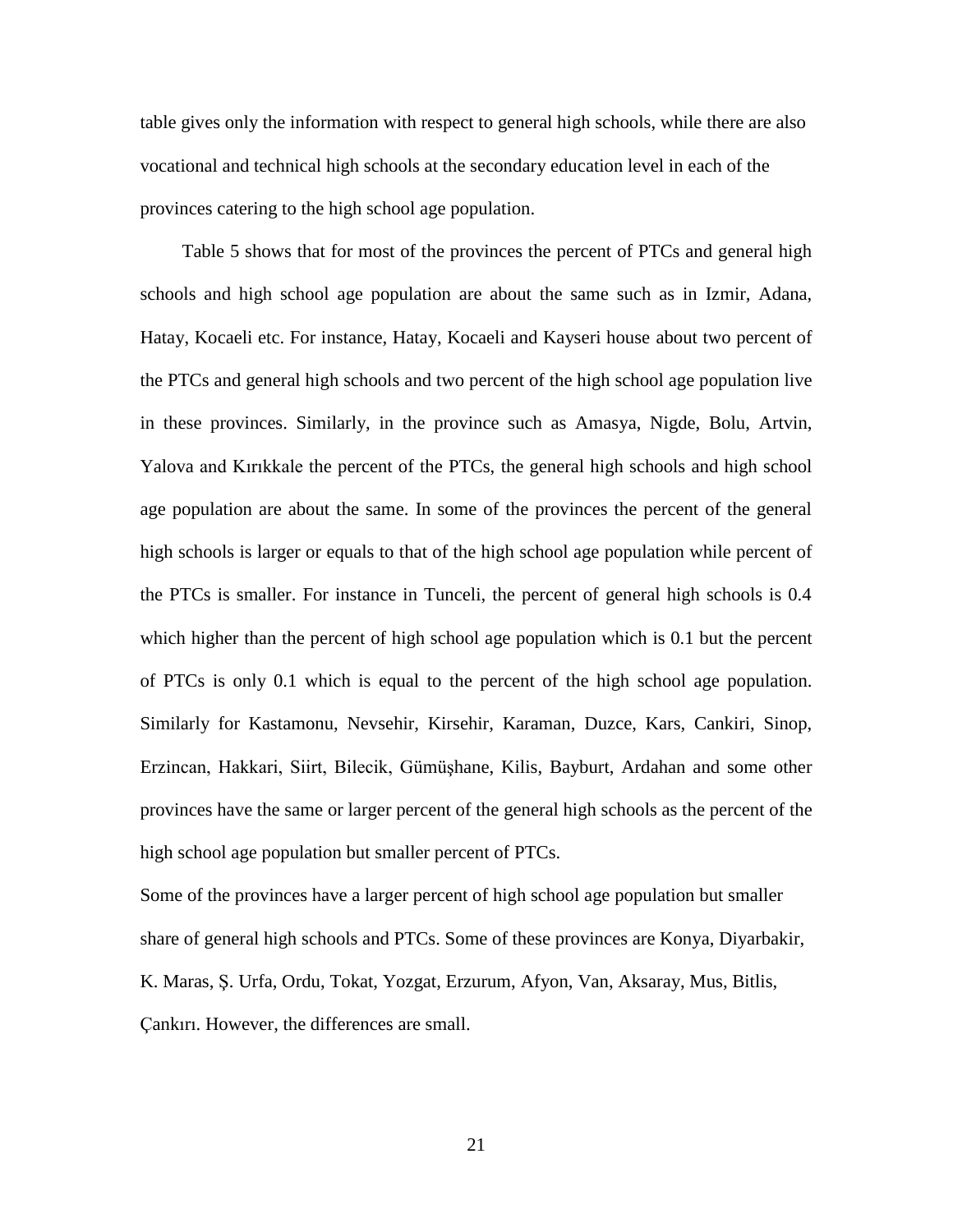In general we observe a more equal provincial distribution of general high schools compared to the provincial distribution of PTCs. The mean number of general high schools is 46 and the mean number of PTCs is 49. The standard deviation of the general high schools is 39 while the standard deviation of the PTCs is 42. Thus, although the mean number of PTCs is larger than that of the general high schools, their standard deviation is also larger indicating a more unequal distribution. In general in those provinces with percent of PTCs smaller than that of the high school age population the difference is not very large. In those provinces the demand for PTCs may be small at the prices they charge and the PTCs may not be profitable to operate.

#### **5. Effectiveness of Private Tutoring Centers**

There is a few research examining the effect of private tutoring on academic achievement. The evidence on this point have been mixed. Some of this evidence is reviewed by Bray (2006). Limited evidence indicates that students who received tutoring have better outcomes in terms of various measures of academic achievement which included better reading performance and less grade repetition and better academic performance while some studies found no correlation between private tutoring and achievement.

The President of ÖZDEBIR stated that "There is demand for our services, because we are effective in helping students achieve their desired goals". The demand for their services could indeed be taken as the evidence of the effectiveness of PTCs. Tansel and Bircan (2005) examined a random sample of students taking part in the university entrance examination (ÖSS). They found that attending PTCs during the last year in high school increased significantly the probability of getting placed in a university program.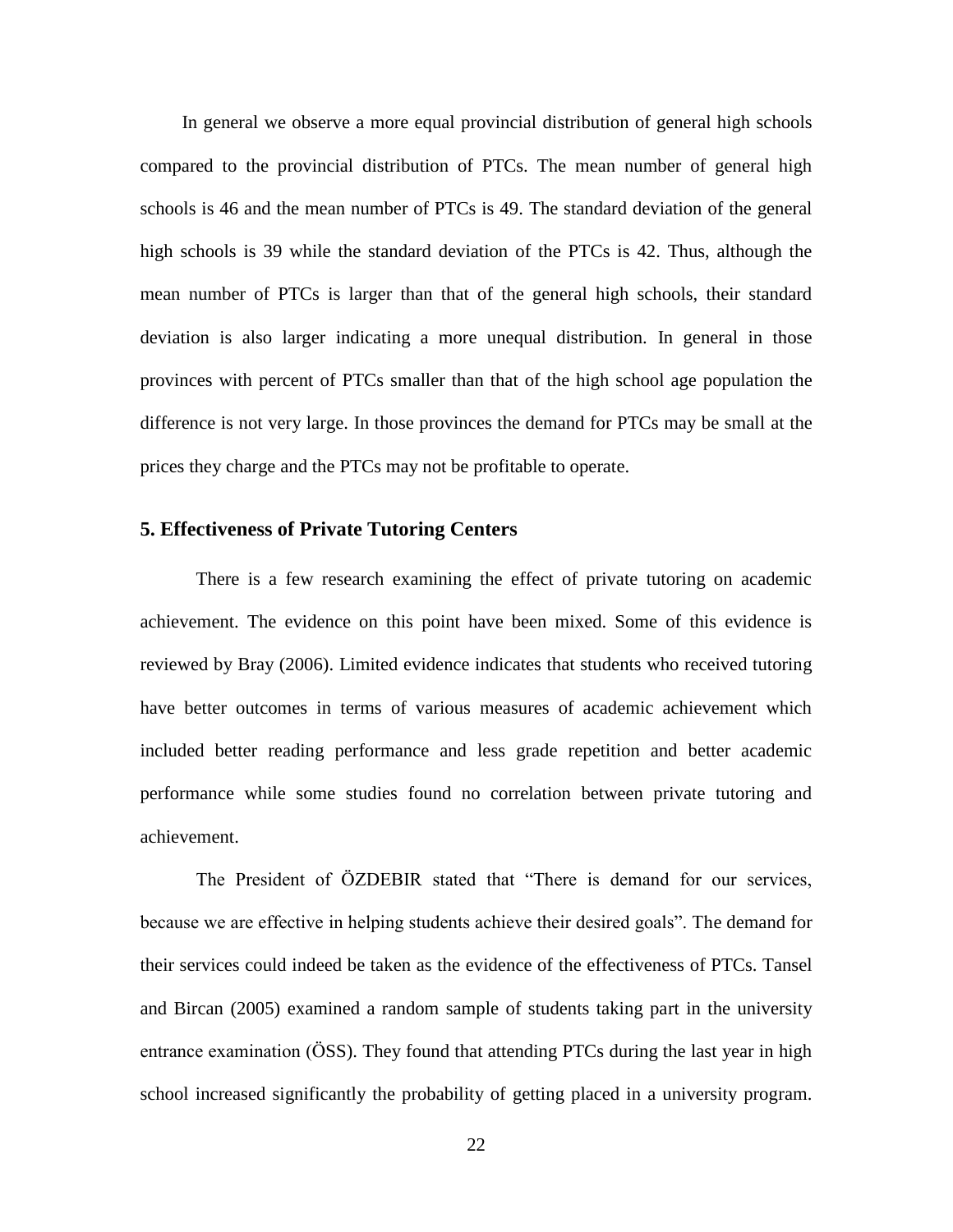Further, attending PTCs increased the test scores significantly in most of the subjects in the university entrance examination among the applicants to the university entrance examination in 2002.

 Table 6 gives further information about the effectiveness of PTCs from the point of view of high school senior students, high school graduates who are PTC students, university students and other groups. In this table, the Question 3 asks the respondents to compare the quality of education at the PTCs and at the mainstream schools: The responses show that 44 percent of the high school senior students, 65 percent of the high school seniors, 65 percent of the high school graduates and 34 percent of the university students indicate that the quality of education is better at the PTCs. Interestingly, 42 percent of the teachers and administrators also indicate that the quality of education is better at the PTCs. Further, among each of these groups a substantial percent stated that PTCs teach only examination techniques. It is true that PTCs concentrate on preparing for the national examinations and multiple choice question answering techniques in the shortest possible time. For this reason development of students in the subjects that are not covered in examinations such as sports, arts, music and foreign languages are hindered during the valuable high school years. The lack of foreign language skills is especially noticeable for high school graduates. This point needs to take the attention of the Ministry of National Education. The anecdotal evidence shows the inefficiency in foreign language teaching. Even the students from "special" high schools (most of which teach in a foreign language, mostly in English) spend a year of instruction intensive in English if they are admitted to a university teaching in English. This is an indication of inefficient efforts in teaching foreign languages in Turkey.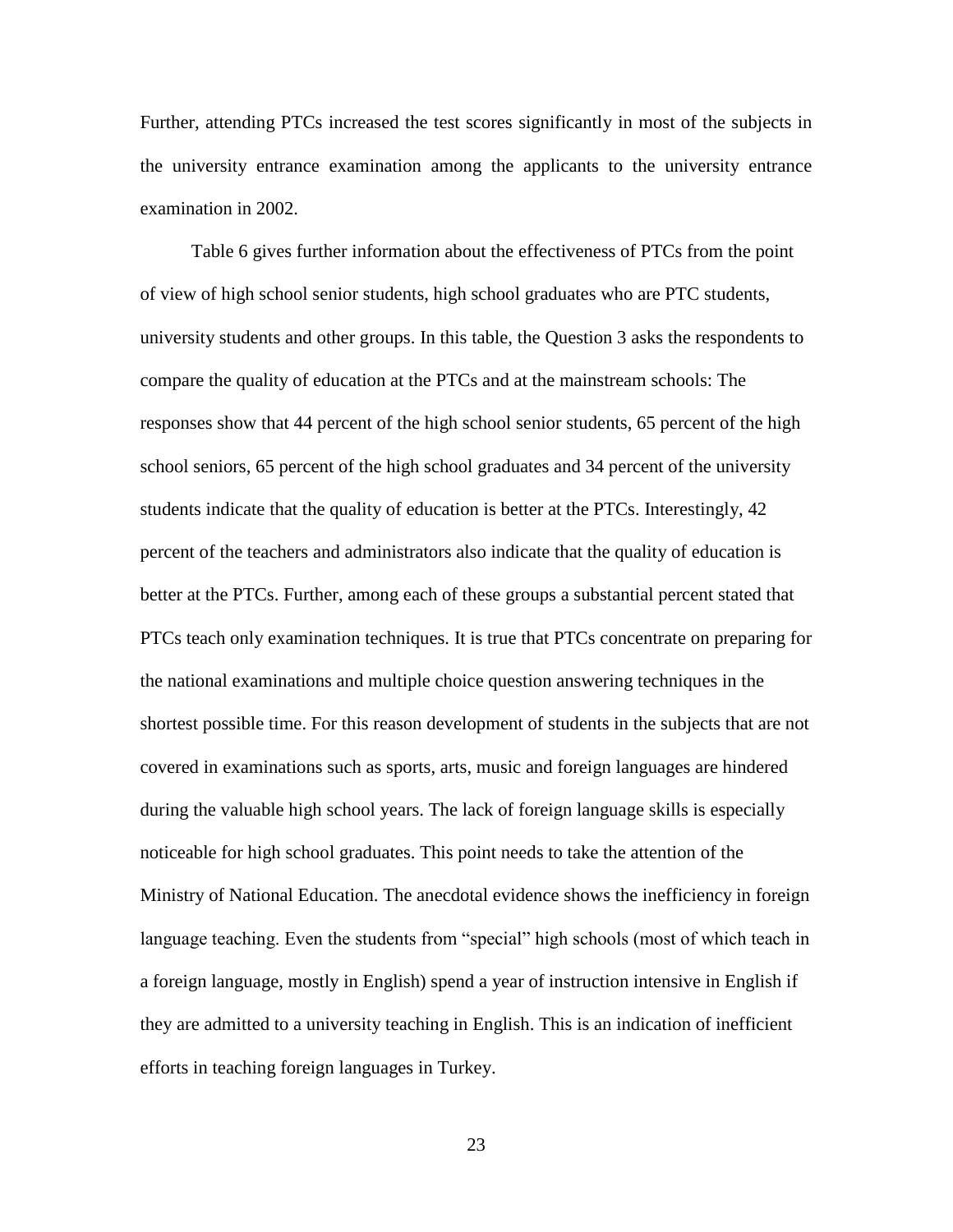The Question 4, in Table 6 asks about the possibility of success at the university entrance examination without attending PTCs. A larger percentage of the respondents believed that it is difficult or not possible. In particular, among the parents teachers and administrators those who believed that the success at the university entrance examination without attending PTCs is difficult or not possible were rather very high with 68 and 63 percents respectively.

Question 10 in Table 6 asks about the satisfaction levels of the various groups with the PTCs they are attending. The responses indicate that 54 percent of the high school seniors, 67 percent of the high school graduates, 43 percent of the university students are satisfied with the PTCs their children are attending and 56 percent of the parents are satisfied with the PTCs their children are attend.

The responses to the Question 6 in Table 6 indicate that 52 percent of high school seniors, 67 percent of high school graduates and 78 percent of the teachers and administrators believe that PTCs will contribute a lot to the success at the university entrance examination.

Both of the PTCs and the general high schools provide counseling and guidance services for the students in terms of selecting study fields at the universities and future carees. Question 7 asks a comparison of the quality of counseling and guidance services at the PTC and at the maintstream schools. A high proportion of highschool graduates, university students, parents and teachers and administrators believed that these services were better at the PTC or similar in both places.

Finally, some educators claimed that PTCs are replacing the high schools also as a place where students socialize. Question 9 in Table 6, asks respondents whether they like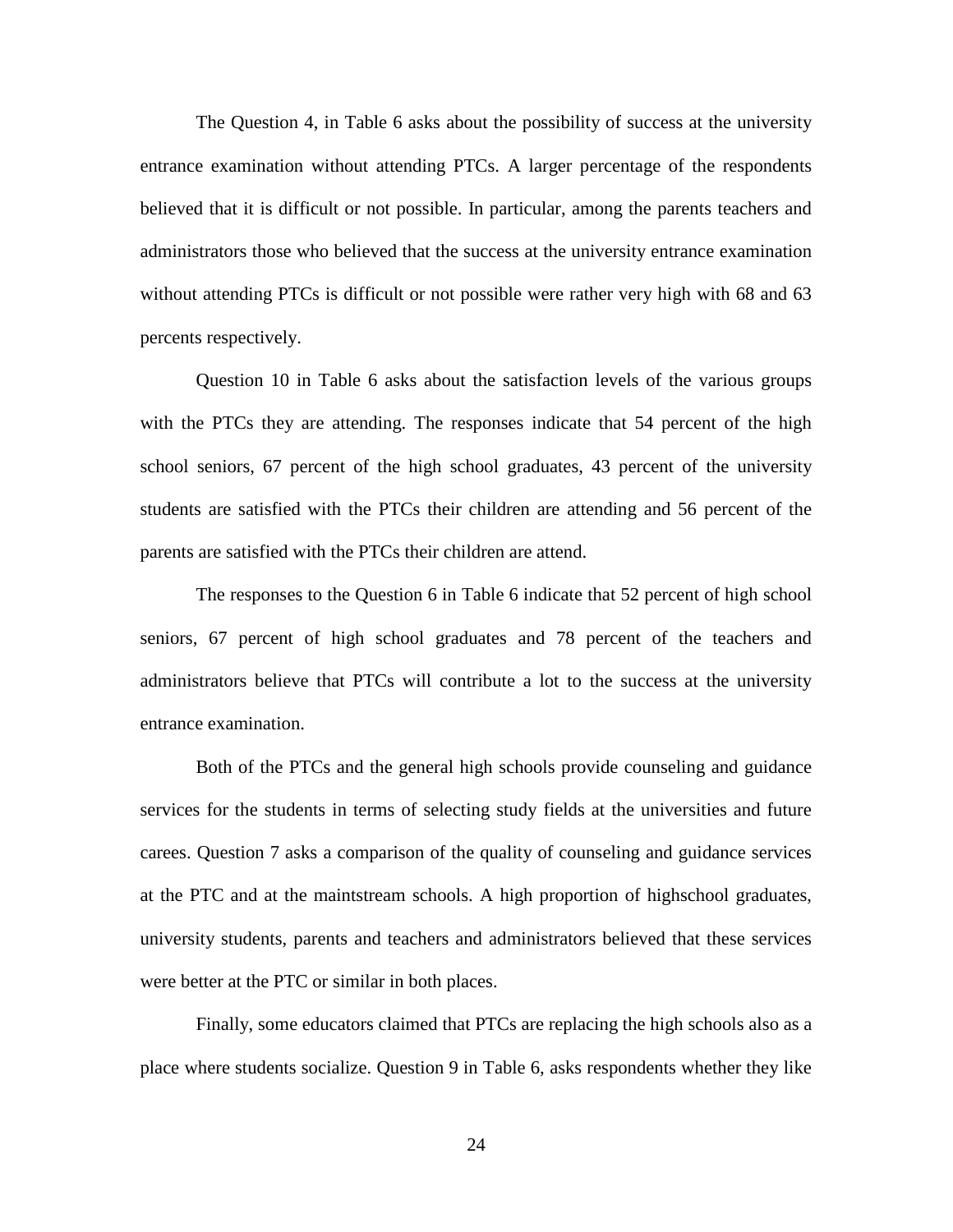the PTCs or the schools. While the percentages of the students who liked PTCs or the schools were about the same however, majority of them stated that they like both places.

#### **5.1. Cost of the Private Tutoring Centers**

There is no accurate information about of the cost of the PTCs. The estimates of the cost of the PTCs vary substantially according to the institutions that provide them. Question 15 in Table 6 ask about the annual payment to the PTCs. 38 percent of the high school seniors 60 percent of the high school graduates, 34 percent of the university student and 44 percent of the parents stated paying 1000-2000 YTL (800-1600 USD) per year. Most of the respondents stated paying 500-3000 YTL (400-2400 USD). However, according to the anecdotal evidence some PTCs in the mega cities of Istanbul and Ankara charge as high as 3 000-4 000 USD per year per student.

According to the estimates of TED (2005), a student who participated at the OSS Examination in 2004 spent 1 646 USD per year on PTCs. Since, 1 786 963 students participated in the OSS-examination in 2004, TED computed the total PTC cost as 2.9 billion USD which amounts to 0.96 percent of Turkey's GNP in 2004. However, this computation is challenged by ÖZDEBİR (2007) since not all of the participants of the ÖSS-examination attended PTCs. ÖZDEBIR in place, provided the following estimate. During the academic year of 2005-2006, 800 thousand students attended the PTCs, and ten percent of the students attended free of charge as stipulated by the government. This gives the total number attending with pay as 720 thousand. Applying a differential rate of 1 034 USD for those preparing for ÖSS-examination and 551 USD for those preparing OKS-examination ÖZDEBIR reaches an estimate of 618 million USD as gross income of PTCs. Which amounted to 0.16 percent of Turkey's GNP. This could be considered as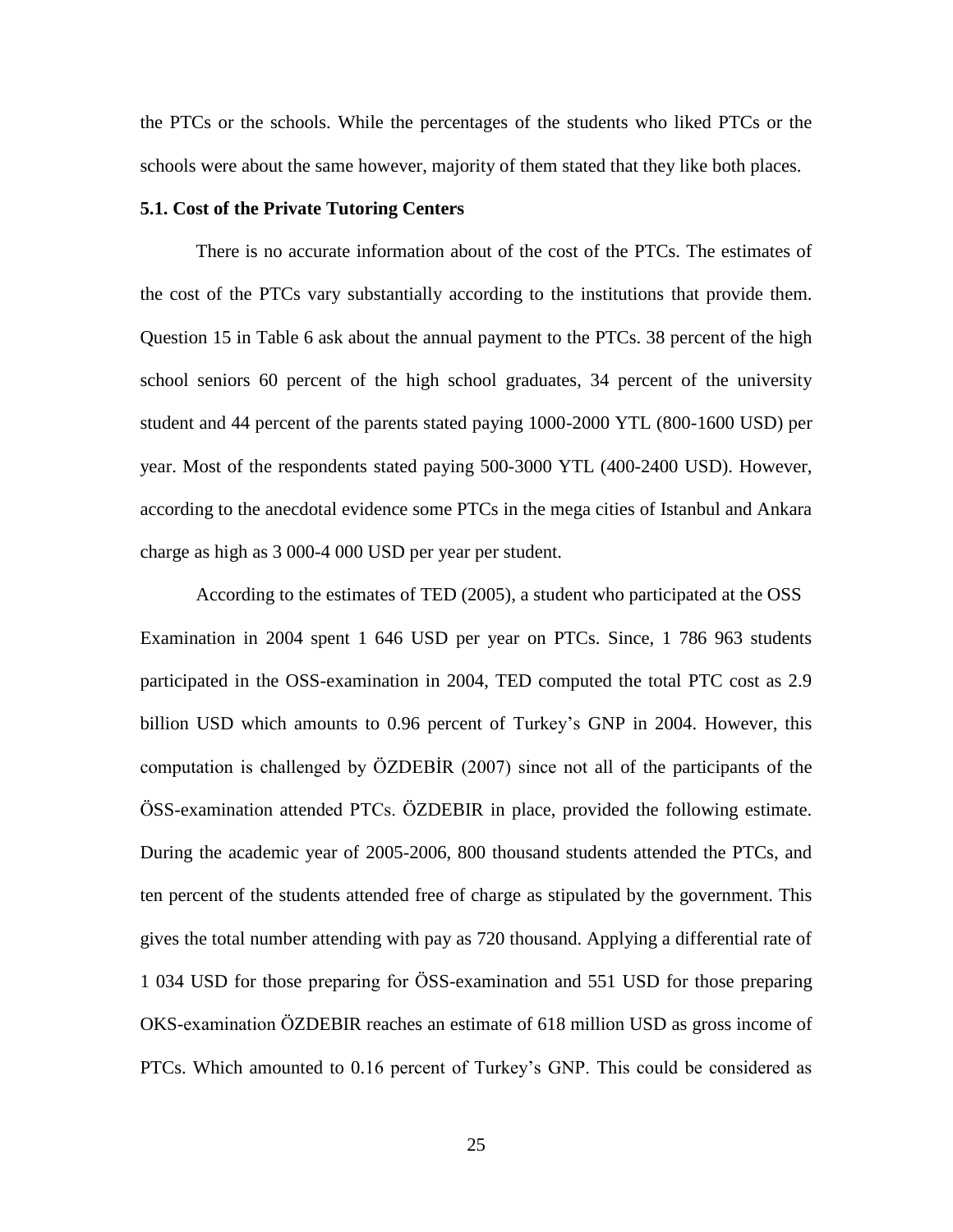the lower bound of the total expenditures on PTCs in Turkey. In contrast, the national government expenditures on education was 3.0 percent of the GNP of Turkey in 2006. The per capita GNP of Turkey in the same year was 5 477 USD.

#### **6. Conclusion**

This paper reviews the recent evidence on various aspects of supplementary private tutoring in Turkey. Supplementary private tutoring has a history in Turkey going back to mid 1960s. Over the years the number of private tutoring centers increased significantly. According to the official statistics, in 2006, there were about four thousand PTCs with over one million students and about fifty thousand teachers. According to the unofficial sources, there is an additional four thousand unregistered PTCs operating as part of the underground economy of Turkey.

 There is a high demand for private tutoring because students prepare for the two national selection examinations; one for placement into special high schools (OKS) and the other for placement into university programs (ÖSS). Those who receive private tutoring will be able to go to better schools and prestigious universities and finally succeed in the labor market with high paying jobs and may reach influential positions in the government. The patterns of private tutoring described for Egypt by Bray (2006) and World Bank (2002) and several other countries cited in the literature (Bray, 2006) are very much relevant in Turkey.

 Students attending PTCs learn techniques of answering multiple-choice questions in a short period of time rather than develop abilities to analyze and interpret. Attending PTCs become more important for senior high school students than attending mainstream classes since university entrance examination (ÖSS) only partially covers topics thought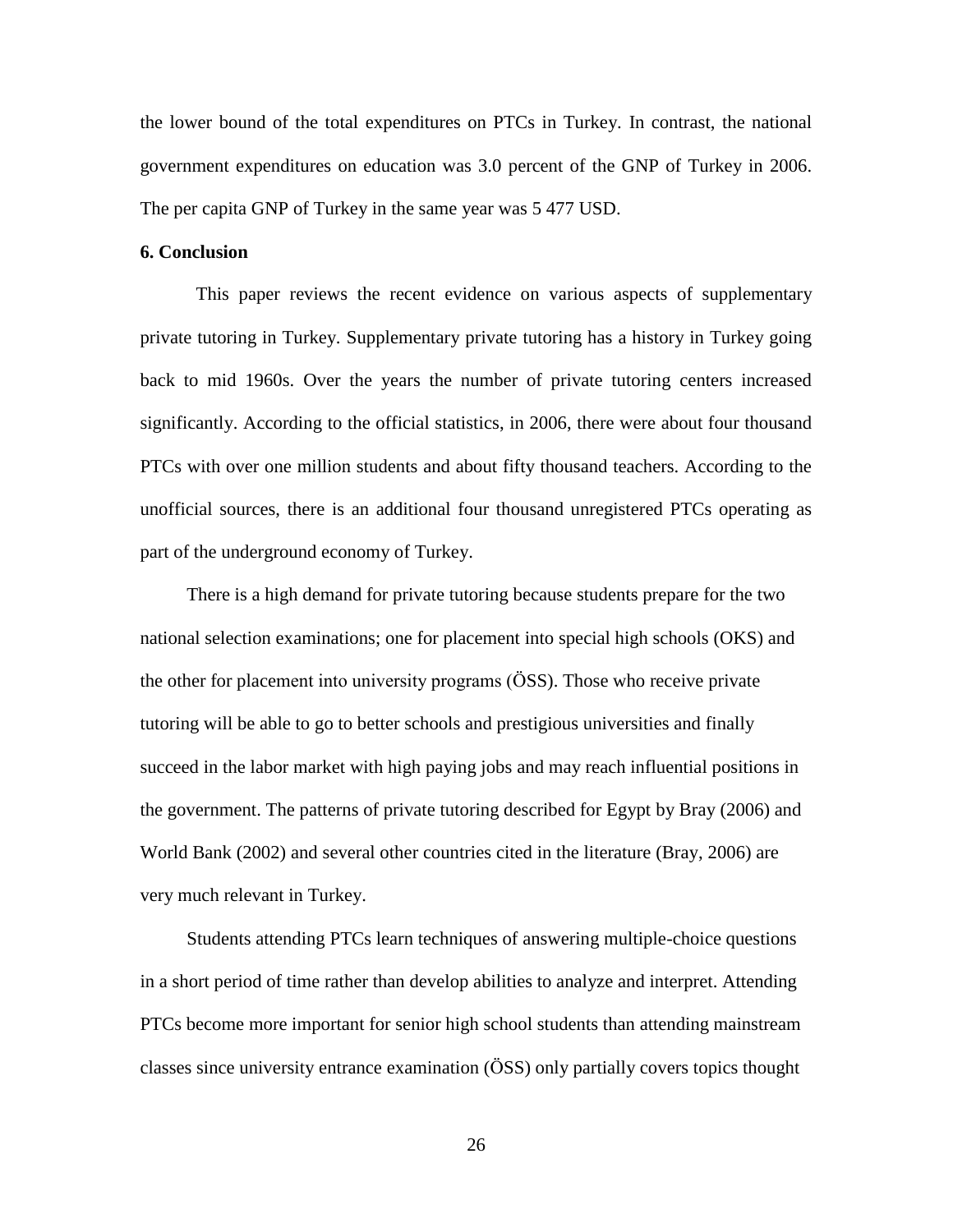in mainstream classes. For this reason, attendance to PTCs disrupts mainstream classes. Since the PTCs are examination oriented, the development of students in subjects that are not covered in the national examinations such as sports, arts, music and foreign languages are hindered during the valuable high school years. The lack of foreign language skills is especially noticeable for high school graduates. The authorities of the Ministry of National Education must pay attention to the lack of foreign language skills of students graduating from the basic education schools and the high schools both.

 This paper also reviews the considerations with regards to the determinants attending PTCs, effectiveness of PTCs, costs of PTCs and geographic distribution of PTCs in Turkey with a view towards spatial equity.

 The governments and educators have been much concerned about the equity implications of the PTCs. It has been argued that private tutoring contributes to social stratification and inequalities in the society. Available evidence suggests that receiving private tutoring is highly dependent on household income and parental education levels. Parents with high incomes can afford better quality and greater quantities of tutoring while poor parents can not afford the same. In the end, those who could buy private tutoring have an advantage over those who could not, in getting higher incomes and prestigious positions in the labor market eventually. However, Özdebir officials argued that those who could afford buy the services of private teachers for their children and PTCs provide services for middle income and low income families at affordable prices. In this way contribute to equal opportunity. For this reason PTCs create and contribute to social and educational inequalities. Government must consider providing scholarships to students from poor families who would like to attend private tutoring centers.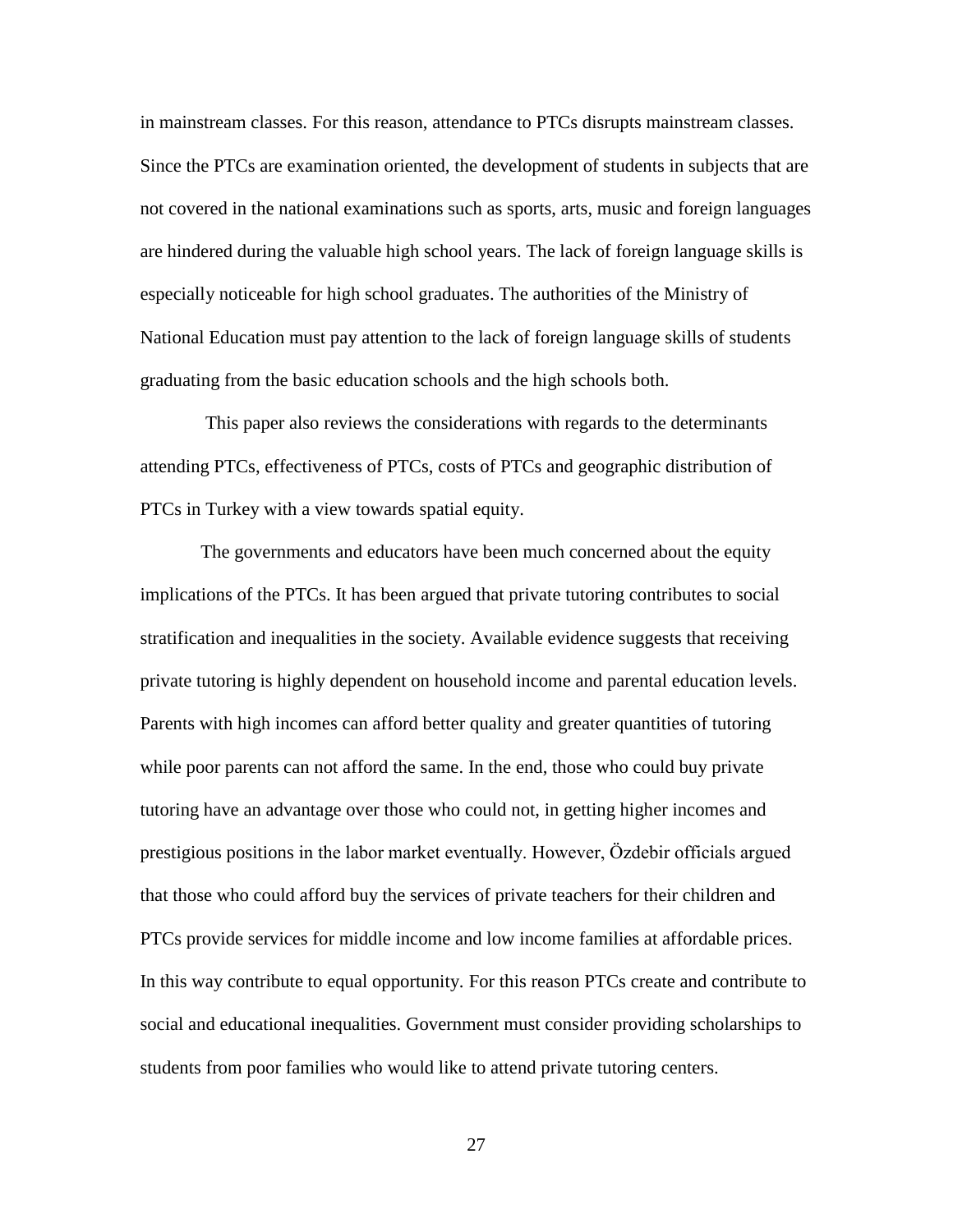Shortly before the ÖSS examination in mid June 2007, various youth groups organized meetings in Istanbul protesting the ÖSS examination. Further, in order to appeal to the young voters in the upcoming national parliamentary elections, the major parties all promised to abolish the ÖSS examination if they come to power. These two pieces of news give an idea about the extant of national obsession with the national university entrance examinations.

 Since March 2007, OKS-examination system is redesigned by the Ministry of Education to increase the importance of mainstream education. It is the opinion of the present ÖSS-examination system must be redesigned to increase the dependence of the ÖSS-subjects to the high school curriculum. Further, new annual examinations should be introduced at the high schools just like in the basic education level in the new OKS examination system. This will be a move towards better (but not complete) provision of equitable opportunities for university education than the current system. At the same time present authors believe that Ministry of National Education must expend resources to improving the quality of education at the high schools all over the country. Providing students quality education in the high schools and participation at the national selection examination whose contents are related to the high school curriculum will be a step towards provision equal opportunities.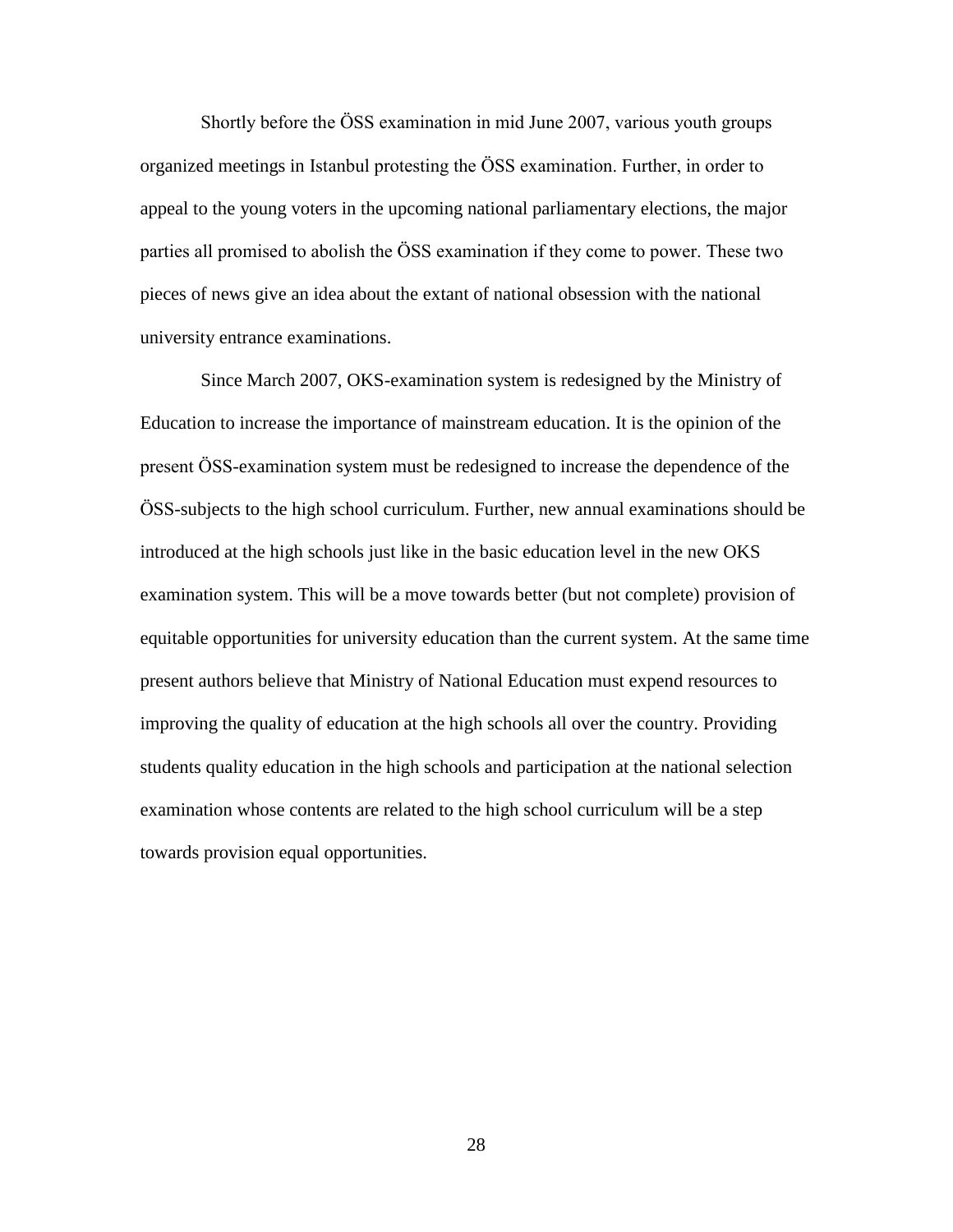| <b>Years</b>  | Number of<br><b>Private Tutoring</b><br><b>Centers</b> | Number of<br><b>Private Tutoring</b><br><b>Center Students</b> | Number of<br><b>Private Tutoring</b><br><b>Center Teachers</b> | Number of<br><b>Students per</b><br><b>Private Tutoring</b><br><b>Center</b> | Number of<br><b>Teachers</b> per<br><b>Private Tutoring</b><br><b>Center</b> | Number of<br><b>Students per</b><br><b>Teacher in</b><br><b>Private Tutoring</b><br><b>Centers</b> |
|---------------|--------------------------------------------------------|----------------------------------------------------------------|----------------------------------------------------------------|------------------------------------------------------------------------------|------------------------------------------------------------------------------|----------------------------------------------------------------------------------------------------|
| 1975 – 1976   | 157                                                    | 45 5 82                                                        | 1.384                                                          | 290                                                                          | 8.8                                                                          | 32.9                                                                                               |
| $1980 - 1981$ | 174                                                    | 101 703                                                        | 3826                                                           | 585                                                                          | 21.9                                                                         | 26.6                                                                                               |
| $1990 - 1991$ | 762                                                    | 188 407                                                        | 8723                                                           | 247                                                                          | 11.5                                                                         | 21.6                                                                                               |
| 1995 - 1996   | 1292                                                   | 334.270                                                        | 10 941                                                         | 259                                                                          | 8.4                                                                          | 30.5                                                                                               |
| $2000 - 2001$ | 1920                                                   | 556 282                                                        | 17 300                                                         | 290                                                                          | 9.0                                                                          | 32.15                                                                                              |
| $2001 - 2002$ | 2 1 2 2                                                | 608 716                                                        | 19881                                                          | 286                                                                          | 9.3                                                                          | 30.60                                                                                              |
| $2002 - 2003$ | 2568                                                   | 668 673                                                        | 23 730                                                         | 260                                                                          | 9.2                                                                          | 28.17                                                                                              |
| $2003 - 2004$ | 2984                                                   | 784 565                                                        | 30 537                                                         | 262                                                                          | 10.2                                                                         | 25.69                                                                                              |
| $2004 - 2005$ | 3 5 7 0                                                | 925 299                                                        | 41 031                                                         | 259                                                                          | 11.4                                                                         | 22.55                                                                                              |
| $2005 - 2006$ | 3986                                                   | 1 071 827                                                      | 47 621                                                         | 269                                                                          | 11.9                                                                         | 22.5                                                                                               |

**Table 1:** Recent Trends in Private Tutoring Centers, Students and Teachers, 1975-2007, Turkey.

**Source:** 1975-1996: Ozdebir

2000-2006: Ministry of National Education (2006; 2007)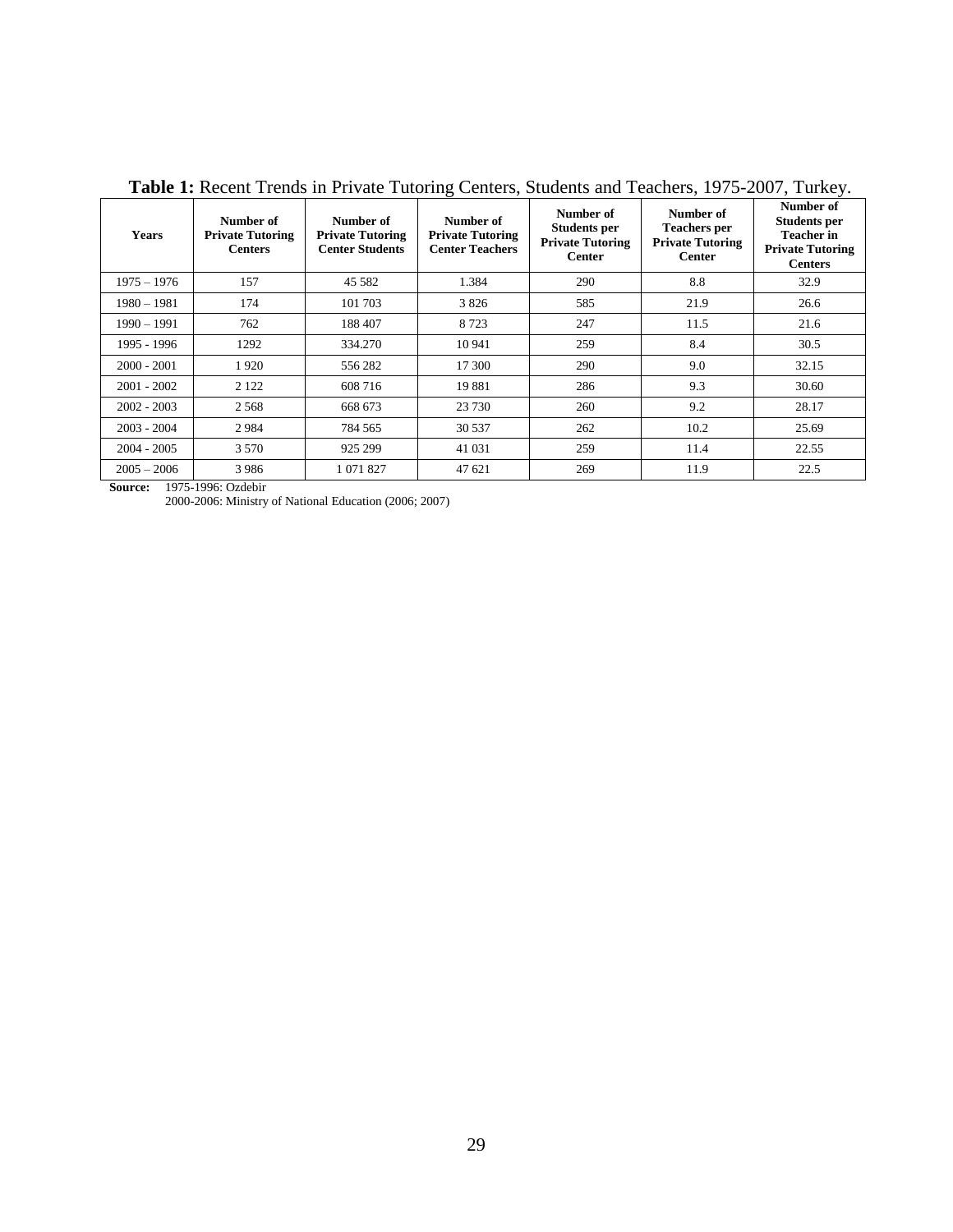| <b>Years</b>    | Number of<br>Secondary | <b>Number of Secondary</b><br><b>School</b> |                 | Number of<br><b>Secondary School</b> | Number of<br><b>Students per</b> | Number of<br><b>Teachers</b> per | <b>Number of Students</b><br>per Teacher in |  |
|-----------------|------------------------|---------------------------------------------|-----------------|--------------------------------------|----------------------------------|----------------------------------|---------------------------------------------|--|
|                 | Schools <sup>a</sup>   | <b>Graduates</b>                            | <b>Students</b> | <b>Teachers</b>                      | <b>Secondary School</b>          | <b>Secondary School</b>          | <b>Secondary Schools</b>                    |  |
| $1975 - 1976$   | 2 1 1 0                | 176 998                                     | 773 436         | 21 079                               | 367                              | 10.0                             | 36.7                                        |  |
| $1980 - 1981$   | 3 0 3 1                | 210 370                                     | 1 054 937       | 75 303                               | 348                              | 24.8                             | 14.0                                        |  |
| $1990 - 1991$   | 3743                   | 343 548                                     | 1426 632        | 112 775                              | 381                              | 30.1                             | 12.7                                        |  |
| $1995 - 1996$   | 4987                   | 551 124                                     | 2 162 865       | 145 241                              | 434                              | 29.1                             | 14.9                                        |  |
| $1999 - 2000$   | 6.000                  | 536 124                                     | 2 3 1 6 3 5 0   | 143 379                              | 386                              | 24.9                             | 16.2                                        |  |
| $2000 - 2001$   | 6 2 9 1                | 532952                                      | 2 3 6 2 6 5 3   | 139 969                              | 376                              | 22.3                             | 16.9                                        |  |
| $2001 - 2002$   | 6 3 6 7                | 507 363                                     | 2 579 819       | 144 884                              | 405                              | 22.8                             | 17.8                                        |  |
| $2002 - 2003$   | 6 2 1 2                | 530 259                                     | 3 023 602       | 137 956                              | 487                              | 22.2                             | 21.9                                        |  |
| $2003 - 2004$   | 6408                   | 683 350                                     | 3 0 14 3 9 2    | 147 776                              | 470                              | 23.1                             | 20.4                                        |  |
| $2004 - 2005$   | 6816                   | 590 834                                     | 3 0 3 9 4 4 9   | 167 614                              | 446                              | 24.6                             | 18.1                                        |  |
| $2005 - 2006$   | 7435                   | 645 328                                     | 3 258 254       | 185 317                              | 438                              | 24.9                             | 17.6                                        |  |
| $2006 - 2007$   | 7934                   | ٠                                           | 3 3 8 6 7 1 7   | 187 665                              | 427                              | 23.7                             | 18.1                                        |  |
|                 |                        |                                             |                 |                                      |                                  |                                  |                                             |  |
| $2005 - 2006^b$ | 3 4 0 6                | 410 109                                     | 2075 617        | 102 581                              | 609                              | 30.1                             | 20.2                                        |  |
| $2006 - 2007^b$ | 3 6 9 0                |                                             | 2 142 218       | 103 389                              | 581                              | 28.0                             | 20.7                                        |  |

**Table 2:** Recent Trends in Secondary Schools, Students and Teachers, 1975-2007, Turkey.

**Notes : a:** The number of secondary schools, students and teacher provided in this table include all kinds of general and vocational high schools.

**b:** These statistics refer only to the general high schools for the period 2005-2007.

**Sources:** 1975-1976, 1980-1981: SIS (1991), Table IV-3, Table IV-4.

1990-1991: SIS (1997), Table 109.

1999-2007: Ministry of National Education (2007), Table 1.6.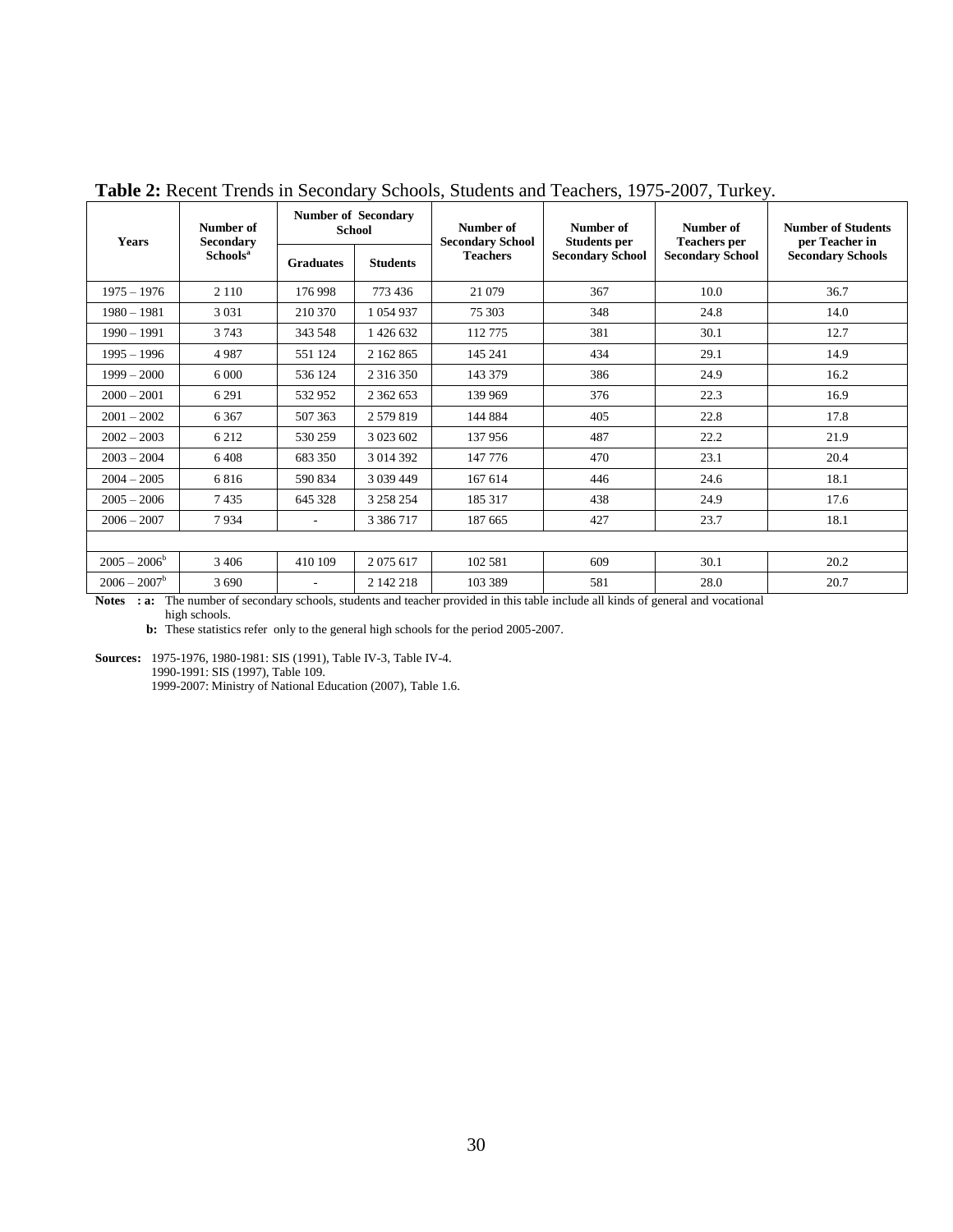**Table 3:** Number of Students in Private Tutoring Centers and Number of Secondary Education Graduates by gender, 2000-2006, Turkey.

| <b>Years</b> |              | <b>Number of Students in Private Tutoring Centers</b> |                   | <b>Number of Secondary Education Graduates</b> |                     |                |  |  |
|--------------|--------------|-------------------------------------------------------|-------------------|------------------------------------------------|---------------------|----------------|--|--|
|              | <b>Total</b> | <b>Male</b> $(\% )$                                   | Female $(\% )$    | <b>Total</b>                                   | <b>Male</b> $(\% )$ | Female $(\% )$ |  |  |
| $2000 - 01$  | 556 282      | 308 157 (55.4)                                        | 248 125 (44.6)    | 532 952                                        | 302 530 (56.8)      | 230 422 (43.2) |  |  |
| 2001-02      | 608 716      | 331 330 (54.4)                                        | 277 386 (45.6)    | 507 363                                        | 280 252 (55.2)      | 227 111 (44.8) |  |  |
| 2002-03      | 668 673      | 361 503 (54.1)                                        | 301 170 (45.9)    | 530 259                                        | 292 670 (55.2)      | 237 589 (44.8) |  |  |
| 2003-04      | 784 565      | 420 979 (53.7)                                        | 363 586 (46.3)    | 683 350                                        | 376 730 (55.1)      | 306 620 (44.9) |  |  |
| 2004-05      | 925 299      | 491 408 (53.1)                                        | 433 891<br>(46.9) | 590 834                                        | 321 847 (54.5)      | 268 987 (45.5) |  |  |
| 2005-06      | 1 071 827    | 562 916 (52.5)                                        | 508 911 (47.5)    | 645 328                                        | 352 384 (54.6)      | 292 944 (45.4) |  |  |

**Source:** Ministry of National Education (2006; 2007).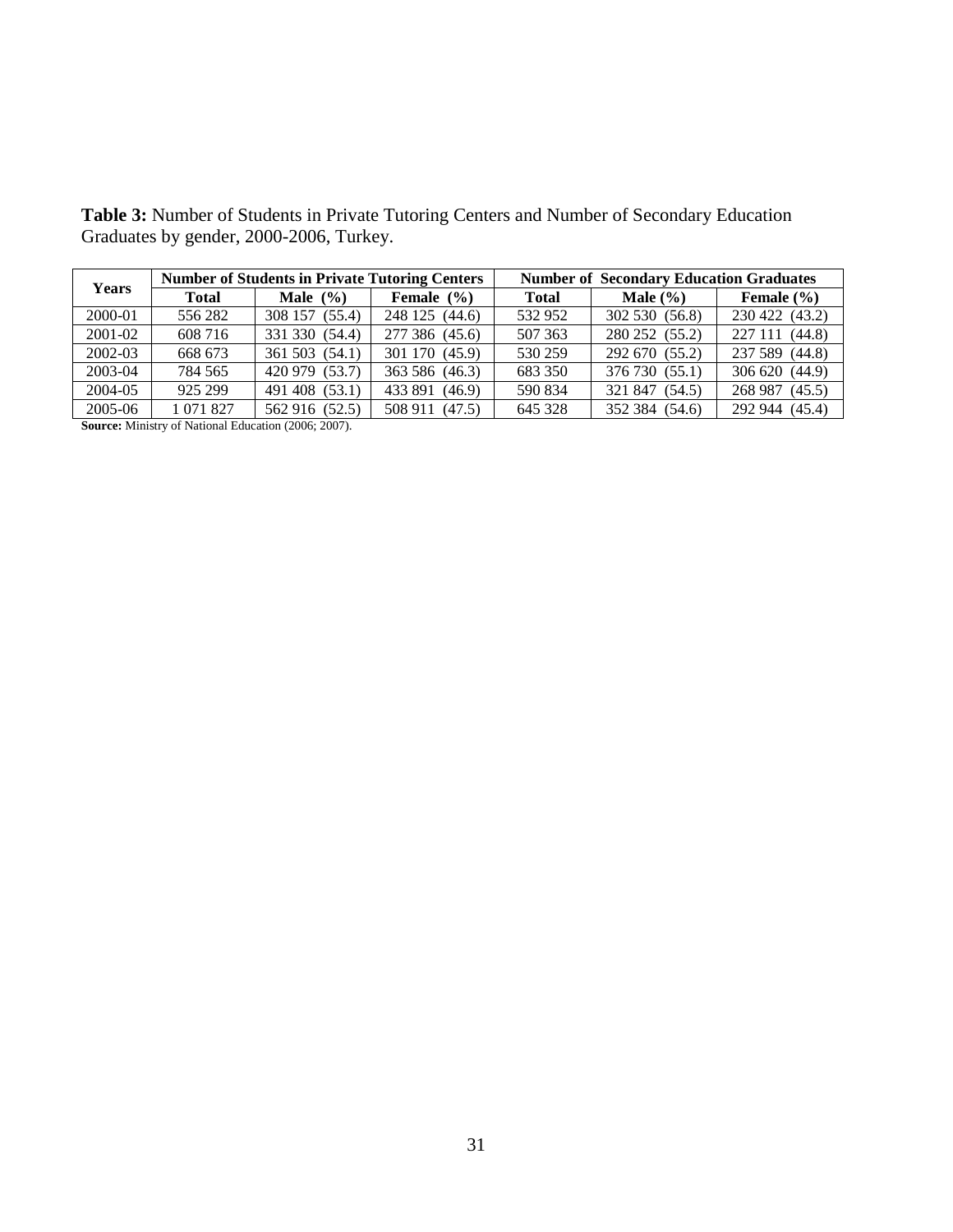| <b>Provinces</b> | Number of<br>private | <b>Number</b><br>of high |                  | <b>Provinces</b> | Number of<br>private | <b>Number</b><br>of high |     | <b>Provinces</b> | Number of<br>private | <b>Number</b><br>of high |     |
|------------------|----------------------|--------------------------|------------------|------------------|----------------------|--------------------------|-----|------------------|----------------------|--------------------------|-----|
|                  | tutoring             | schools.                 | a/b              |                  | tutoring             | schools.                 | a/b |                  | tutoring             | schools.                 | a/b |
|                  | centers              |                          |                  |                  | centers              |                          |     |                  | centers              |                          |     |
|                  | (a)                  | (b)                      |                  |                  | (a)                  | (b)                      |     |                  | (a)                  | (b)                      |     |
| <i>Istanbul</i>  | 630                  | 544                      | 1.2              | Osmaniye         | 35                   | 33                       | 1.1 | Aksaray          | 13                   | 33                       | 0.4 |
| Ankara           | 541                  | 216                      | $\overline{2.5}$ | Ordu             | $\overline{35}$      | 37                       | 1.0 | Kastamonu        | 13                   | 27                       | 0.5 |
| İzmir            | 195                  | 183                      | 1.1              | Adıyaman         | 34                   | 33                       | 1.0 | Nevsehir         | 13                   | 27                       | 0.5 |
| Adana            | 159                  | 112                      | 1.4              | Corum            | 32                   | 31                       | 1.0 | Kırşehir         | 12                   | 20                       | 0.6 |
| <b>Bursa</b>     | 141                  | 88                       | 1.6              | <b>Sivas</b>     | 32                   | 42                       | 0.8 | Sırnak           | 12                   | 14                       | 0.9 |
| Antalya          | 127                  | 85                       | 1.5              | Canakkale        | 30                   | 35                       | 0.9 | Karaman          | 12                   | 24                       | 0.5 |
| Mersin           | 121                  | 92                       | 1.3              | Erzurum          | 29                   | 51                       | 0.6 | Bingöl           | 12                   | 16                       | 0.8 |
| Konya            | 95                   | 110                      | 0.9              | Isparta          | 29                   | 43                       | 0.7 | Artvin           | 11                   | 12                       | 0.9 |
| <b>Balıkesir</b> | 84                   | 61                       | 1.4              | Mardin           | 28                   | 25                       | 1.1 | Düzce            | 11                   | 16                       | 0.7 |
| Hatay            | 79                   | 67                       | 1.2              | Kütahya          | 27                   | 35                       | 0.8 | Mus              | 11                   | 14                       | 0.8 |
| Kocaeli          | 78                   | 70                       | 1.1              | Tokat            | 27                   | 34                       | 0.8 | <b>Bitlis</b>    | 10                   | 14                       | 0.7 |
| Kayseri          | 70                   | 73                       | 1.0              | Elazığ           | 27                   | 34                       | 0.8 | Yalova           | 9                    | 9                        | 1.0 |
| Manisa           | 69                   | $\overline{65}$          | 1.1              | Yozgat           | $\overline{25}$      | 35                       | 0.7 | Kars             | 9                    | 19                       | 0.5 |
| Samsun           | 67                   | 58                       | 1.2              | Kırklareli       | 24                   | 27                       | 0.9 | Cankırı          | 9                    | 12                       | 0.8 |
| Diyarbakır       | 59                   | 54                       | 1.1              | Afyon            | 23                   | 42                       | 0.6 | Sinop            | 9                    | 19                       | 0.5 |
| Denizli          | 54                   | 49                       | 1.1              | Edirne           | 23                   | 27                       | 0.9 | Erzincan         | 9                    | 24                       | 0.4 |
| Trabzon          | 53                   | 53                       | 1.0              | Kırıkkale        | 22                   | 21                       | 1.0 | Hakkari          | 9                    | 14                       | 0.6 |
| Gaziantep        | 53                   | 62                       | 0.9              | Giresun          | 21                   | 27                       | 0.8 | Ağrı             | 8                    | 19                       | 0.4 |
| Sakarya          | $\overline{52}$      | 45                       | 1.2              | Burdur           | 20                   | 23                       | 0.9 | Bartin           | $\overline{7}$       | 8                        | 0.9 |
| Muğla            | 51                   | 38                       | 1.3              | Rize             | 20                   | 28                       | 0.7 | Siirt            | 7                    | 15                       | 0.5 |
| Aydın            | 49                   | 50                       | 1.0              | Usak             | 20                   | 20                       | 1.0 | Iğdır            | 6                    | 9                        | 0.7 |
| K.Maraş          | 49                   | 48                       | 1.0              | Van              | 20                   | 39                       | 0.5 | <b>Bilecik</b>   | 6                    | 15                       | 0.4 |
| Malatya          | 45                   | 65                       | 0.7              | Amasya           | 19                   | 18                       | 1.1 | Gümüşhane        | 5                    | 11                       | 0.5 |
| Eskişehir        | 44                   | 50                       | 0.9              | Karabük          | 18                   | 18                       | 1.0 | Kilis            | 3                    | 6                        | 0.5 |
| S.Urfa           | 44                   | 45                       | 1.0              | <b>Batman</b>    | 18                   | 20                       | 0.9 | <b>Bayburt</b>   | 3                    | 6                        | 0.5 |
| Tekirdağ         | 41                   | 34                       | 1.2              | Niğde            | 15                   | 22                       | 0.7 | Tunceli          | 3                    | 14                       | 0.2 |
| Zonguldak        | 35                   | 37                       | 1.0              | Bolu             | 14                   | 11                       | 1.3 | Ardahan          | $\overline{2}$       | 8                        | 0.3 |

**Table 4:** Distribution of Private Tutoring Centers and General High Schools by Provinces, 2005-2006, Turkey\*

Turkey 3986 3690

#### **Notes:**

\*: The provinces are ordered by The number of private tutoring centers they have from highest to the lowest.

a: Nnumber of private tutoring centers in a province at the end of the academic year 2005-2006.

b: Number of general high schools in a province at the beginning of the academic year 2006-2007

#### **Sources:**

a and b: Ministry of National Education (2006; 2007).

c: State Institute of Statistics (2003).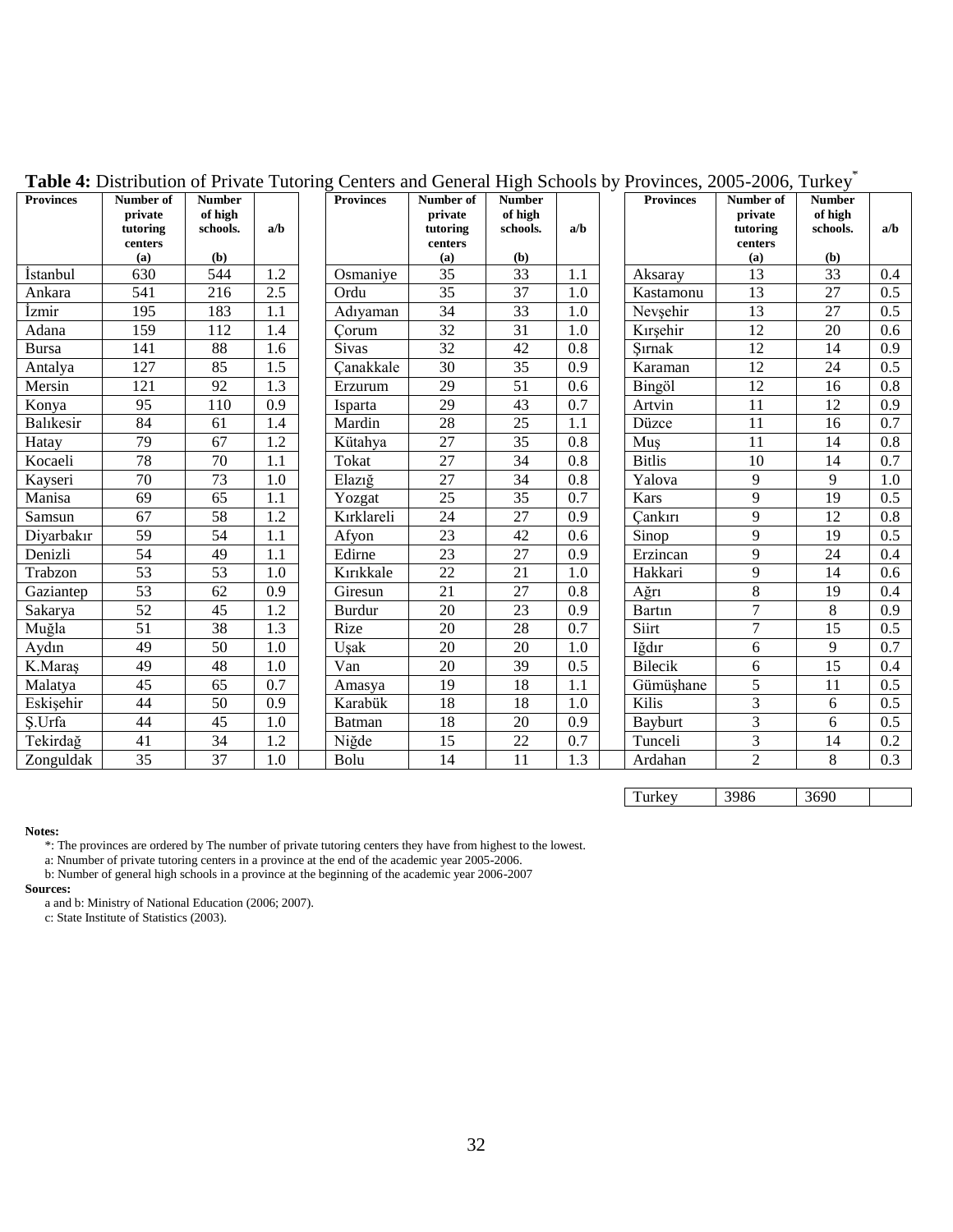| <b>Provinces</b> | % Private<br><b>Tutoring</b> <sup>a</sup> | $\frac{0}{0}$<br>High<br>School <sup>b</sup> | $\frac{0}{0}$             | <b>Provinces</b> | % Private<br><b>Tutoring</b> <sup>a</sup> | $\frac{0}{0}$<br>High      | $\frac{0}{0}$            | <b>Provinces</b> | $\frac{0}{0}$<br><b>Private</b>     | $\frac{0}{0}$<br><b>High</b> | $\frac{0}{0}$   |
|------------------|-------------------------------------------|----------------------------------------------|---------------------------|------------------|-------------------------------------------|----------------------------|--------------------------|------------------|-------------------------------------|------------------------------|-----------------|
| <b>Istanbul</b>  | 15.8                                      | 14.7                                         | Pop. <sup>c</sup><br>13.5 | Osmaniye         | 0.9                                       | School <sup>b</sup><br>0.9 | Pop. <sup>c</sup><br>0.8 | Aksaray          | <b>Tutoring</b> <sup>a</sup><br>0.3 | School <sup>b</sup><br>0.9   | $Pop.^c$<br>0.7 |
| Ankara           | 13.6                                      | 5.9                                          | 5.3                       | Ordu             | 0.9                                       | 1.0                        | 1.4                      | Kastamonu        | 0.3                                 | 0.7                          | 0.5             |
| İzmir            | 4.9                                       | 5.0                                          | 4.3                       | Adıyaman         | 0.9                                       | 0.9                        | 1.2                      | Nevşehir         | 0.3                                 | 0.7                          | 0.5             |
| Adana            | 4.0                                       | 3.0                                          | 3.0                       | Corum            | 0.8                                       | 0.8                        | 0.9                      | Kırşehir         | 0.3                                 | 0.5                          | 0.4             |
| <b>Bursa</b>     | 3.5                                       | 2.4                                          | 2.8                       | <b>Sivas</b>     | 0.8                                       | 1.1                        | 1.2                      | Sırnak           | 0.3                                 | 0.4                          | 0.5             |
| Antalya          | 3.2                                       | 2.3                                          | 2.1                       | Canakkale        | 0.8                                       | 0.9                        | 0.5                      | Karaman          | 0.3                                 | 0.7                          | 0.4             |
| Mersin           | 3.2                                       | 2.5                                          | 2.6                       | Erzurum          | 0.7                                       | 1.4                        | 1.6                      | Bingöl           | 0.3                                 | 0.4                          | 0.5             |
| Konya            | 2.4                                       | 3.0                                          | 3.4                       | Isparta          | 0.7                                       | 1.7                        | 0.7                      | Artvin           | 0.3                                 | 0.3                          | 0.3             |
| Balıkesir        | 2.1                                       | 1.7                                          | 1.3                       | Mardin           | 0.7                                       | 0.7                        | 1.2                      | Düzce            | 0.3                                 | 0.4                          | 0.4             |
| Hatay            | 2.0                                       | 1.8                                          | 2.1                       | Kütahya          | 0.7                                       | 1.0                        | 0.9                      | Muş              | 0.3                                 | 0.4                          | 0.9             |
| Kocaeli          | 2.0                                       | 1.9                                          | 1.7                       | Tokat            | 0.7                                       | 0.9                        | 1.3                      | <b>Bitlis</b>    | 0.3                                 | 0.4                          | 0.7             |
| Kayseri          | 1.8                                       | 2.0                                          | 1.7                       | Elazığ           | 0.7                                       | 0.9                        | 0.9                      | Yalova           | 0.2                                 | 0.2                          | 0.2             |
| Manisa           | 1.7                                       | 1.8                                          | 1.8                       | Yozgat           | 0.6                                       | 1.0                        | 1.2                      | Kars             | 0.2                                 | 0.5                          | 0.5             |
| Samsun           | 1.7                                       | 1.6                                          | 1.8                       | Kırklareli       | 0.6                                       | 0.7                        | 0.4                      | Cankırı          | 0.2                                 | 0.3                          | 0.4             |
| Divarbakır       | 1.5                                       | 1.5                                          | 2.4                       | Afyon            | 0.6                                       | 1.1                        | 1.2                      | Sinop            | 0.2                                 | 0.5                          | 0.4             |
| Denizli          | 1.4                                       | 1.3                                          | 1.1                       | Edirne           | 0.6                                       | 0.7                        | 0.5                      | Erzincan         | 0.2                                 | 0.7                          | 0.5             |
| Trabzon          | 1.3                                       | 1.4                                          | 1.5                       | Kırıkkale        | 0.6                                       | 0.6                        | 0.6                      | Hakkari          | 0.2                                 | 0.4                          | 0.4             |
| Gaziantep        | 1.3                                       | 1.7                                          | 2.2                       | Giresun          | 0.5                                       | 0.7                        | 0.8                      | Ağrı             | 0.2                                 | 0.5                          | 1.0             |
| Sakarya          | 1.3                                       | 1.2                                          | 1.0                       | <b>Burdur</b>    | 0.5                                       | 0.6                        | 0.3                      | Bartin           | 0.2                                 | 0.2                          | 0.3             |
| Muğla            | 1.3                                       | 1.0                                          | 0.8                       | Rize             | 0.5                                       | 0.8                        | 0.5                      | Siirt            | 0.2                                 | 0.4                          | 0.4             |
| Aydın            | 1.2                                       | 1.4                                          | 1.4                       | Uşak             | 0.5                                       | 0.5                        | 0.4                      | Iğdır            | 0.2                                 | 0.2                          | 0.3             |
| K.Maraş          | 1.2                                       | 1.3                                          | 1.7                       | Van              | 0.5                                       | 1.1                        | 1.5                      | Bilecik          | 0.2                                 | 0.4                          | 0.2             |
| Malatya          | 1.1                                       | 1.8                                          | 1.4                       | Amasya           | 0.5                                       | 0.5                        | 0.5                      | Gümüşhane        | 0.1                                 | 0.3                          | 0.3             |
| Eskisehir        | 1.1                                       | 1.4                                          | 0.9                       | Karabük          | 0.5                                       | 0.5                        | 0.3                      | Kilis            | 0.1                                 | 0.2                          | 0.2             |
| S.Urfa           | 1.1                                       | 1.2                                          | 2.7                       | <b>Batman</b>    | 0.5                                       | 0.5                        | 0.8                      | <b>Bayburt</b>   | 0.1                                 | 0.2                          | 0.2             |
| Tekirdağ         | 1.0                                       | 0.9                                          | 0.8                       | Niğde            | 0.4                                       | 0.6                        | 0.5                      | Tunceli          | 0.1                                 | 0.4                          | 0.1             |
| Zonguldak        | 0.9                                       | 1.0                                          | 1.0                       | Bolu             | 0.4                                       | 0.3                        | 0.3                      | Ardahan          | 0.05                                | 0.2                          | 0.2             |

**Table 5:** Distribution of the Private Tutoring Centers, General High Schools and High School Age Population by Provinces, 2005-2006, Turkey<sup>\*</sup>

Turkey 100 100 100

#### **Notes:**

\*: The provinces are ordered by The number of private tutoring centers they have from highest to the lowest.

a: Percent of the number of private tutoring centers in a province in the total number of private tutoring centers in Turkey at the end of the academic year 2005-2006. b: Percent of the number of general high schools in a province in the total number of general high schools in Turkey at the beginning of the academic year 2006-2007 c: Percent of the high school age population (14-16) in a province in the total high school age population of Turkey in 2000 general census of population.

#### **Sources:**

a and b: Ministry of National Education (2006; 2007).

c: State Institute of Statistics (2003).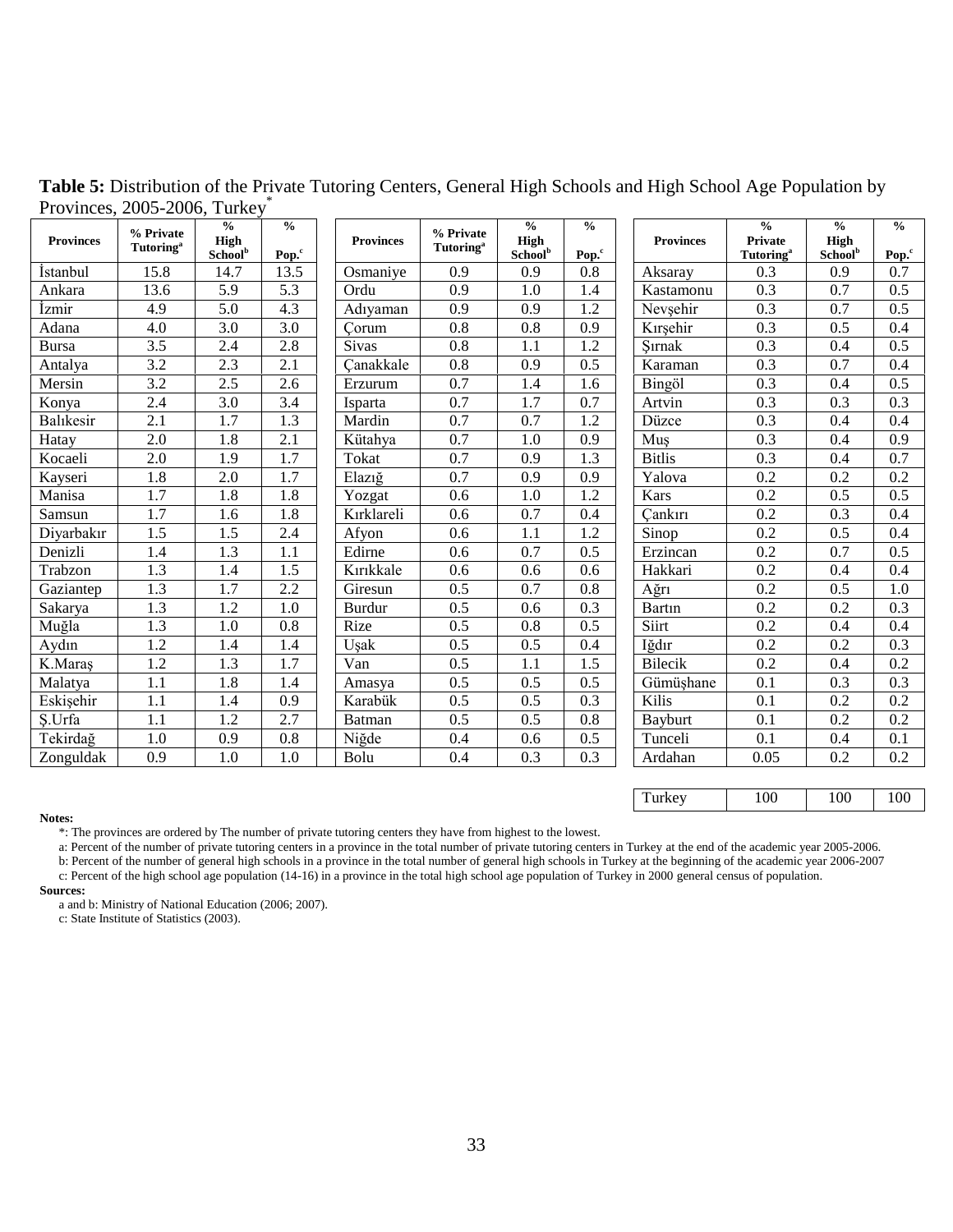## **Table 6:** Selected Results of a Survey on Private Tutoring Centers (PTC) Conducted by TED, Turkey, 2005.

|                                                                                                    | <b>High School Senior</b><br>Students %                                                                     | <b>High School</b><br>Graduates <sup>a</sup> %                | University<br>Students <sup>b</sup> % | Parents <sup>c</sup>         | Teachers and<br>Administrators <sup>d</sup> % |  |  |  |  |  |
|----------------------------------------------------------------------------------------------------|-------------------------------------------------------------------------------------------------------------|---------------------------------------------------------------|---------------------------------------|------------------------------|-----------------------------------------------|--|--|--|--|--|
| Number Interviewed                                                                                 | 1078                                                                                                        | 1073                                                          | 1064                                  | 1103                         | 486                                           |  |  |  |  |  |
| 1. Is There Anything in Your Life Now More Important Than The University Entrance Examination?     |                                                                                                             |                                                               |                                       |                              |                                               |  |  |  |  |  |
| a. Yes                                                                                             | 24                                                                                                          | 21                                                            |                                       |                              | $\overline{\phantom{a}}$                      |  |  |  |  |  |
| b. No                                                                                              | 60                                                                                                          | 66                                                            |                                       |                              | $\blacksquare$                                |  |  |  |  |  |
| 2. Are You Currently Attending PTCs?                                                               |                                                                                                             |                                                               |                                       |                              |                                               |  |  |  |  |  |
| a. Yes                                                                                             | 70                                                                                                          | 68                                                            | 83                                    | 84                           | 92                                            |  |  |  |  |  |
| b. No                                                                                              | 25                                                                                                          | 23                                                            | 16                                    | 14                           | 6                                             |  |  |  |  |  |
|                                                                                                    |                                                                                                             | 3. Where is the Quality of Education Better in?               |                                       |                              |                                               |  |  |  |  |  |
| a. PTC                                                                                             | 44                                                                                                          | 65                                                            | 34                                    | $\qquad \qquad \blacksquare$ | 42                                            |  |  |  |  |  |
| b. Schools                                                                                         | 6                                                                                                           | 3                                                             | 10                                    |                              | 5                                             |  |  |  |  |  |
| c. PTC Teach Only                                                                                  | 17                                                                                                          | 20                                                            | 32                                    |                              | 31                                            |  |  |  |  |  |
| <b>Examination Techniques</b>                                                                      |                                                                                                             |                                                               |                                       |                              |                                               |  |  |  |  |  |
|                                                                                                    |                                                                                                             | 4. Possibility of Success at University Entrance without PTC? |                                       |                              |                                               |  |  |  |  |  |
| a. Possible                                                                                        | 44                                                                                                          | 35                                                            | 49                                    | 21                           | 36                                            |  |  |  |  |  |
| b. Difficult or Not Possible                                                                       | 58                                                                                                          | 64                                                            | 50                                    | 68                           | 63                                            |  |  |  |  |  |
|                                                                                                    |                                                                                                             | 5. The Most Important Reason for Attending PTCs               |                                       |                              |                                               |  |  |  |  |  |
| a. School Education is not<br>Adequate for Success in<br><b>University Entrance</b><br>Examination | 58                                                                                                          | 77                                                            | 57                                    |                              | 72                                            |  |  |  |  |  |
|                                                                                                    | 6. How Much Do You Believe that PTC will Contribute to Your Success at the University Entrance Examination? |                                                               |                                       |                              |                                               |  |  |  |  |  |
| a. Will Contribute a Lot                                                                           | 52                                                                                                          | 67                                                            | $\overline{\phantom{a}}$              |                              | 78                                            |  |  |  |  |  |
| b. Will not Contribute Much                                                                        | 16                                                                                                          | 14                                                            |                                       |                              | 15                                            |  |  |  |  |  |
| c. Will not Contribute                                                                             | 3                                                                                                           | 3                                                             |                                       |                              | $\overline{2}$                                |  |  |  |  |  |
|                                                                                                    | 7. Where is the Quality of Counseling and Guidance Services Better at?                                      |                                                               |                                       |                              |                                               |  |  |  |  |  |
| a. PTC                                                                                             | 38                                                                                                          | 52                                                            | 35                                    | 32                           | 45                                            |  |  |  |  |  |
| b. Schools                                                                                         | $\,8\,$                                                                                                     | $\overline{4}$                                                | 12                                    | 12                           | $\tau$                                        |  |  |  |  |  |
| c. Both Places                                                                                     | 36                                                                                                          | 30                                                            | 27                                    | 49                           | 44                                            |  |  |  |  |  |
|                                                                                                    | 8. How Does Preparing for the University Examination Affect your Second Semester School Attendance?         |                                                               |                                       |                              |                                               |  |  |  |  |  |
| a. Will receive Medical Report                                                                     | 55                                                                                                          | 49                                                            | 44                                    | 36                           | 57                                            |  |  |  |  |  |
| b. Will Use Allowed<br>Non-Attendance Days                                                         | 24                                                                                                          | 21                                                            | 25                                    | 26                           | 8                                             |  |  |  |  |  |
| c. Will Continue School                                                                            | 19                                                                                                          | 29                                                            | 29                                    | 34                           | 32                                            |  |  |  |  |  |
|                                                                                                    | 9. Do You Like Schools or PTC?                                                                              |                                                               |                                       |                              |                                               |  |  |  |  |  |
| a. PTC                                                                                             | 23                                                                                                          | 29                                                            | $\blacksquare$                        | $\blacksquare$               | $\blacksquare$                                |  |  |  |  |  |
| b. Schools                                                                                         | 20                                                                                                          | $22\,$                                                        |                                       | $\overline{\phantom{a}}$     | $\blacksquare$                                |  |  |  |  |  |
| c. Both Places                                                                                     | 30                                                                                                          | 37                                                            | $\overline{\phantom{a}}$              | $\overline{\phantom{a}}$     | $\blacksquare$                                |  |  |  |  |  |
|                                                                                                    |                                                                                                             | 10. Are You Satisfied with the PTC You are Attending?         |                                       |                              |                                               |  |  |  |  |  |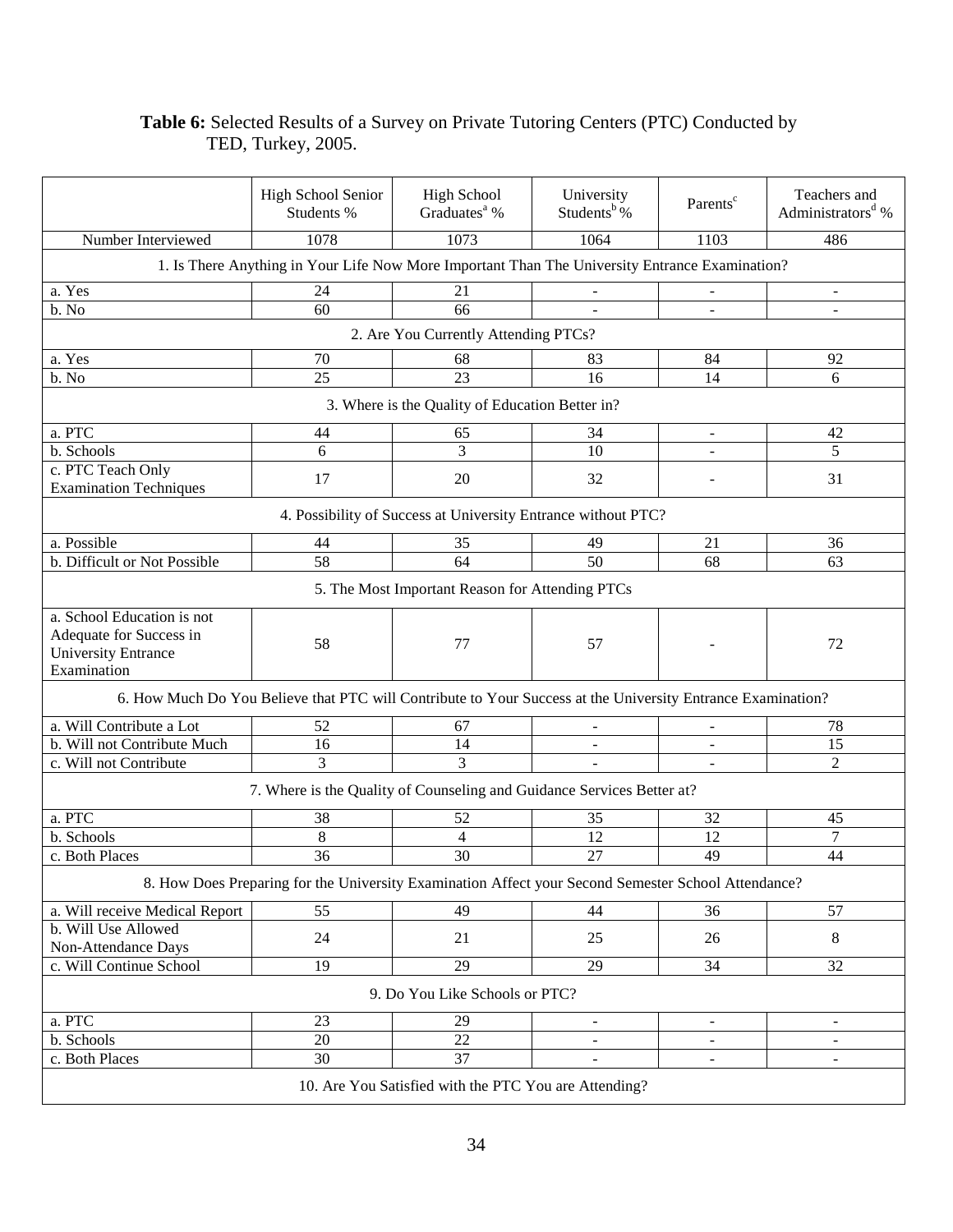| a. Yes                                                                                                 | 54                                                                               | 67                                                               | 43     | 56             |    |  |  |  |  |  |
|--------------------------------------------------------------------------------------------------------|----------------------------------------------------------------------------------|------------------------------------------------------------------|--------|----------------|----|--|--|--|--|--|
| b. Partly                                                                                              | 18                                                                               | 28                                                               | 36     | 27             |    |  |  |  |  |  |
| c. I regret                                                                                            | $\overline{5}$                                                                   | $\overline{4}$                                                   | 11     | $\overline{2}$ |    |  |  |  |  |  |
| 11. How Many Hours of Education per Week Do You Get at PTCs?                                           |                                                                                  |                                                                  |        |                |    |  |  |  |  |  |
|                                                                                                        |                                                                                  |                                                                  |        |                |    |  |  |  |  |  |
| a. 0 - 10 Hours                                                                                        | 13                                                                               | 6                                                                | 16     |                |    |  |  |  |  |  |
| b. 10 - 15 Hours                                                                                       | 36                                                                               | 6.9                                                              | 29     |                |    |  |  |  |  |  |
| c. 15-20 Hours                                                                                         | 15                                                                               | 51                                                               | 28     |                |    |  |  |  |  |  |
| $d. 20+$ Hours                                                                                         | 8                                                                                | 33                                                               | 15     |                |    |  |  |  |  |  |
|                                                                                                        | 12. What is The Attitude of your School Teacher and Administrators Towards PTCs? |                                                                  |        |                |    |  |  |  |  |  |
| a. Do not Think Necessary                                                                              | 12                                                                               | 17                                                               | 10     |                |    |  |  |  |  |  |
| b. Absolutely Want Me to Go                                                                            | 47                                                                               | 43                                                               | 50     |                |    |  |  |  |  |  |
| c. No Comment                                                                                          | 40                                                                               | 40                                                               | 39     |                |    |  |  |  |  |  |
| 13. Is the Quality of High School Important Determinant of Success at University Entrance Examination? |                                                                                  |                                                                  |        |                |    |  |  |  |  |  |
| a. Yes                                                                                                 | 67                                                                               | 67                                                               | 67     | $\blacksquare$ | 74 |  |  |  |  |  |
| b. Partly                                                                                              | 26                                                                               | 26                                                               | 26     |                | 25 |  |  |  |  |  |
| c. No                                                                                                  | 7                                                                                | 6                                                                | 7      |                |    |  |  |  |  |  |
|                                                                                                        |                                                                                  | 14. While Choosing a High School for your Child Did you Consider |        |                |    |  |  |  |  |  |
|                                                                                                        | Past Performance of the High School at the University Entrance Exam?             |                                                                  |        |                |    |  |  |  |  |  |
| a. Yes                                                                                                 | $\overline{a}$                                                                   | $\overline{a}$                                                   |        | 50             |    |  |  |  |  |  |
| b. No                                                                                                  | ÷                                                                                | $\overline{\phantom{a}}$                                         | $\sim$ | 49             |    |  |  |  |  |  |
| 15. How Much will you Pay to the PTCs this year?                                                       |                                                                                  |                                                                  |        |                |    |  |  |  |  |  |
| Less than 500 YTL                                                                                      | 5                                                                                | 2                                                                | 9      | 4              |    |  |  |  |  |  |
| 500-1000 YTL                                                                                           | 12                                                                               | 17                                                               | 28     | 17             |    |  |  |  |  |  |
| 1000-2000 YTL                                                                                          | 38                                                                               | 60                                                               | 34     | 44             |    |  |  |  |  |  |
| 2000-3000 YTL                                                                                          | 10                                                                               | 14                                                               | $8\,$  | 14             |    |  |  |  |  |  |
| 3000-4000 YTL                                                                                          | 3                                                                                | $\mathbf{1}$                                                     | 4      | 7              |    |  |  |  |  |  |
| Over 4000 YTL                                                                                          | 5                                                                                | $\overline{2}$                                                   | 3      |                |    |  |  |  |  |  |
| No Reply                                                                                               | 28                                                                               | $\overline{4}$                                                   | 15     | 13             |    |  |  |  |  |  |

**Notes:** a: High school graduate and attending Private Tutoring Centers.

b: University Preparatory School or first year university students. The questions addressed to this group refer to their experiences prior to their success at the university entrance examination.

c: The questions addressed to this group refer to their experiences with regards to their children.

d: Teachers and administrators of secondary Schools and Private Tutoring Centers. The questions addressed to this group refer to their experiences

 with regards their students. **Source:** Turkish Educational Association (TED) (2005). Various Tables.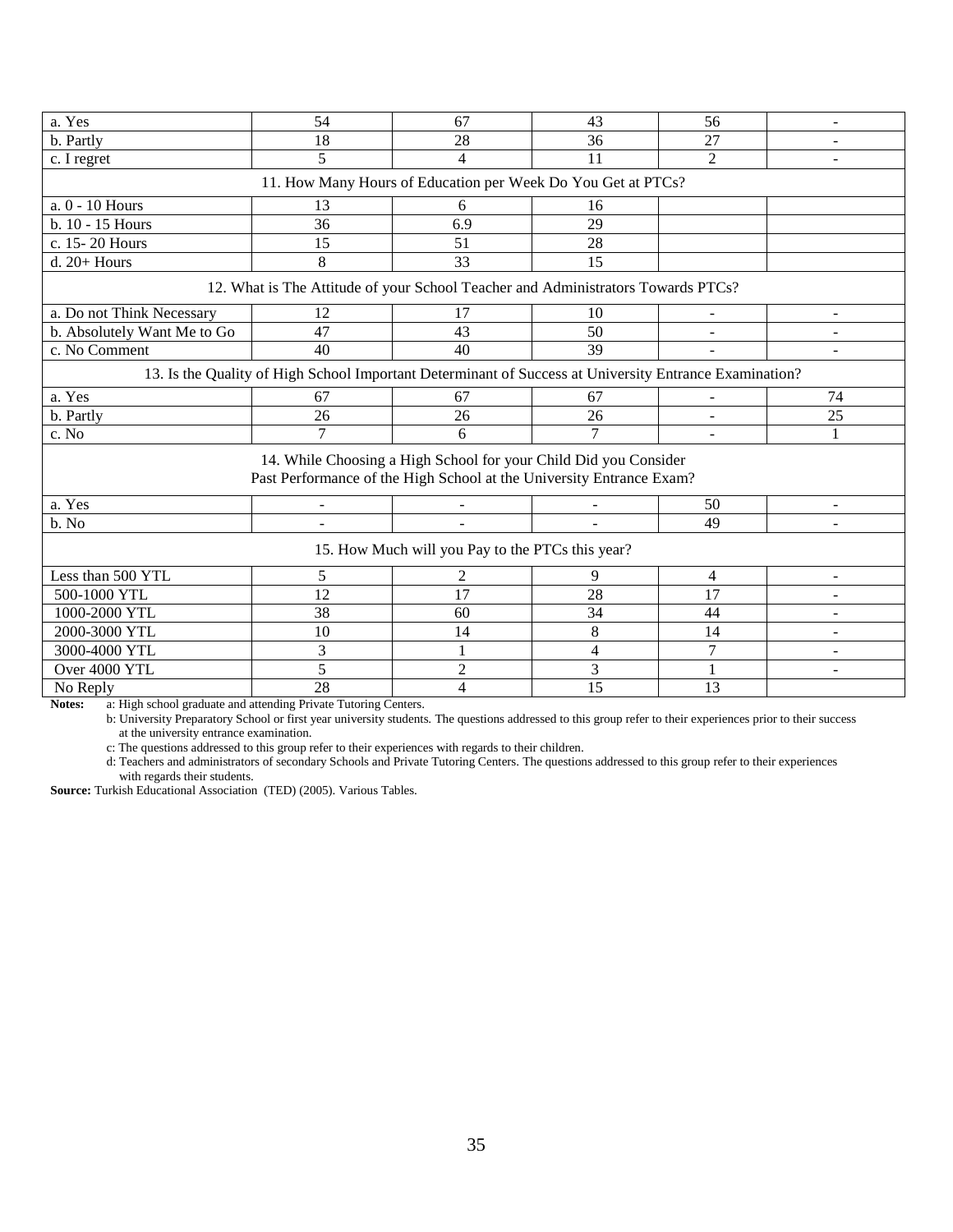#### **References**

- Akgün, M. (2005). Ozel Dersanelere Ayrılan Ekonomik Kaynakların incelenmesi (An investigation of the Economic Resources Devoted to Private Tutoring Centers). Paper presented at the Educational Sciences Congress, 28-30 September, 2005, Pamukkale University, Denizli, Turkey.
- Assaad, R. and A. El-Badawy (2004) Private and Group Tutoring in Egypt: Where is the Gender Inequality? Paper presented at the workshop on Gender Work and Family in the Middle East and North Africa, University of Minnesota.
- Bray, M. 1999. *The shadow education system: private tutoring and its implications for planners*. Fundamentals of educational planning No. 61. Paris: UNESCO International Institute for Educational Planning.
- Bray, M. 2003. *Adverse effects of private supplementary tutoring: dimensions, implications, and government responses*. Paris: UNESCO International Institute for Educational Planning.
- Bray, M. 2006. Private Supplementary Tutoring: Comparative Perspectives on Patterns and Implications, *Compare*, 36 (4), 515 – 530.
- Bray, M. & Kwok, P. 2003. Demand for private supplementary tutoring: conceptual considerations, and socio-economic patterns in Hong Kong, *Economics of Education Review*, 22 (6), 611–620.
- Cumhriyet Newspaper. 2007. Genel Liselerde Sınav Dönemi (Examinations Period in the General High Schools) April 2, 2007.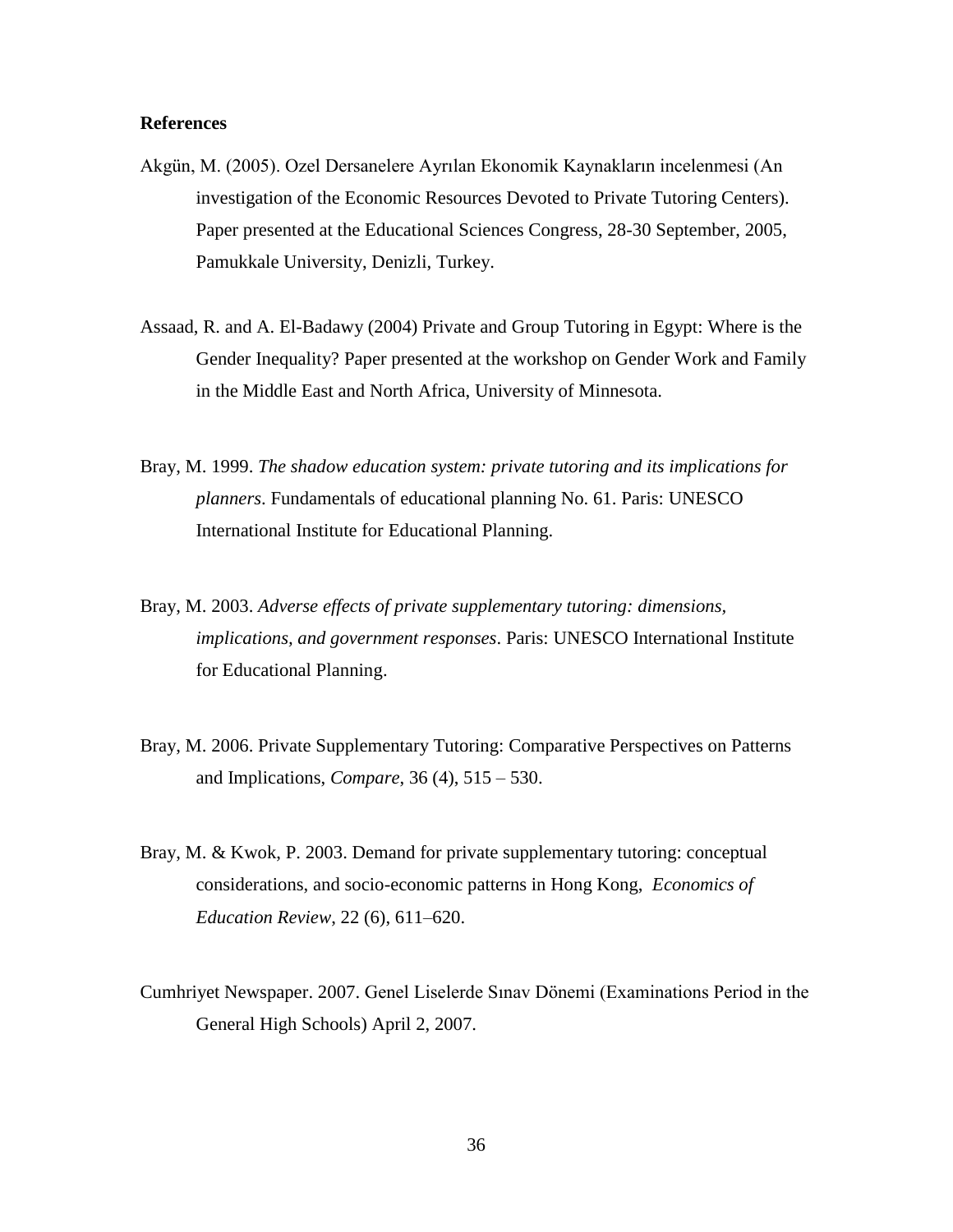- Gök, Fatma. 2006. Üniversiteye Girişte Umut Pazarı: Özel Dershaneler (Expectations Market in the Entrance to Universities: Private Tutoring Centers), *Eğitim, Bilim, Society,* 8: 102-109.
- GÜVENDER (Güven Dershane Sahipleri Derneği) (Association of the Owners of Güven Private Tutoring Centers), 2007. <http://www.guvender.org.tr/> (Accessed in May 2007).
- Güvercin, G. (2005) Özel Dersanelerde ve MEB'e Bağlı Okullarda Öğretmenlik Yapan Öğretmenlerin, Öğretmenlik Mesleği ile İlgili Tutumlarının Karşılaştırılması, Özel Dersanelerde Öğrenim Gören Lise-3 Öğrencilerinin Dersaneye İlişkin Görüşleri (A Comparision of the Views of Private Tutoring Center teachers and Ministry of National Education Teachers on Teaching Profession, Views of High School. Senior Students Who Are Attending Private Tutoring Centers on Private Tutoring Centers) Paper Presented at the Educational Sciences Congress, 28-30 September, 2005, Pamukkale University, Denizli, Turkey.

Higher Education Board of Turkey (Yüksek Öğretim Kurumu) (YÖK). 2007. <http://www.yok.gov.tr/> (Accessed in May 2007).

- Higher Education Board of Turkey (Yüksek Öğretim Kurumu) (YÖK). 2007. *Türkiye'nin Yüksek Öğretim Stratejisi* (Higher Education Strategy for Turkey), Ankara, Yüksek Öğretim Kurumu.
- Independent Educators Union (Bağımsız Eğitimciler sendikası) (2007) Çocuklarımızı Sahtekarlığa Alıştırıyoruz. (We Allow Our Children to Cheat). Press Release, May 24, 2007 Ankara.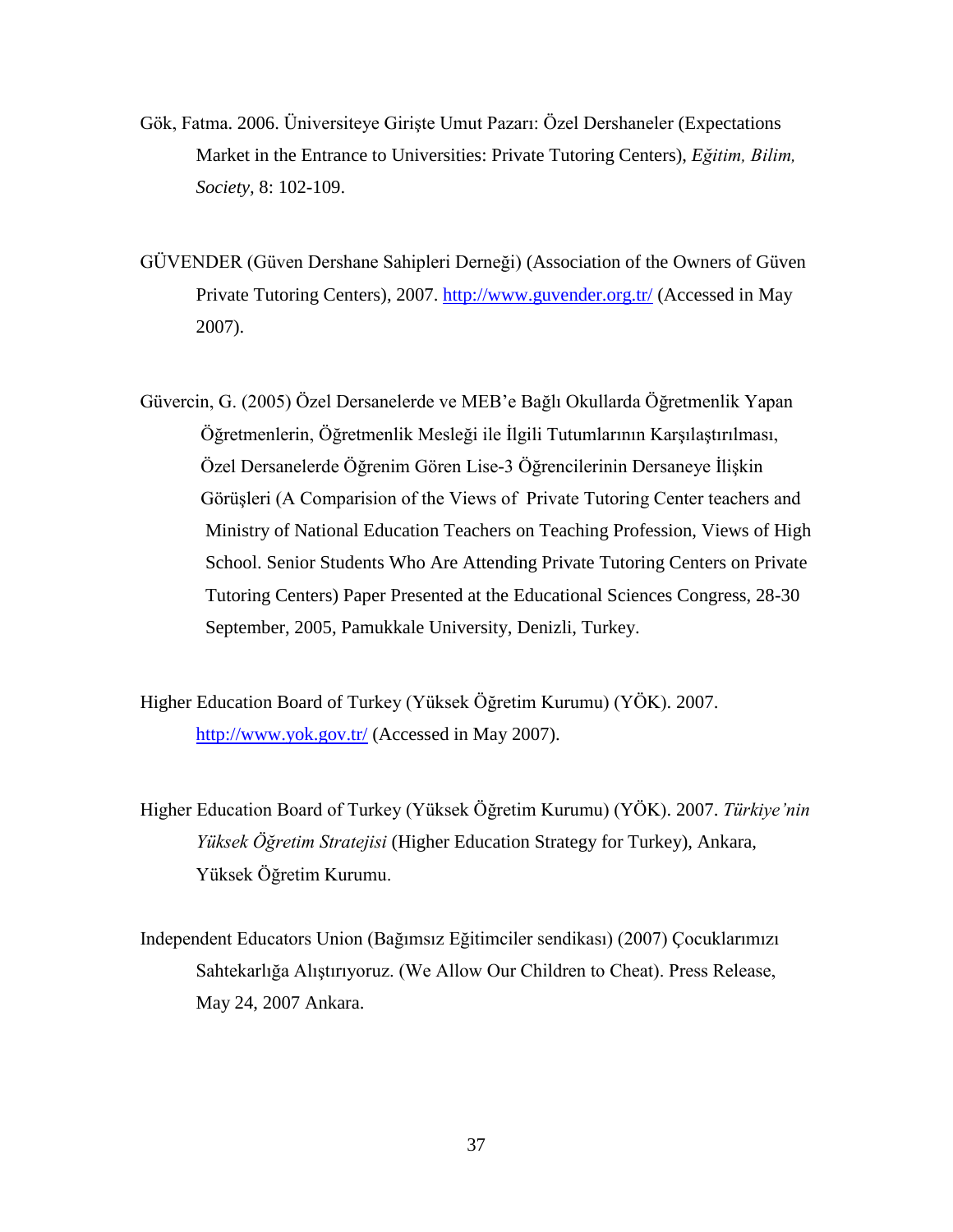Ministry of National Education. 2006., *Education Statistics of Turkey, 2005-2006,* Ankara: Ministry of National Education Strategy Development Presidency.

Ministry of National Education. 2007. *National Education Statistics, Formal Education, 2006-2007,* Ankara: The Ministry of Education, the Presidency of Strategy Development.

Ministry of National Education. 2007. Ortaöğretime Geçiş Modeli (A Model of Transition to the Secondary Education), http://www.meb.gov.tr/

ÖZDEBİR (Özel Dershaneler Birliği) (Association of Private Tutoring Centers). 2007. <http://www.ozdebir.org.tr/> (Accessed in May 2007).

Silova, I. and M. Bray (eds.) *Education in the Hidden Market Place: Monitoring of Private Tutoring.* Newyork: Open Society Institude.

State Institute of Statistics (SIS) 1991. *Statistical Indicators 1923-1990*, Ankara: State Institute of Statistics. Publication No: 1472.

State Institute of Statistics (SIS) 1997., *Statistical Yearbook of Turkey*, 1996, Ankara: State Institute of Statistics. Publication No: 1985.

State Institute of Statistics (SIS) 2003., *2000 Census of Population: Social and Economic Characteristics of Population*, Books for the provinces. Ankara: State Institute of Statistics.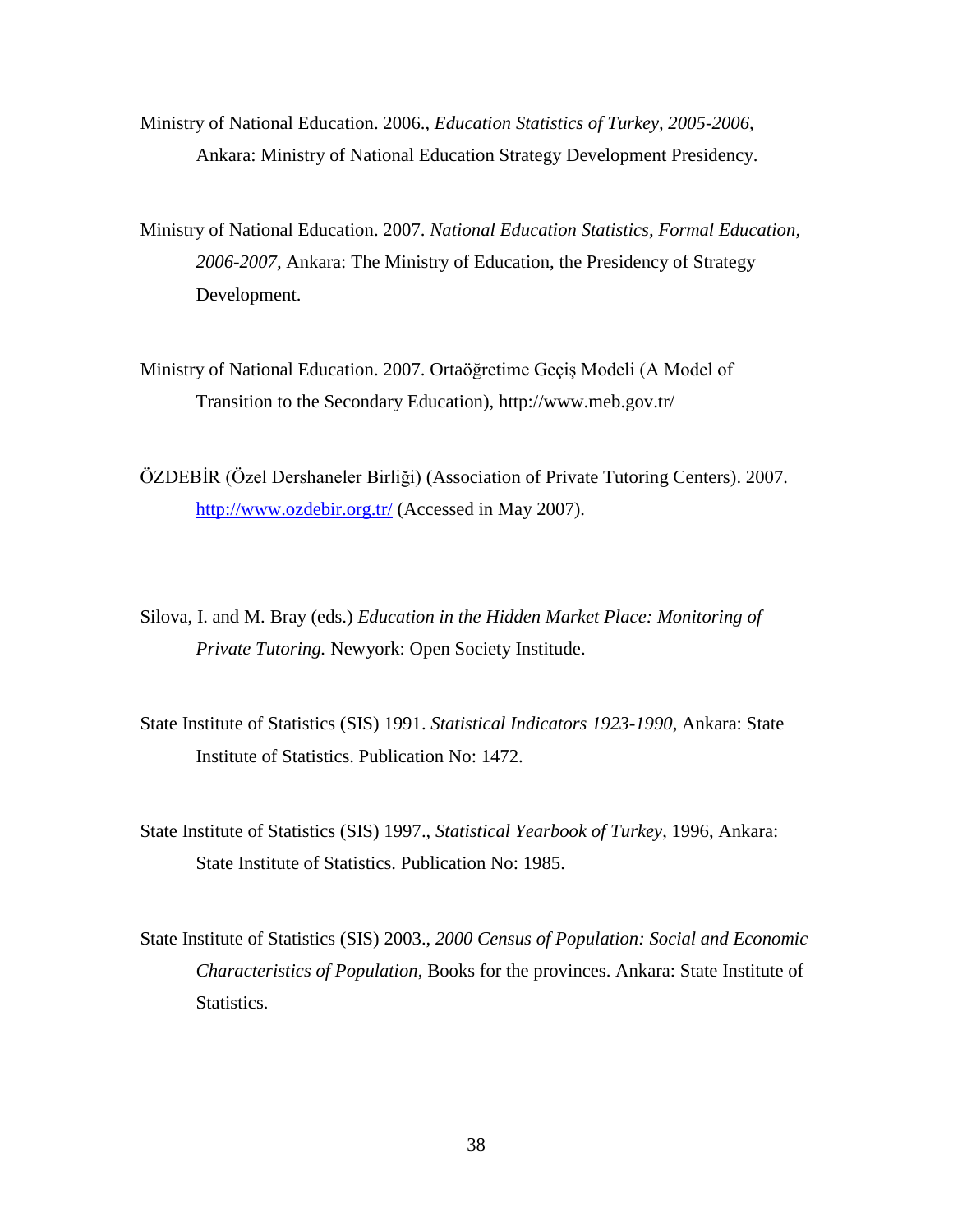- Stevenson, D. L. & D. P. Baker, 1992. Shadow education and allocation in formal schooling: transition to university in Japan, *American Journal of Sociology*, 97 (6), 1639–1657.
- Student Selection and Placement Center (Öğrenci Seçme ve Yerleştirme Merkezi) (ÖSYM), [http://www.osym.gov.tr](http://www.osym.gov.tr/) (Accessed in May 2007).
- Şahin, Zeynep. 2007. Eğitimciler Yeni Siystemin Öğrencileri Dersaneye zorlayacağını Vurguladılar, (Educators Emphasized That the New System Will Force the Students to Private Tutoring), *Cumhuriyet Newspaper,* 20 March, 2007.
- Tansel, A. 1994. Wage employment, earnings and returns to schooling for men and women in Turkey. *Economics of Education Review*, 13 (4), 305–320.
- Tansel, A. 2001. Self-employment, wage employment and returns to schooling by gender in Turkey. In *Labor and Human Capital in the Middle East: Studies of markets and household behavior* (pp. 337–367) ed. By Djavad Salehi-Isfahani. Reading: Ithaca Press.
- Tansel, A. 2002a. Determinants of schooling attainment for boys and girls in Turkey: Individual, household and community factors. *Economics of Education Review*, 21, 455–470.
- Tansel, A. 2002b. "General versus Vocational High Schools and Labor Market Outcomes in Turkey", in *Human Capital: Population Economics in the Middle East*, ed. by İsmail Sirageldin, Cairo: Economic Research Forum and American University of Cairo Press.